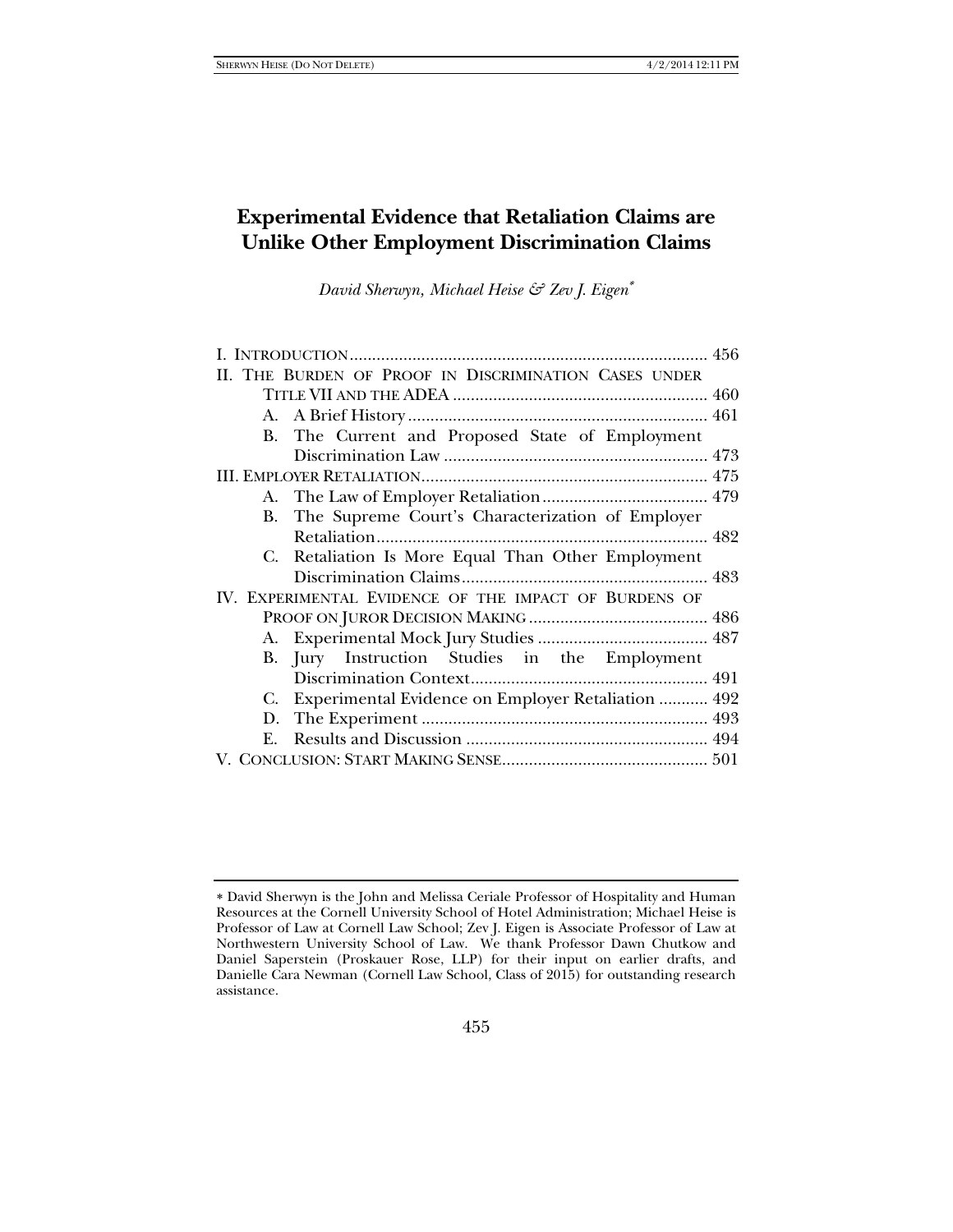I love retaliation; it's in the Bible and people get it.<sup>1</sup>

## I. INTRODUCTION

Like the pigs' description of the animals in Orwell's *Animal Farm*, 2 all employment discrimination laws are equal, but some employment discrimination laws are more equal than others. While it is unlawful for sex, race, color, national origin, and religion to even *motivate* employment decisions, after the Supreme Court's 2013 decision in *University of Texas Southwestern Medical Center v. Nassar*,<sup>3</sup> retaliation, age,<sup>4</sup> and, in all likelihood, disability may sometimes lawfully motivate employer conduct.<sup>5</sup> In other words, while some level of employer discrimination based on age, disability, or retaliation is tolerated, no amount of employer discrimination based on the five other statutory protected classes is permitted. Despite nearly identical statutory language, the Court has held that the protected classes must be litigated under different standards of  $proof.<sup>6</sup>$  *Nassar* held that an employee-plaintiff alleging that he suffered adverse employment action as a form of retaliation must prove his case according to traditional principles of "but for" causation, not the more easily established causation test stated in Title VII.<sup>7</sup>

Perhaps not surprisingly, within weeks of the *Nassar* holding, a bipartisan group of law-makers re-introduced parallel bills in the U.S. House of Representatives and the Senate, called the Protecting Older Workers against Discrimination Act (POWADA).<sup>8</sup> POWADA, originally proposed in 2009 after the Supreme Court held that an employee's age could motivate employer conduct,<sup>9</sup> would expand the

<sup>1</sup> Wayne Outten, Managing Partner, Outten & Golden, LLP, Remarks at New York University's 62<sup>nd</sup> Annual Conference on Labor and Employment Law Initiatives and Proposals in the Obama Administration (June 5, 2009). 2

GEORGE ORWELL, ANIMAL FARM 133 (Signet Classic 1996) (1946) ("There was nothing there now except a single Commandment. It ran: 'ALL ANIMALS ARE EQUAL BUT SOME ANIMALS ARE MORE EQUAL THAN OTHERS.").

 <sup>133</sup> S. Ct. 2517 (2013). 4

Gross v. FBL Fin. Servs., Inc., 557 U.S. 167, 180 (2009).

<sup>5</sup> *Nassar*, 133 S. Ct. at 2532–33. 6

*Id.*; *see* 42 U.S.C. §2000e-2(m) (2011); Age Discrimination in Employment Act, 29 U.S.C. §§ 621–34 (2012). 7

*Id.*; *see* 42 U.S.C. §2000e-2(m) (2011).

H.R. 2852, 113th. Cong. (1st Sess. 2013).

<sup>9</sup> *Gross*, 557 U.S. at 180.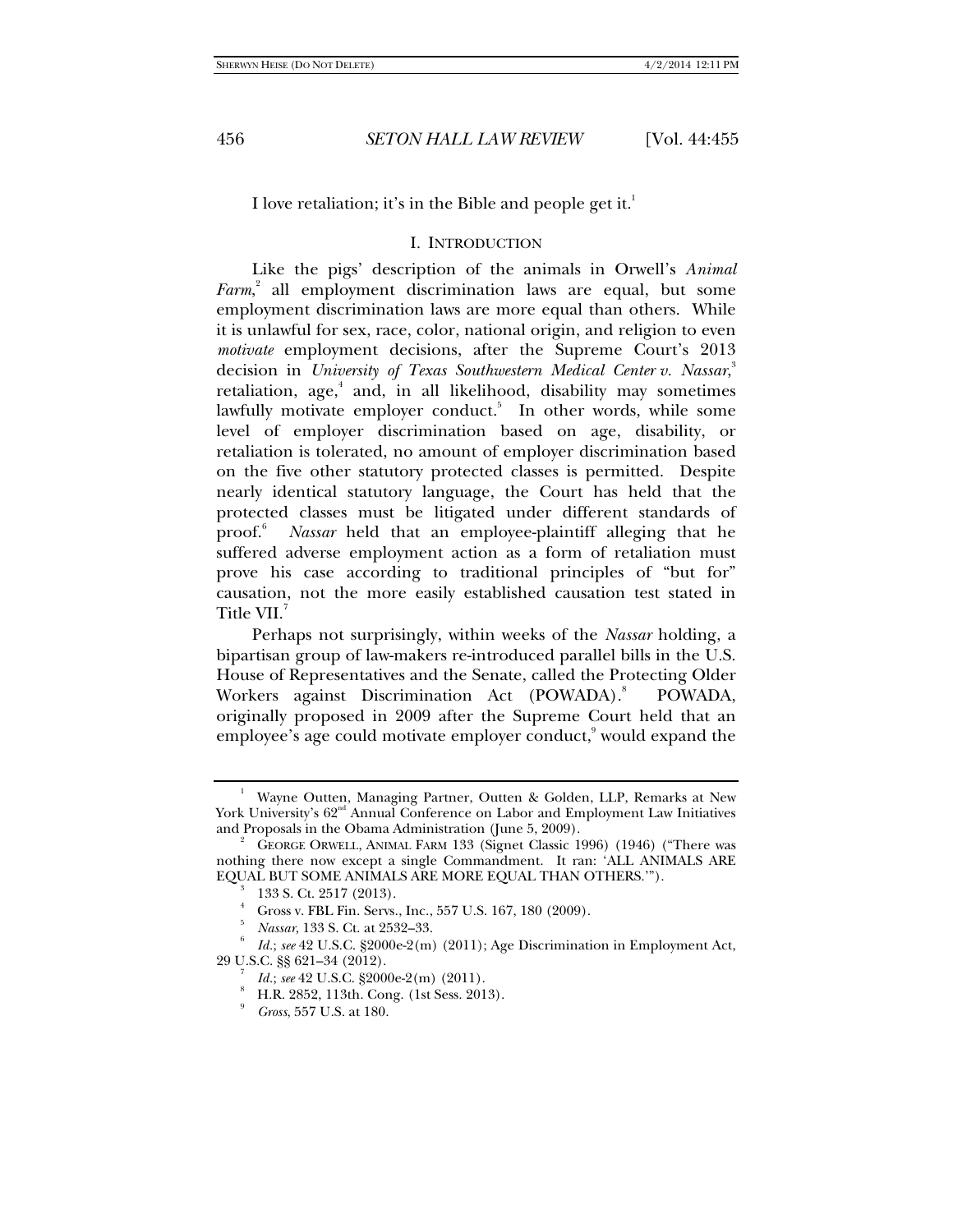so-called mixed-motive jury instruction to age, retaliation, and disability, and would allow plaintiffs, not judges, to decide which types of instruction the jury would receive. $10^{\circ}$ 

While POWADA's sponsors and the Court have staked out very different views on this issue, $11$ <sup>1</sup> Congress and the Court seem to equally lack helpful data to inform their respective opinions. The lack of data informing opinions is ironic, but unfortunately typical, considering that *Nassar* and POWADA are both attempting to inform areas noted for their stark absence of data germane to the interaction of legal rules in the employment discrimination context.<sup>12</sup> Consequently, regardless of whether Congress abrogates *Nassar* (and perhaps *Gross*), POWADA will remain flawed because either age and disability will be treated differently than other protected classes, or retaliation law will be so employee-friendly that employers will overcompensate in instances in which an employee complains about any type of unlawful conduct. POWADA could make a bit more sense, however, if both Congress and the courts took relevant experimental social science evidence and its interaction with legal doctrine more seriously.

More nuanced attention to burden of proof allocations is one important way to improve employment discrimination law. Presently, two types of jury instructions are available: (1) the "pretext," or "butfor" instruction; and (2) the "mixed-motive" or "motivating-factor" instruction.<sup>13</sup> These two jury instructions apply to at least three employment discrimination statutes: Title VII of the Civil Rights Act

Protecting Older Workers Against Discrimination Act, H.R. 3721, 111th Cong. (1st Sess. 2009).

*See* Press Release, Tom Harkin, U.S. Senator, Bipartisan Senate Legislation Seeks to Protect Older Workers from Discrimination (July 30, 2013), *available at*  http://www.harkin.senate.gov/press/release.cfm?i=345436 ("The Supreme Court's divisive holding in *Gross* has created uncertainty in our civil rights laws, making it incumbent on Congress to clarify our intent." (quoting Patrick Leahy, U.S.

 $12$  The Federal Workforce: Observations on Protections From Discrimination and Reprisal for Whistleblowing, (May 9, 2001), *available at*

http://www.gpo.gov/fdsys/pkg/GAOREPORTS-GAO-01-

<sup>715</sup>T/html/GAOREPORTS-GAO-01-715T.htm ("Currently, because of the lack of data, the federal government lacks a clear picture of the volume of discrimination and whistleblowing reprisal cases involving federal employees."); Carolyn Shaw Bell,

*Comparable worth: how do we know it will work?*, The Monthly Labor Review, 5, 5 (Dec. 1985), http://blsweb1.psb.bls.gov/opub/mlr/1985/12/art2full.pdf (noting the "dearth of useful data" in related to employment discrimination).

See generally David Sherwyn & Michael Heise, *The Gross Beast of Burden of Proof: Experimental Evidence on How the Burden of Proof Influences Employment Discrimination Case Outcomes*, 42 ARIZ. ST. L.J. 901, 905–15 (2010).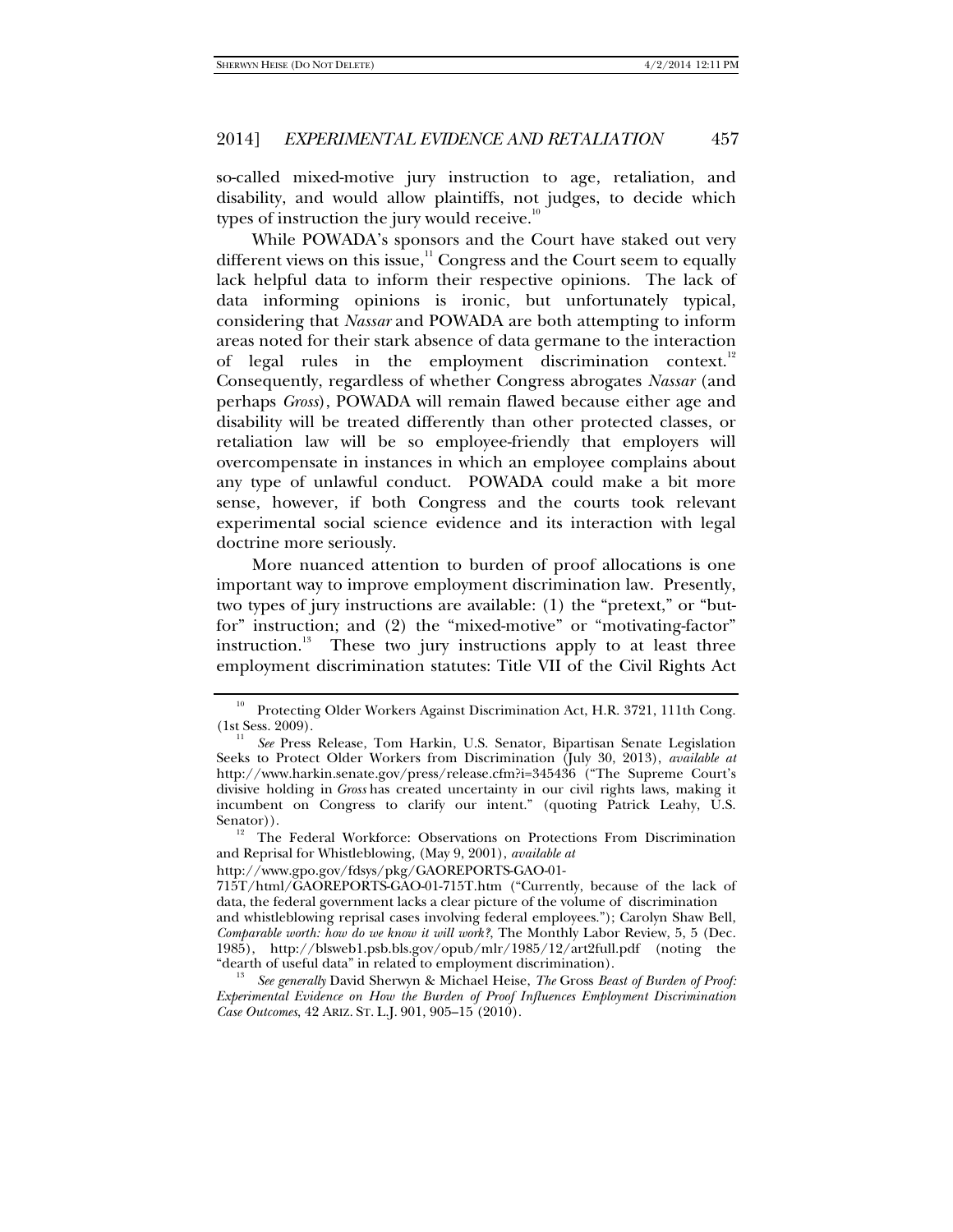of 1964 (Title VII), $^{14}$  the Age Discrimination in Employment Act  $(ADEA)$ ,<sup>15</sup> and the Americans with Disabilities Act  $(ADA)$ .<sup>16</sup> Each of the statutes prohibits retaliation against those who oppose discrimination based on any of the relevant protected classes, and those who participate in a government investigation (*e.g.*, by the Equal Employment Opportunity Commission or a state or municipal agency) or in discrimination litigation.<sup>17</sup>

The mixed-motive jury instruction arose out of the Supreme Court's Price Waterhouse v. Hopkins decision.<sup>18</sup> The Civil Rights Act of 1991 codified the mixed-motive jury instruction, made it significantly more plaintiff-friendly, and, for all intents and purposes, expanded its use so that mixed motive is now a misnomer and should be called "motivating-factor" instruction.<sup>19</sup> Two subsequent Supreme Court cases, *Gross* and *Nassar*, held that the motivating-factor instruction does not apply to age<sup>20</sup> or retaliation<sup>21</sup> cases. After *Gross* and *Nassar*, then, there is no legal basis to apply the motivating-factor instruction to ADA cases. After all, it would make little sense for the Court to infer a "motivating-factor" instruction into the ADA after failing to do so for age and retaliation. The ADA is similar to both retaliation and ADEA in that none of three laws specially allow for the motivating factor instruction (Congress did not amend the ADEA, did not address retaliation, and the ADA went into effect after the CRA of 1991) and all use the term "because of." Thus, as of the writing of this Article, an employer motivated by race, color, sex, national origin, or religion, but who would have made the decision regardless of the protected class, is liable for discrimination *and* associated attorneys' fees and costs.<sup>22</sup> Alternatively, an employer motivated by age, disability, or retaliation, but who would have made the decision

<sup>&</sup>lt;sup>14</sup> Civil Rights Act of 1964, 42 U.S.C. § 2000e-2 (2008) (protecting against discrimination based on race, color, religion, sex, or national origin).

 $^{15}$  Age Discrimination in Employment Act, 29 U.S.C. §§ 621–34 (2012) (protecting people over forty).

 $^{16}$  Americans with Disabilities Act, 42 U.S.C. §§ 12101-12213 (2011) (protecting people with disabilities).

<sup>&</sup>lt;sup>17</sup> 42 U.S.C. § 2000e-3(a); 29 U.S.C. § 623(d); 42 U.S.C. § 12203(a).

<sup>&</sup>lt;sup>18</sup> 490 U.S. 228 (1989) (plurality opinion).

<sup>19</sup> Civil Rights Act of 1991, Pub. L. No. 102-166, 105 Stat. 1071, § 2 (1991) (codified as amended at 42 U.S.C. § 1981 (2008)) ("[T]he decision of the Supreme Court in Wards Cove Packing Co. v. Atonio, 490 U.S. 642 (2011) has weakened the scope and effectiveness of Federal civil rights protections . . . .").

<sup>&</sup>lt;sup>20</sup> Gross v. FBL Fin. Servs. Inc., 557 U.S. 167, 180 (2009).

<sup>21</sup> Univ. of Texas Sw. Med. Ctr. v. Nassar, 133 S. Ct. 2517, 2532–33 (2013).

<sup>22</sup> *See* Sherwyn & Heise, *supra* note 13, at 930.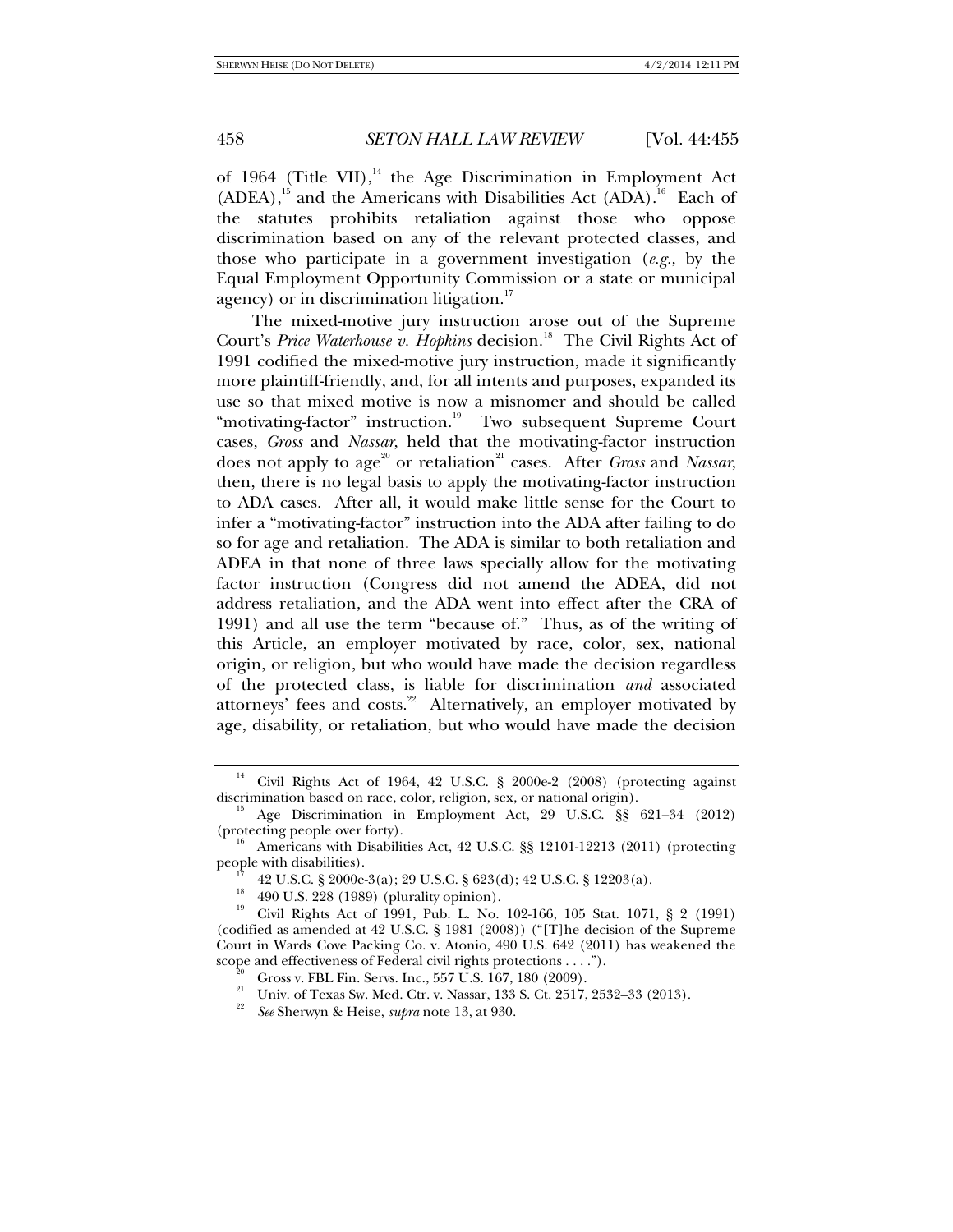anyway is *not* liable for discrimination nor associated costs and fees.

POWADA directly implicates the motivating-factor jury instruction by extending it to include age, disability, and retaliation. As explained below, the Supreme Court's *Gross* and *Nassar* decisions pivot on a statutory construction approach that makes sense in a vacuum, but makes far less sense in the context of *Price Waterhouse* and the history of employment discrimination laws. The *Gross* decision is further undermined because there is little support for distinguishing age, or disability for that matter, from Title VII.<sup>23</sup> The nature of retaliation claims within the context of actual employment discrimination litigation, however, fundamentally differs from claims moored in other protected classes. As well, these claims differ in a manner that will unduly tilt jurors in a direction favorable to employee assertions of employer retaliation. Consequently, we argue that POWADA's desire to extend the motivating-factor jury instruction to include employer retaliation claims is misguided as it ignores important differences that distinguish retaliation claims from other employer discrimination claims.

To test our claim we replicated and slightly modified a prior jury experiment<sup>24</sup> by substituting a retaliation claim for a national origin employment discrimination claim in an otherwise constant employment discrimination fact pattern. Just over 40 percent of the mock jurors in the earlier study (2010) were persuaded by an employee's claim that national origin motivated an employer's adverse action.<sup>25</sup> In the instant experiment, almost 60 percent of the mock jurors were persuaded by a retaliation claim holding constant the other salient parts of the fact pattern from the prior study. $26$ Simply altering the *nature* of the employment discrimination claims (national origin versus retaliation) likely explains at least some of the observed increased likelihood of jurors concluding that the complaining employee successfully established a viable legal claim. If this is so, then extending mixed-motive jury instructions to include retaliation claims, as contemplated by POWADA, is unlikely to resolve

<sup>23</sup> *See generally* Lawrence D. Rosenthal, *A Lack of "Motivation," or Sound Legal Reasoning? Why Most Courts Are Not Applying Either* Price Waterhouse's *or the 1991 Civil Rights Act's Motivating-Factor Analysis to Title VII Retaliation Claims in a Post-*Gross *World (But Should)*, 64 ALA. L. REV. 1067 (2013). At least one scholar, Lex K. Larson, concluded that the motivating-factor jury instruction does apply to retaliation claims. *Id.* at 1111–12 & n.85, 376–82.

<sup>24</sup> <sup>24</sup> See Sherwyn & Heise, *supra* note 13, at 926–47.<br><sup>25</sup> Sherwyn & Heise, *supra* note 13, at 937 Table 5.

*See infra* Part IV.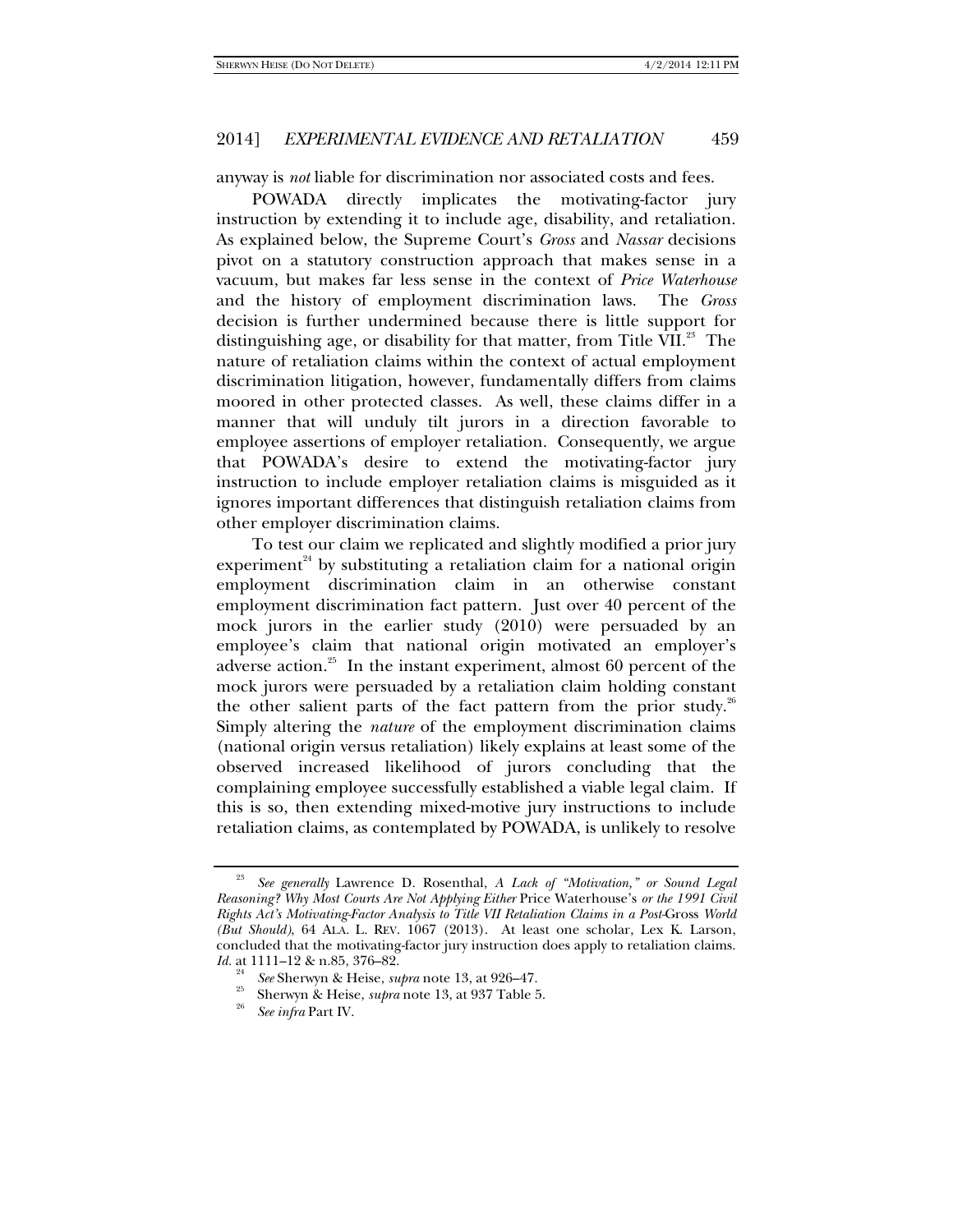key problems challenging employment law doctrine and, worse still, may exacerbate other problems.

Part II includes a brief history of the "but for" and "motivating factor" burden of proof schemes that dominate employment discrimination litigation. Part III discusses the law of employer retaliation and argues why retaliation is fundamentally different from other protected employee classes. Part IV presents results from our jury study in which we seek to experimentally assess the consequences of applying the motivating-factor jury instruction in the employer retaliation context. Finally, Part V discusses a possible solution for the burden of proof conundrum as well as avenues for further productive empirical research in this area.

## II. THE BURDEN OF PROOF IN DISCRIMINATION CASES UNDER TITLE VII AND THE ADEA

More comprehensive accounts of the "but for" and "motivating factor" schemes' development can be found in other law review articles, $27$  including one by two of the authors.<sup>28</sup> The abbreviated summary that follows seeks only to frame the main argument of this Article.

Title VII, the ADEA, and the ADA each expressly state that employers may not discriminate because of the certain employee characteristics protected by the statutes.<sup>29</sup> These statutes do not go on to explain, however, how parties prove their case, which party bears the burden of proof, or how much, if any, employer discrimination is tolerated. Thus, the courts developed the methods, burdens, and standards of proof in a series of Supreme Court and lower-court decisions,<sup>30</sup> modified by Congress in the Civil Rights Act

<sup>27</sup> *See, e.g.*, Michael C. Harper, *The Causation Standard in Federal Employment Law:*  Gross v. FBL Financial Services, Inc.*, and the Unfulfilled Promise of the Civil Rights Act of 1991*, 58 BUFF. L. REV. 69, 75–111 (2010). See Robert Belton, *Mixed-Motive Cases in Employment Discrimination Law Revisited: A Brief Updated View of the Swamp*, 51 MERCER L. REV. 651 (2000), for a discussion of the evolution of the "motivating factor" framework.<br><sup>28</sup> See generally Sherwyn & Heise, *supra* note 13.

<sup>&</sup>lt;sup>29</sup> Civil Rights Act of 1964, 42 U.S.C. § 2000e-2 (2008); Age Discrimination in Employment Act, 29 U.S.C. § 623 (2012); Americans with Disabilities Act, 42 U.S.C. §

<sup>12112 (2011). 30</sup> *See, e.g.*, McDonnell Douglas Corp. v. Green, 411 U.S. 792, 909–915 & n.57 (1973); Reeves v. Sanderson Plumbing Prods., Inc, 530 U.S. 133, 153 (2000); St. Mary's Honor Ctr. v. Hicks, 509 U.S. 502 (1993); Tex. Dep't of Cmty. Affairs v. Burdine, 450 U.S. 248 (1981).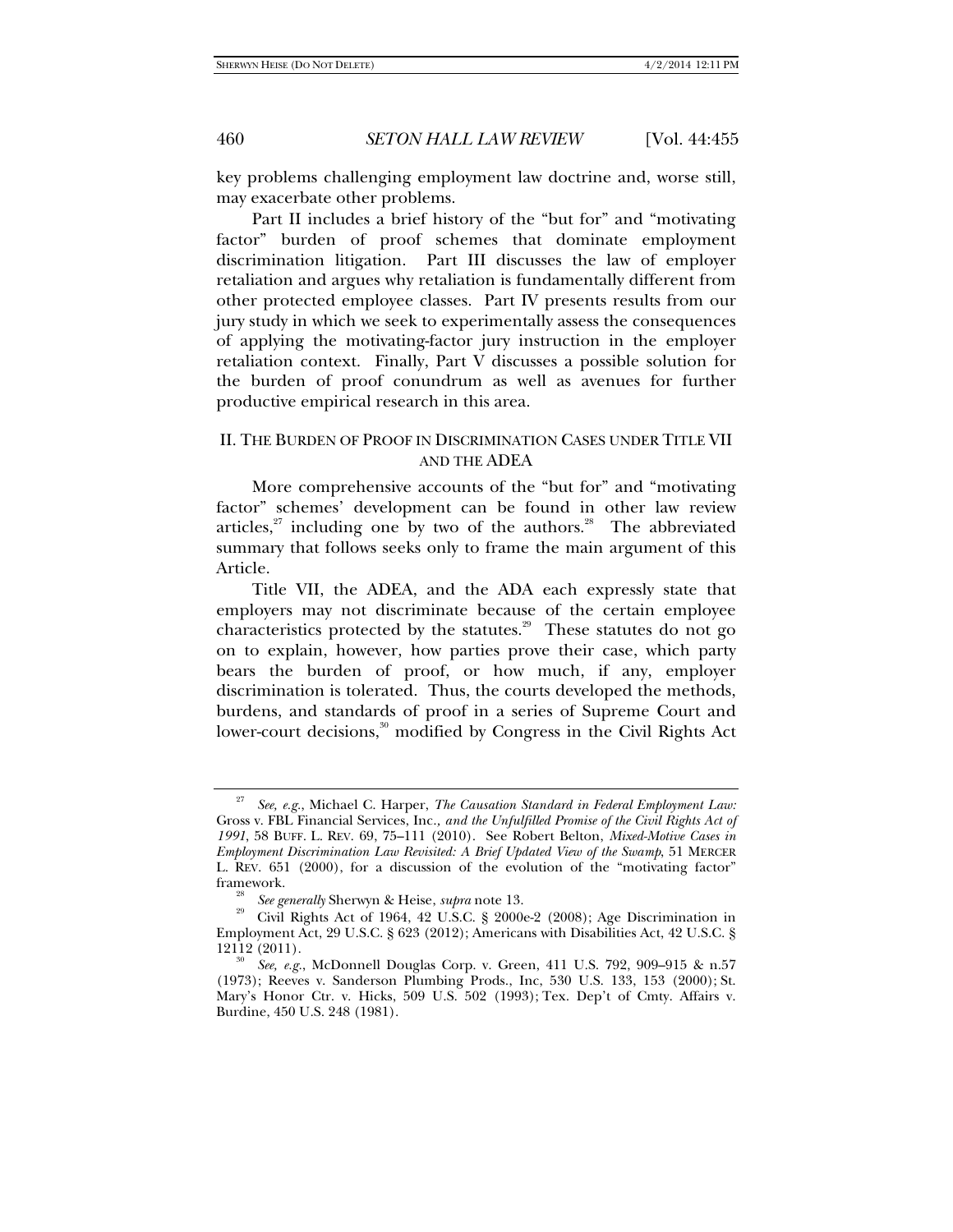of 1991, and then subsequently refined by *Desert Palace, Inc. v Costa*,<sup>31</sup> *Gross, Nassar,* and a host of lower court decisions.<sup>32</sup> To understand the current state of the burden of proof assignment, it is necessary to understand its evolution, beginning with the Court's holding in *McDonnell Douglas Corp. v. Green*. 33

## *A. A Brief History*

In *McDonnell Douglas*, the Court established the method of proof in discrimination cases. The Court held that to prove discrimination, employees first had to establish a prima facie case of discrimination. To prove a prima facie case, employees had to establish that: (1) they belonged to a protected class; (2) they were minimally qualified for the position in question and that they applied for the position; (3) they suffered an adverse employment action; and (4) that the job remained open.<sup>34</sup> The fourth element was fact-specific to the *McDonnell Douglas* case as it was a "failure to hire" case and the allegations occurred before the company filled the position. $35$  Thus, the Court's framework focused on the fact that the company continued to look for employees after rejecting the plaintiff and made that the fourth element.<sup>36</sup> Over the years, courts have expanded the fourth element to address situations where a company hired (or fired) an employee other than the plaintiff. In such cases, the fourth element is either: (1) the job went to an employee outside the plaintiff's protected class,<sup>37</sup> or  $(2)$  in a discharge case, that

 $\frac{31}{32}$  539 U.S. 90 (2003).

<sup>32</sup> For cases pre-*Costa*, see Stella v. Minetta, 284 F.3d 135, 146 (D.C. Cir. 2002) (holding that it is not necessary for a plaintiff to establish that she was replaced by a person outside of her protected class to satisfy the burden under *McDonnell Douglas*); Carson v. Bethlehem Steel Corp., 82 F.3d 157, 158 (7th Cir. 1996) (holding that a prima facie case may exist even if one white worker is replaced by another white worker); Hong v. Children's Mem'l Hosp., 993 F.2d 1257, 1262 (7th Cir. 1993) (holding that Title VII plaintiff must show satisfactory work at the time of discharge to state a prima facie case); Johnson v. Grp. Health Plan, Inc., 994 F.2d 543, 546 (8th Cir. 1992) (holding that ADEA plaintiff must show satisfactory work at the time of discharge to state a prima facie case).<br> $\frac{33}{34}$  411 U.S. 792 (1973).<br> $\frac{34}{16}$  et 809 ("This may be don

<sup>34</sup> *Id.* at 802 ("This may be done by showing (i) that he belongs to a racial minority; (ii) that he applied and was qualified for a job for which the employer was seeking applicants; (iii) that, despite his qualifications, he was rejected; and (iv) that, after his rejection, the position remained open and the employer continued to seek applicants from persons of complainant's qualifications.").<br><sup>35</sup> *Id.* at 801–02 & n.13.<br>*Id.* 

*Id.* 37 *See, e.g.*, Fisher v. Pharmacia & Upjohn, 225 F.3d 915, 918–19 (8th Cir. 2000) (reversing the district court's entry of summary judgment for the employer where the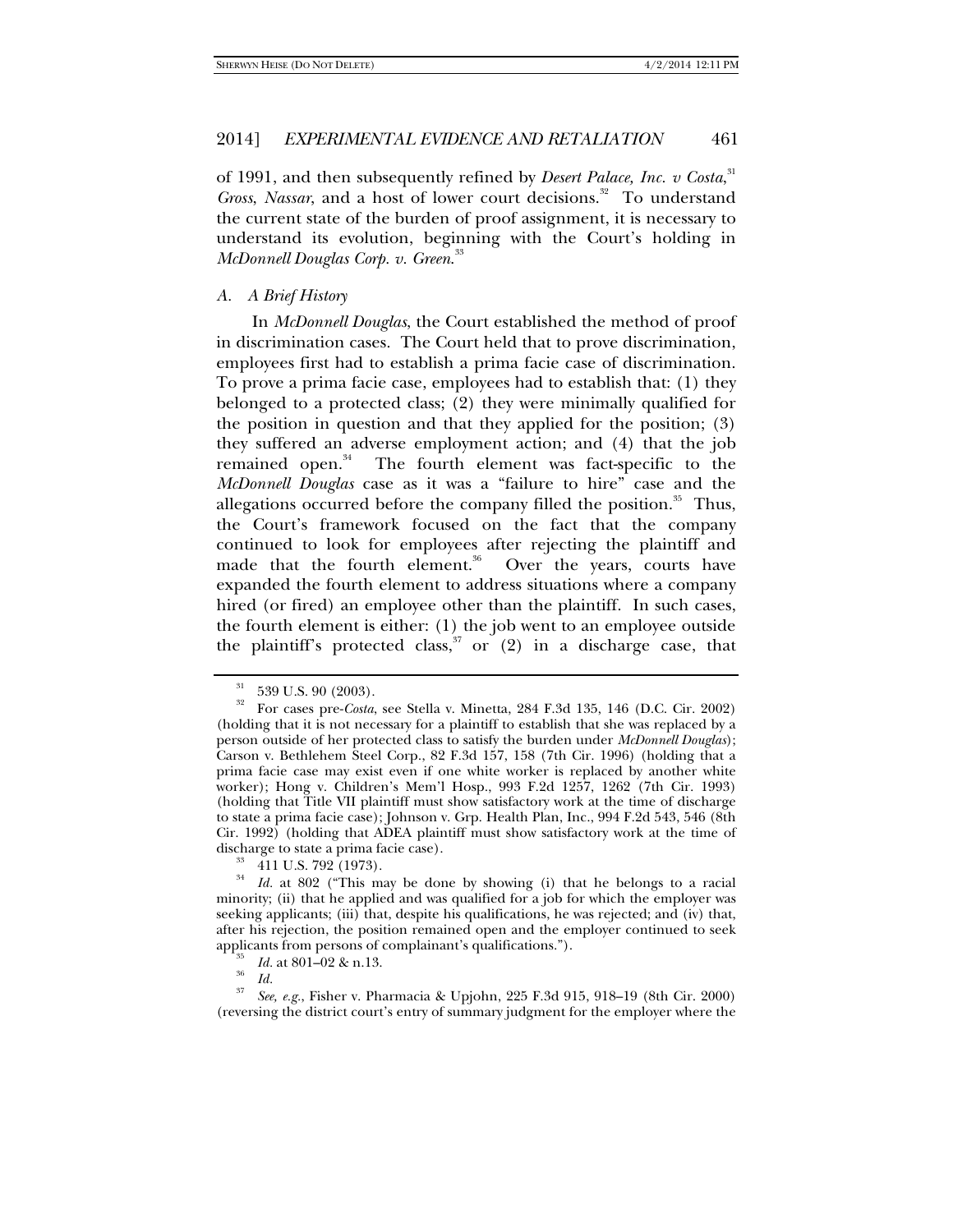similarly situated employees outside the protected class engaged in similar conduct, but were treated differently.<sup>38</sup>

The establishment of a prima facie case creates a rebuttable presumption that the employer discriminated.<sup>39</sup> Employers may refute this presumption by "producing (not proving)" a legitimate, non-discriminatory reason for the decision.<sup> $40$ </sup> After an employer satisfies this very low burden, the employee can, in turn, prove discrimination by establishing that the real reason for the decision was discrimination or that the reason articulated by the employer was pretextual, and hence, unworthy of belief.<sup>41</sup>

The framework articulated in *McDonnell Douglas* was refined by several subsequent decisions.<sup>42</sup> In *Texas Department of Community* Affairs v. Burdine,<sup>43</sup> the Court of Appeals explicitly held that the employer had to prove that: (1) the articulated reason was the real reason for the decision; and (2) the person hired was more qualified than the plaintiff.<sup>44</sup> The Supreme Court rejected this expanded, or inaccurate, interpretation of *McDonnell Douglas* and reiterated that: (1) the employer need only articulate a non-discriminatory reason and; (2) there was no obligation to hire the best candidate for a job. $45$ Instead, the employer simply could not discriminate.<sup>46</sup> For some reason, courts and employment professionals use the term "legitimate non-discriminatory reason."<sup>47</sup> Such language is redundant, however, because a reason is legitimate if it is non-

plaintiff was a member of an age protected group and was replaced by younger individuals.); Brown v. McLean, 159 F.3d 898, 905 (4th Cir. 1998) (finding that plaintiff did not make out his prima facie case as he *was* replaced by another male).

plaintiff did not make out his prima facie case as he *was* replaced by another male). 38 *See* Silvera v. Orange Cnty. Sch. Bd., 244 F.3d 1253, 1259 (11th Cir. 2001) ("In determining whether employees are similarly situated for purposes of establishing a prima facie case, it is necessary to consider whether the employees are involved in or accused of the same or similar conduct and are disciplined in different way.") (quoting Jones v. Bessemer Carraway Med. Ctr., 137 F.3d 1306, 1311 (11th Cir. 1998). Furthermore, the courts recognized that some employees may not apply for the jobs and thus, prong two was modified as well.<br><sup>39</sup> *McDonnell Douglas*, 411 U.S. at 802.<br><sup>40</sup> *Id.* 

*Id.* 41 *Id.* at 804–07. 42 *See generally* Tex. Dep't Cmty. Affairs v. Burdine, 450 U.S. 248 (1981); St. Mary's Honor Ctr. v. Hicks, 509 U.S. 502 (1993); Reeves v. Sanderson Plumbing Prods., Inc., 530 U.S. 133 (2000). 43 450 U.S. at 251–52.

<sup>&</sup>lt;sup>44</sup> *Id.* at 256–59.<br><sup>45</sup> *Id.* 

 $\frac{46}{47}$  *Id.* at 257.

*See, e.g.*, *id.* at 252.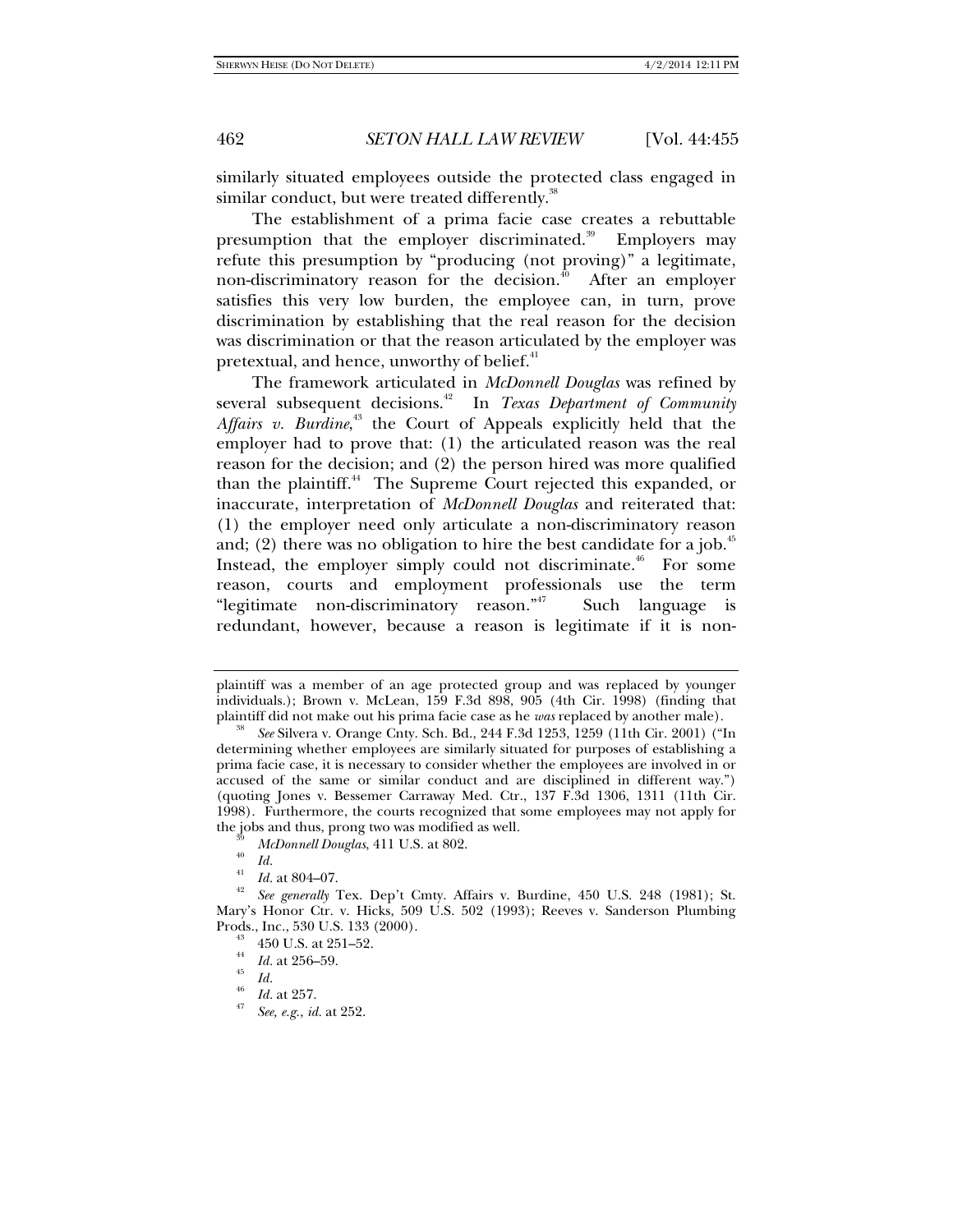discriminatory. Thus, firing employees because of the color of their shirts, their favorite sports teams, or their taste in music is nondiscriminatory and legitimate even if such characteristics have no effect on the employees' ability to do their jobs. Employers who engage in such decision making are human resource professionals' worst nightmares and provide opportunities for union organizers, but are squarely within the law.<sup>48</sup>

In 1989, the Supreme Court confronted another type of employment discrimination—the so-called mixed-motive case. In *Price Waterhouse v. Hopkins*, 49 the firm denied Ann Hopkins a promotion to partnership on two separate occasions, despite her excellent job performance, because of her allegedly poor interpersonal skills.<sup>50</sup> After the initial decision, some of the firm's partners counseled Hopkins that in order to improve her chances of being promoted, she should wear makeup, get her hair done, stop cursing, and walk, talk, and act in a more "feminine" manner.<sup>51</sup> Hopkins argued that these statements were evidence of sexual discrimination and that this evidence, along with her strong performance, proved that the denial of partnership was unlawful. The employer conceded that the plaintiff's performance was strong, but that the firm would not promote Hopkins, regardless of her skills because of her poor interpersonal skills and because she was difficult to get along with $52$ 

The Court found that the employer had both legitimate (the interpersonal skills) and illegitimate (sex-based discriminatory standards applied only to female associates) reasons for its conduct.<sup>53</sup> The *Price Waterhouse* Court made it seem like this was a unique

<sup>48</sup> Employment at-will is the standard in almost all states and thus, employers have the right to hire and fire whomever they wish for any reasons they want as long as the reasons do not violate specific laws. Thus, a reason that is non-discriminatory is legitimate even if illogical, unfair, and / or seemingly absurd.<br> $^{49}$  490 U.S. 228 (1989).

<sup>50</sup>

<sup>&</sup>lt;sup>30</sup> *Id.* at 231–36.<br><sup>51</sup> *Id.* at 235.<br><sup>52</sup> *Id.* at 231–36. Many partners simply did not get along with Hopkins and stated that "[s]he tended to alienate the staff in that she was extremely overbearing. Ann needs improvement in her interpersonal skills." Cynthia Estlund, *The Story of*  Price Waterhouse v. Hopkins, in EMPLOYMENT DISCRIMINATION STORIES 65, 69 (Joel Wm. Friedman ed., 2006). Further, partners were bothered by "the arrogance and self-centered attitude that Ann projects." *Id.* at 70. Other partners saw her positive attributes and her negatives, "I found her to be (a) singularly dedicated, (b) rather unpleasant." *Id.* 

*Price Waterhouse*, 490 U.S. at 234–35 (plurality opinion).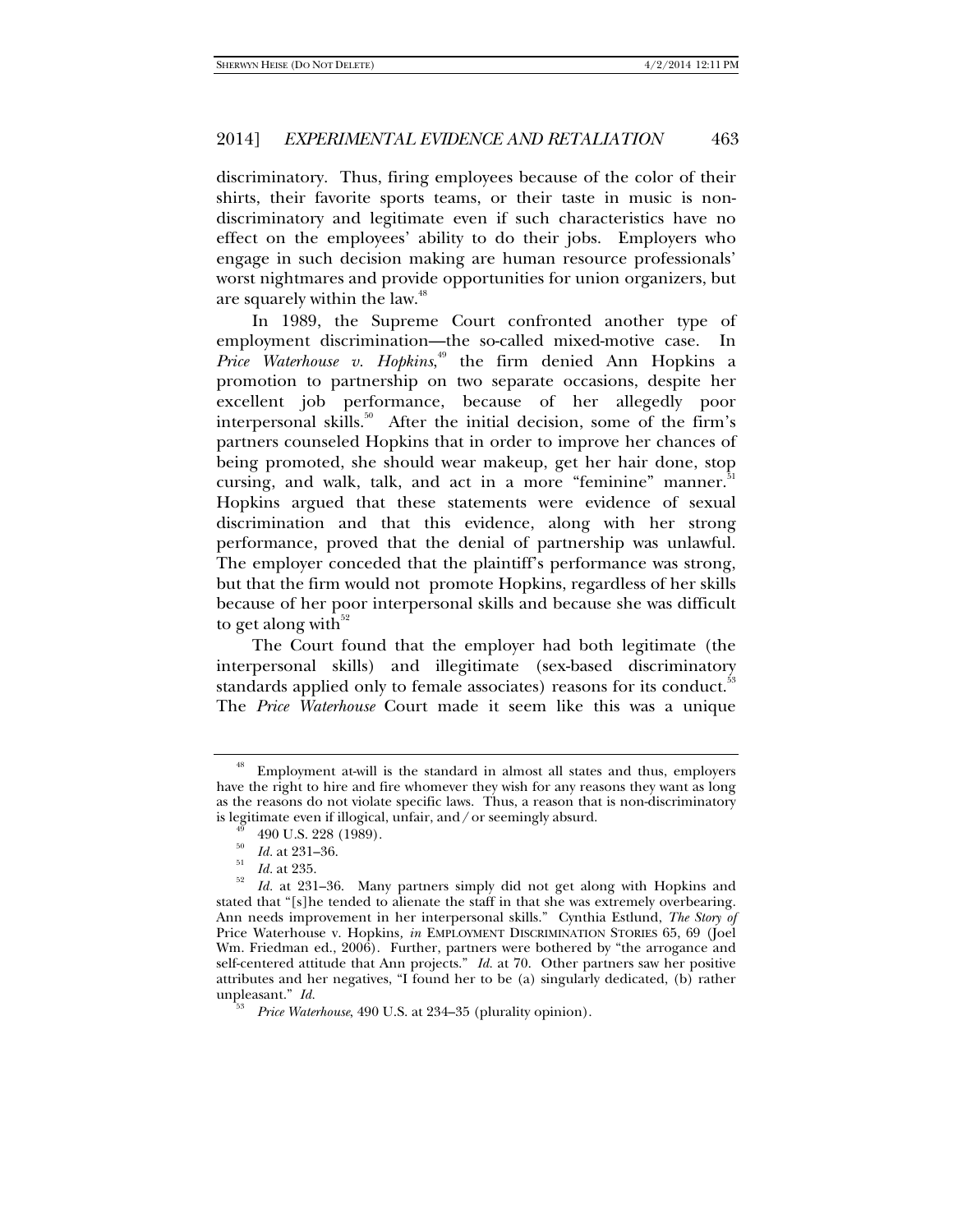situation. $54$  The reality of legitimate and illegitimate motives is likely not as unique as the availability of evidence of both kinds of employer motivation. It was the availability of both legitimate and illegitimate evidence of employer motivation for the adverse employment action against the plaintiff that made *Price Waterhouse* unique. A single-issue case would mean that the employer was completely motivated by lawful reasons *or* completely motivated by unlawful reasons. Such an implication, however, conflicts with theories of human behavior that tend to advance the notion of complex and multi-faceted motivations in almost all decisions.<sup>55</sup> Further, this simplified view of employment decision making does not accurately account for agency. It is quite possible, and more likely the case in larger organizations, for multiple agents to possess different motives in rendering employment decisions. For instance, a manager might be motivated to terminate an employee because of her gender, but a human resources department might be motivated only by that employee's poor interpersonal skills.

The Court produced no majority opinion in *Price Waterhouse*. 56 Justice Brennan's plurality opinion established a new scheme for proving discrimination. Under the plurality opinion, plaintiffs satisfy their burden by proving that discrimination was a motivating part of the employer's decision. $57$  The employer, according to Brennan's opinion, could escape liability by proving that it would have made the same decisions regardless of the protected class.<sup>58</sup>

While six justices agreed with Brennan's two-prong and true burden-shifting approach, they did not agree on the standard needed for a case to fall into this classification.<sup>59</sup> Accordingly, Justice O'Connor's concurrence was widely accepted as the holding in the

*Id.* at 240–42 (plurality opinion).<br>*Id.* (plurality opinion).

<sup>54</sup> *See id.* at 241 ("It is difficult for us to imagine that, in the simple words 'because of,' Congress meant to obligate a plaintiff to identify the precise causal role played by legitimate and illegitimate motivations in the employment decision she challenges."). 55 *See, e.g.*, Michael I. Norton et al., *Mixed Motives and Racial Bias: The Impact of* 

*Legitimate and Illegitimate Criteria on Decision Making*, 12 PSYCHOL. PUB. POL'Y & L. 36, 47 (2006) (finding that decision makers unconsciously rely on racial information in their decisions but mask its influence by inflating the value of non-racial justifications); Martin J. Katz, *Reclaiming* McDonnell Douglas, 83 NOTRE DAME L. REV.

<sup>&</sup>lt;sup>30</sup> *Price Waterhouse*, 490 U. S. 228 (plurality opinion).

<sup>&</sup>lt;sup>59</sup> *Price Waterhouse*, 490 U. S. at 261 (O'Connor, J., concurring); *see* Marks v. United States, 430 U.S. 188, 193 (1977) (noting that the holding of the Court is the narrowest point on which five justices agree).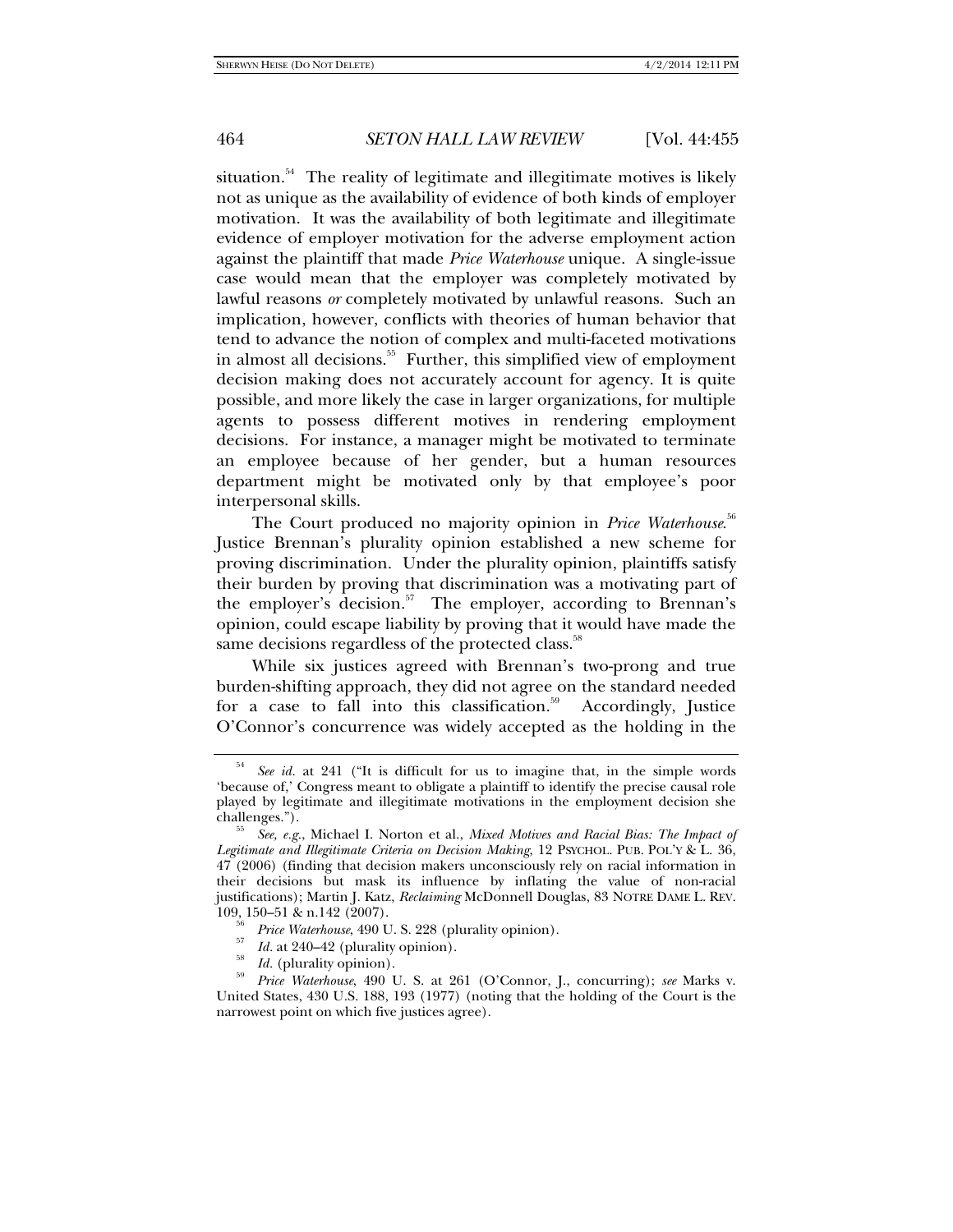case.<sup>60</sup> O'Connor's concurrence states that the shift in the burden of proof inherent in the mixed-motive analysis is only available when the employee proves, with direct evidence, that the protected class was a substantial factor in the employer's decision.<sup>61</sup> Like Brennan's opinion, O'Connor's holding allowed employers to escape liability if they could prove that they would have made the same decision regardless of the protected class. The dissenting justices opposed burden shifting and argued that the plaintiff always bore the burden of proving that discrimination was the "but for" cause of an employer's decision. $62$  In addition to arguing for a "but for" standard, the dissenting justices contended that the holding created unnecessary confusion for employers and courts.<sup>63</sup>

Both of these arguments have merit. $64$  First, in the prior term, the Court held in *Watson v. Fort Worth Bank*  $\mathcal{F}$  Trust<sup>65</sup> that the burden of proof did not shift in adverse impact cases, and that courts and commentators had misinterpreted *Griggs v. Duke Power Co.*<sup>66</sup> for close to twenty years. Thus, there was no real precedent for shifting the burden. Second, it is not easy to put every piece of evidence into a direct or circumstantial box. There were numerous cases in which parties argued whether certain evidence could be considered direct evidence. $67$  Last, the term "substantial" eludes an easy, consistent

<sup>64</sup> For the differing definitions of "direct evidence," see Shorter v. ICG Holdings, Inc., 188 F.3d 1204, 1207 (10th Cir. 1999); Fuller v. Phipps, 67 F.3d 1137, 1141–42 (4th Cir. 1995); Ostrowski v. Atl. Mut. Ins. Cos., 968 F.2d 171, 181–83 (2d Cir. 1992); *see generally* Belton, *supra* note 27.<br><sup>65</sup> 487 U.S. 977 (1988).

66 401 U.S. 424 (1971) (holding that a policy requiring a high school education and the passing of standardized tests as employment conditions though neutral on its face was discriminatory" because it disparately impacted blacks).

 *See* Tristin K. Green, *Making Sense of the McDonnell Douglas Framework: Circumstantial Evidence and Proof of Disparate Treatment Under Title VII*, 87 CAL. L. REV. 983, 1005 n.122 (1999) (citing Trans World Airlines, 469 U.S. 111, 121 (finding a policy to constitute direct evidence of a violation of the ADEA in which it made the transfer method available to a disqualified captain dependent on age; City of Los Angeles Dep't. of Water & Power v. Manhart, 435 U.S. 702, 705 (1978) (finding a policy to constitute direct evidence of discrimination in which it required that female employees make larger contributions to a pension fund; Grant v. Hazelett Strip-Casting Corp., 880 F.2d 1564, 1569 (2d Cir. 1989) (treating a memorandum as direct evidence of discrimination where the company president stated that he wanted to hire a young man between the ages of thirty and forty).

<sup>60</sup> *See, e.g.*, Kriss v. Sprint Commc'ns Co., 58 F.3d 1276, 1282 (8th Cir. 1995); Hook v. Ernst & Young, 28 F.3d 366, 373–74 (3d Cir. 1994); Ostrowski v. Atlantic

Mut. Ins. Cos., 968 F.2d 171, (2d Cir. 1992).<br><sup>61</sup> *Price Waterhouse*, 490 U.S. at 276–78 (O'Connor, J., concurring).<br><sup>62</sup> *Id.* at 282–84 (Kennedy, J., dissenting).<br>*Id.* at 286–93. (Kennedy, J., dissenting).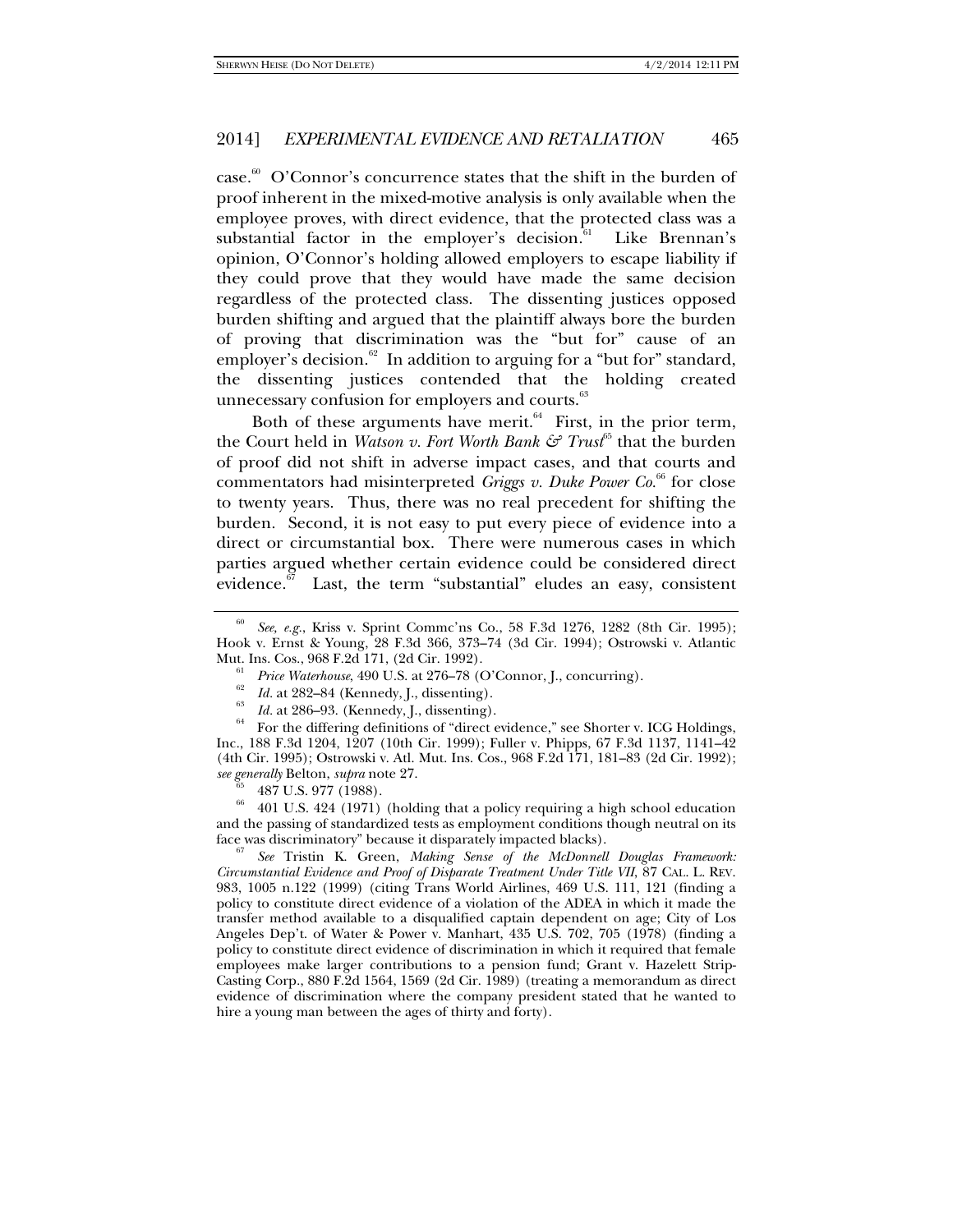definition. Thus, in some cases, seemingly meaningless words or even a court reporter's error effectively determined the burden proof.<sup>68</sup> Despite these (and other) problems, *McDonnell Douglas*, *Burdine*, and *Price Waterhouse*, when cobbled together, created a relatively straightforward framework that shaped employment discrimination claims. Cases with direct evidence in which discrimination played a substantial role were labeled "mixed motive." Cases with circumstantial or no evidence at all were analyzed under the "but for" or "pretext" model. This framework, however, did not last long.

In *St. Mary's Honor Center v. Hicks*, 69 the plaintiff alleged that he was terminated because of his race.<sup>70</sup> The employer argued that it terminated Hicks for violating rules, failing to supervise subordinates, and for verbally threatening another employee.<sup>71</sup> The district court held that the articulated reasons were not true, but rather that the termination was personal and that the plaintiff failed to prove that race was the real reason behind the decision.<sup>72</sup> Accordingly, the district court found for the employer.<sup>73</sup> On appeal, the Eighth Circuit reversed and held that when the proffered reasons are found to be untrue, the employee has proven pretext and the plaintiff wins as a matter of law.<sup>74</sup> The Supreme Court reversed and held that the plaintiff will prevail, as a matter of law, only if the employee proves pretext and provides evidence that the real reason was discrimination.<sup>75</sup> Many commentators refer to this as "pretext plus."<sup>76</sup> Despite Justice Souter's assertions in his dissent, the case expressly stated that fact finders were free to infer discrimination from a finding of pretext, but they did not have to do so.<sup>77</sup> Still, the reaction

For how courts have analyzed certain "code" words, see Ash v. Tyson Foods, Inc., 546 U.S. 454, 456 (2006) (per curiam) (holding that an employer referring to African American employees as "boy" potentially showed discriminatory animus); McGinest v. GTE Serv. Corp., 360 F.3d 1103, 1116–17 (9th Cir. 2004) (stating that "a mere offensive utterance" may be evidence of a hostile work environment). In *Austin v. Cornell University*, 891 F. Supp. 740 (N.D.N.Y. 1995), a deponent responded to the question: "so you said you wanted some fresh blood?" with the question: "I did?" The court reporter missed the inflection and the transcript stated: "I did." The court allowed a mixed motive instruction based on the deposition.<br><sup>69</sup> 509 U.S. 502 (1993).<br><sup>70</sup>  $H$  at 505

 $\frac{71}{71}$  *Id.* at 505.<br> $\frac{72}{72}$  *Id.* at 508.

<sup>&</sup>lt;sup>73</sup> *Id.*<br><sup>74</sup> *Id.* at 508–09.<br><sup>75</sup> *Hicks*, 509 U.S. at 514–16.

<sup>&</sup>lt;sup>76</sup> *See id.* at 535–36 (Souter, J., dissenting).

*Id.* at 511.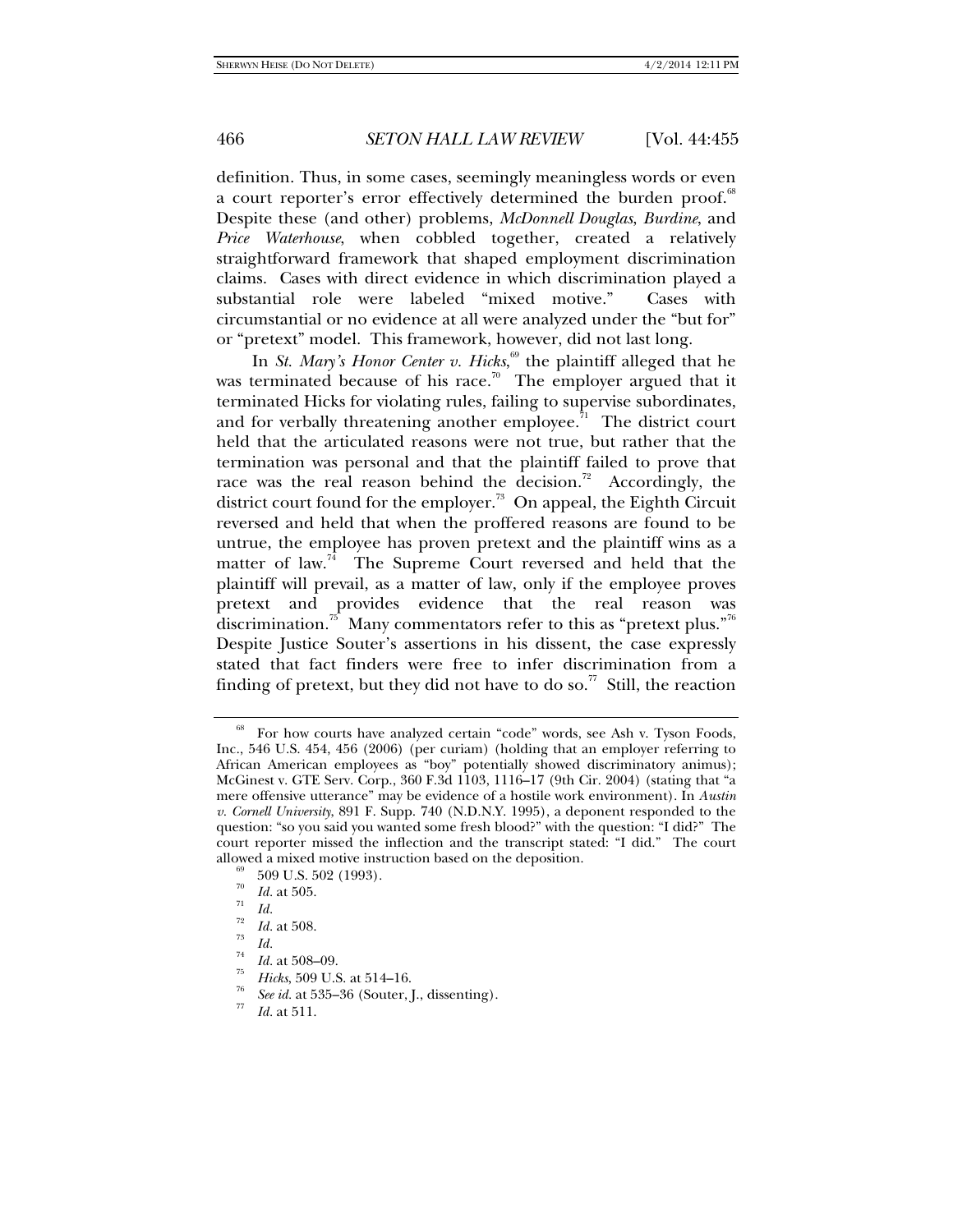to *Hicks* from employee rights advocates was swift and strong. Employee advocates contended that by requiring evidence of discrimination, *Hicks* made prevailing in discrimination cases nearly impossible for employees.<sup>78</sup> While impossible may be too strong, *Hicks* did, in fact, alter the terrain of employment discrimination's rights assertion.

After *Hicks*, plaintiffs without evidence could only prevail if fact finders inferred discrimination from a finding of pretext.<sup>79</sup> In other words, fact finders are free to conclude that while the proffered

*See* Malamud, *supra* note 78 at 2243.

<sup>78</sup> *See, e.g.*, Civil Rights Standards Restoration Act, S. 1776, 103d Cong. (1st Sess. 1993) (proposing an amendment to the Revised Statutes § 1979 that would restore the pre-*Hicks* plaintiff's burden in intentional discrimination cases); Employment Discrimination Evidentiary Amendment of 1993, H.R. 2787, 103d Cong. (1st Sess. 1993) (proposing an amendment to Title VII that would override the majority holding in *Hicks*); Deborah C. Malamud, *The Last Minuet: Disparate Treatment After*  Hicks**,** 93 MICH. L. REV. 2229 (1995); Note, *Title VII—Burden of Persuasion in Disparate Treatment Cases*, 107 HARV. L. REV. 342, 348 (1993) (arguing that requiring the plaintiff to show direct evidence of intent "will severely curtail the ability of many Title VII plaintiffs to succeed on their disparate treatment claims"); Sherie L. Coons, Comment, *Proving Disparate Treatment After* St. Mary's Honor Center v. Hicks*: Is Anything Left of* McDonnell Douglas*?*, 19 J. CORP. L. 379, 408 (1994) ("The Hicks majority's holding is ill-conceived and furthers unsound policy because [it] . . . places an impossible burden of persuasion on plaintiffs . . . ."); Derrick L. Horner, Recent Development, *Toward Clarifying the Ambiguity of Merging Burdens*—St. Mary's Honor Center v. Hicks, *113 S. Ct. 2742 (1993)*, 11 HARV. BLACKLETTER L.J. 205, 213 (1994) (concluding that *Hicks* confronts plaintiffs with an "impossible burden of having to disprove any reason for the employer's action a factfinder might see sketched in the record."); Shannon R. Joseph, Note, *Employment Discrimination: Shouldering the Burden of Proof After* St. Mary's Honor Center v. Hicks, 29 WAKE FOREST L. REV. 963, 988–89 (1994) (contrasting civil rights attorneys' reactions to *Hicks* with that of management attorneys and evaluating proposed legislation attempting to overturn *Hicks*); Michael C. McPhillips, Note, St. Mary's Honor Center v. Hicks*: The Casual Abandonment of Title VII Precedent*, 23 CAP. U. L. REV. 1045, 1066 (1994) ("[T]he court's newly-developed burdens will make it impossible for many plaintiffs to get beyond summary judgment . . . [and] might chill their initiation of legitimate claims."); Louis M. Rappaport, Note, St. Mary's Honor Center v. Hicks*: Has the Supreme Court Turned its Back on Title VII by Rejecting "Pretext-Only?"*, 39 VILL. L. REV. 123 (1994); Ronald A. Schmidt, Note, *The Plaintiff's Burden in Title VII Disparate Treatment Cases: Discrimination Vel Non*—St. Mary's Honor Center v. Hicks*, 113 S. Ct. 2742 (1993)*, 73 NEB. L. REV. 953, 976–81 (1994) (summarizing criticism of *Hicks* but concluding that a *Hicks* plaintiff bears no greater burden than that of any other civil plaintiff); *EEOC Urges Congress to Overturn Supreme Court's 1993* Hicks *Decision*, 1993 DAILY LAB. REP. (BNA), Oct. 7, 1993, at D-7 (quoting EEOC Chairman as saying of post-*Hicks* litigation, "it may be impossible to prove discrimination in the absence of direct evidence, which is so rarely available"); *Management, Civil Rights Attorneys Differ on Effect of* Hicks *Decision*, 1993 DAILY LAB. REP. (BNA), July 2, 1993, at D-26 (quoting numerous employee groups characterizing the decision as a "hard blow to civil rights advocates" and calling for a legislative response).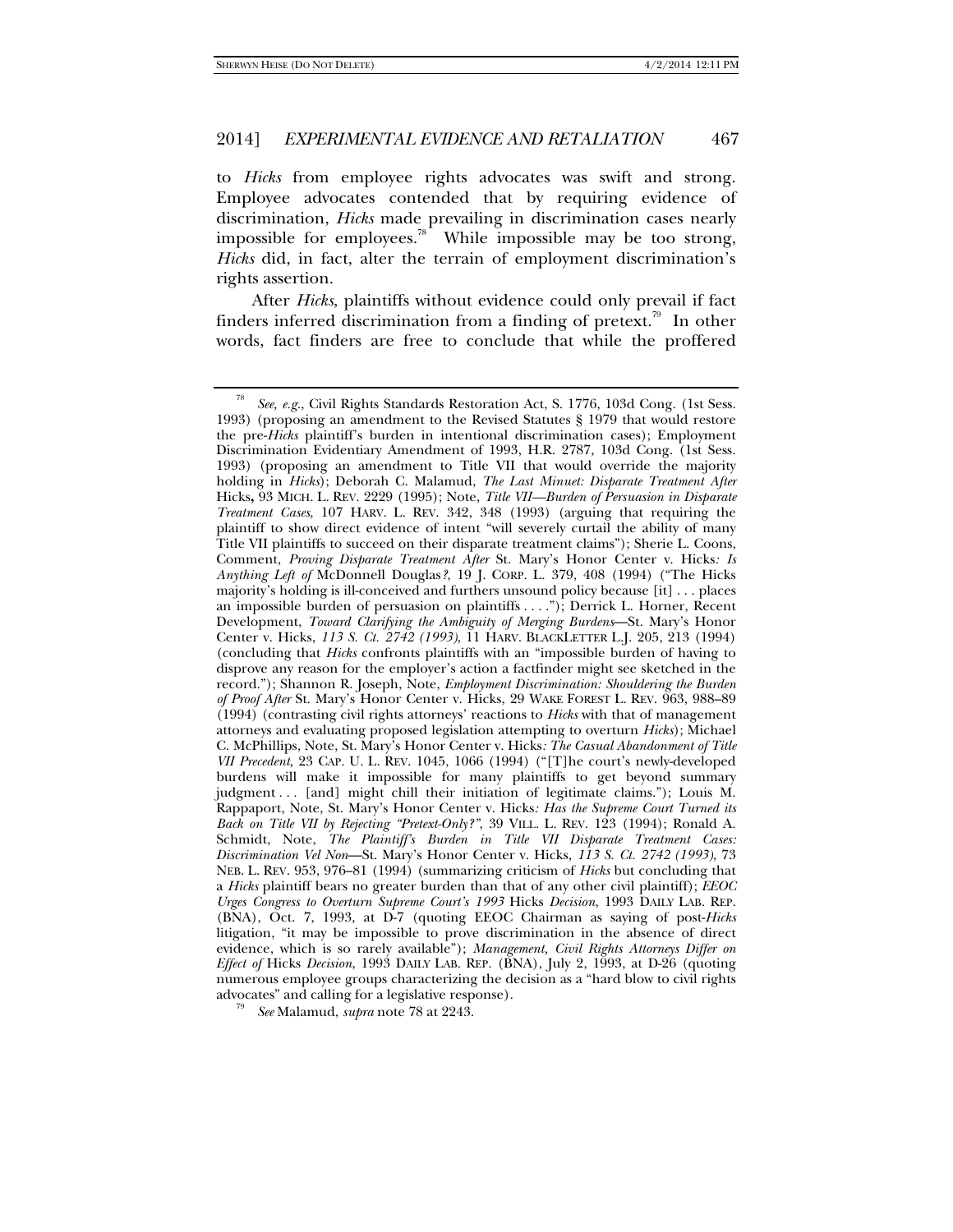reason is unworthy of belief, the employer did not discriminate. In such instances, fact finders may find for employers. Assuming that most plaintiffs' lawyers work on a contingency fee arrangement, and that they are rationally self-interested, it makes little sense for lawyers to take cases in which they can satisfy their burden of proving pretext, but can still end up with no damages or costs and fees assessments. Put simply, betting on such an inference is a risky proposition for plaintiffs' lawyers. Professor Samuel Estreicher, one of the nation's leading experts on ADR and outspoken supporter of arbitration in employment disputes, aptly refers to cases without evidence as "orphan" cases because they are unlikely able to find a lawyer to adopt them.<sup>80</sup>

After *Hicks*, one would expect that plaintiffs' lawyers would take cases with direct evidence and ask for the mixed-motive jury instruction, take cases with circumstantial evidence and accept the pretext or but for instruction, and avoid cases with insufficient evidence. Plaintiffs' preference for mixed-motive cases should have increased dramatically after the passage of the Civil Rights Act (CRA) of  $1991.^{81}$ 

After the CRA of 1991, the distinction between mixed motive and pretext changed from a theoretical one regarding the effect of the burden of proof to a more tangible difference in available damages. In addition to providing for jury trials in Title VII cases, $82$ codifying the concept of, and altering the burden of proof in, disparate impact cases, $83$  and adding punitive and compensatory damages, $84$  the CRA of 1991 partially codified and partially overturned *Price Waterhouse's* mixed-motive scheme. First, the CRA of 1991 recognized that in addition to intentional discrimination (disparate treatment) there is a second type of discrimination – unintentional discrimination known as disparate (or adverse) impact: (1) the plaintiff can demonstrate a disparate impact on the basis of a protected class and the respondent fails to demonstrate that the impact is job related and "consistent with business necessity," or (2) the plaintiff can demonstrate that the respondent refused to

<sup>80</sup> *See* Robin Pogrebin & Edward Klaris, *The Rules of the Game*, THE L. SCH., Autumn 2006, at 25, 34, *available at* http://www.law.nyu.edu/sites/default

<sup>&</sup>lt;sup>81</sup> Civil Rights Act of 1991, Pub. L. No. 102-166, 105 Stat. 1071, § 102 (1991) (codified as amended at 42 U.S.C. § 1981 (2011)).

<sup>&</sup>lt;sup>82</sup> § 102(c) (codified as amended 42 U.S.C. § 1981a(c) (2011)).

<sup>&</sup>lt;sup>83</sup> § 105 (codified as amended 42 U.S.C. § 2000e-2(k) (2011)).

<sup>§ 102(</sup>b) (codified as amended 42 U.S.C. § 1981a(b) (2011)).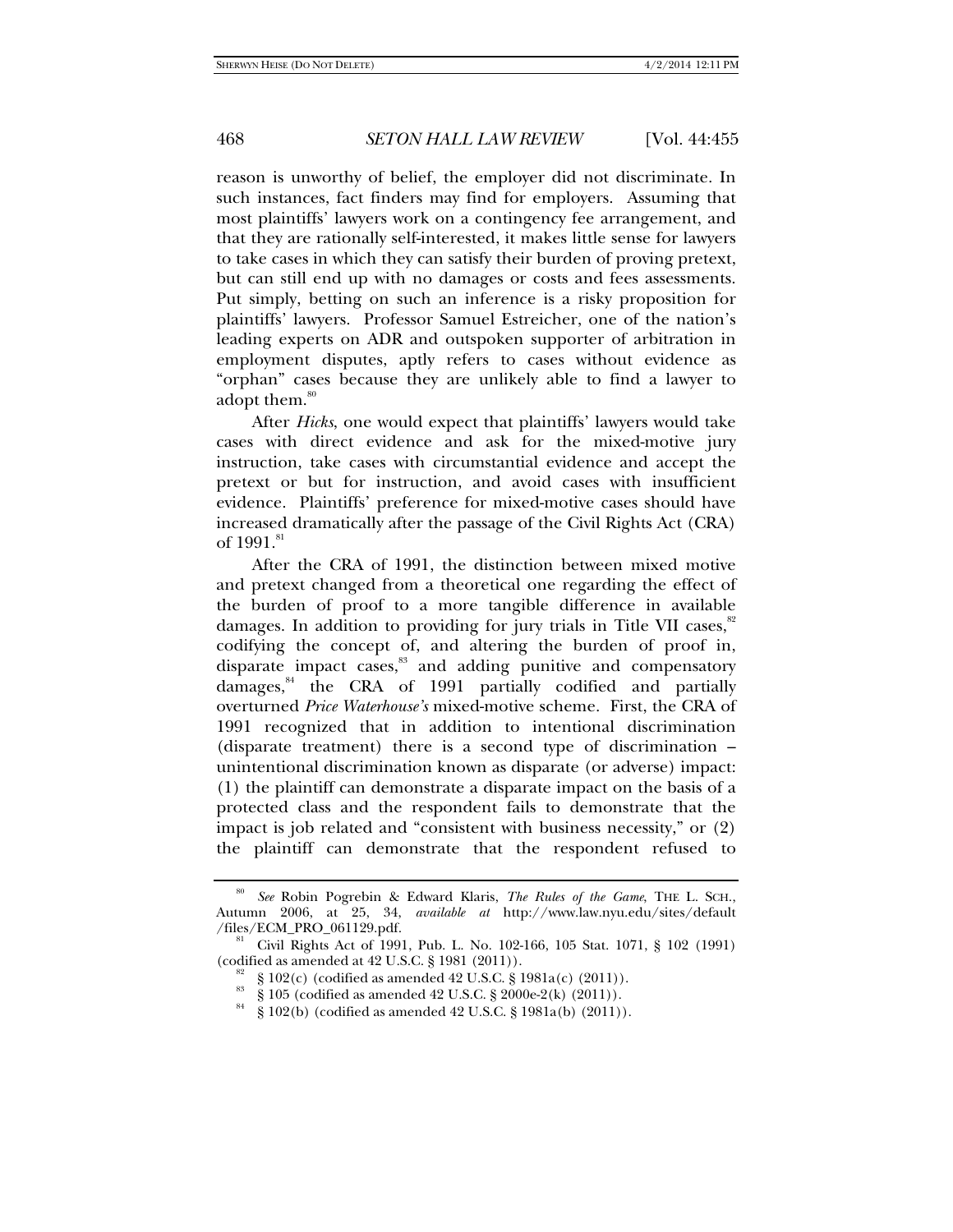implement an "alternative employment practice."<sup>85</sup> Next, the CRA of 1991 altered the mixed-motive scheme. Under the CRA of 1991, the plaintiff can satisfy the first prong and thus, shift the burden of proof if the protected class is a motivating (as opposed to a substantial) factor in the employer decision.<sup>86</sup> Further, the employer does not escape liability if it proves that it would have made the decision regardless of the protected class.<sup>87</sup> Instead, the judge may award such plaintiffs a declaratory judgment and costs and attorney fees if they can satisfy the first prong of the two-prong mixed-motive test.<sup>88</sup> Employers unable to satisfy the second prong are subject to back pay, reinstatement, punitive damages, compensatory damages, and are also liable for costs and fees.<sup>89</sup>

As to be expected, the CRA of 1991 contained statutory gaps. Two of these gaps directly affected the mixed-motive instruction and the burden of proof. One was easily and logically decided. The other is a source of contention without which there would be no need for most of the scholarship on this topic. First, the CRA of 1991 did not distinguish between circumstantial and direct evidence. This would be fine if the statute stated that the type of evidence was irrelevant. It did not do this. Courts were split as to whether O'Connor's direct evidence requirement survived the CRA of 1991.<sup>90</sup> Second, the CRA of 1991 did not expressly amend the ADEA or mention retaliation, leaving another open question: did the new mixed-motive damage scheme apply to age, retaliation, and, subsequently, the ADA?<sup>91</sup> It took the Supreme Court twelve years to answer the direct evidence question, $92$  seventeen years to resolve the age question,<sup>93</sup> and twenty-one years to answer the retaliation question. $94$  Plaintiffs cheered the first ruling, while employers

<sup>&</sup>lt;sup>85</sup> § 105(a) (codified as amended 42 U.S.C. § 2000e-2(k)(1)(A)(i) (2011)); *see also The Civil Rights Act of 1991*, EEOC, http://www.eeoc.gov /eeoc/history/35th/1990s/civilrights.html (last visited Sept. 18, 2013).<br><sup>86</sup> § 107(a) (codified as amended 42 U.S.C. § 2000e-2(m) (2011)).

<sup>&</sup>lt;sup>87</sup> *Id.* (codified as amended 42 U.S.C. § 2000e-2(m) (2011)).<br><sup>88</sup> *Id.* (codified as amended 42 U.S.C. § 2000e-5(g) (2) (B) (i) (2011)).

<sup>&</sup>lt;sup>89</sup> *Id.* (codified as amended 42 U.S.C. § 2000e-5(g)(1) (2011)).<br><sup>90</sup> *See* Sherwyn & Heise, *subra* note 13 at 918–19 & nn.109–15 (discussing the circuit split over whether *McDonnell Douglas* applied to mixed-motive cases).<br><sup>91</sup> Congress passed the ADA one year before the CRA of 1991.

Desert Palace, Inc. v. Costa, 539 U.S. 90 (2003) (holding that there was no need for direct evidence in order to obtain the mixed motive instruction).<br><sup>93</sup> Gross v. FBL Fin. Servs. Inc., 557 U.S. 167 (2009).

Univ. of Tex. Sw. Med. Ctr. v. Nassar, 133 S. Ct. 2517 (2013).

<sup>95</sup> *See* Jeffrey A. Van Detta, "*Le Roi Est Mort; Vive Le Roi!": An Essay on the Quiet*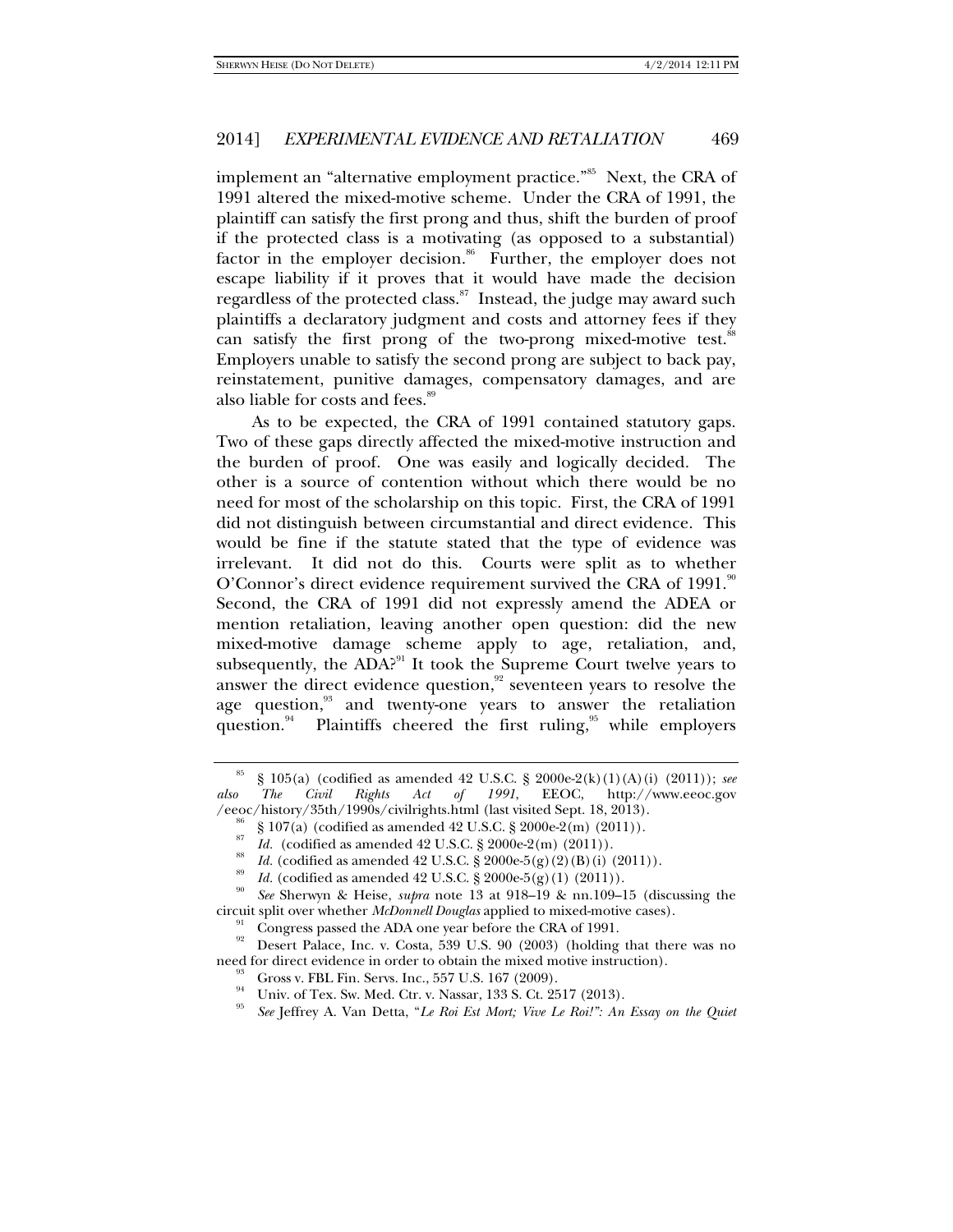exhaled a sigh of relief after the second and third.<sup>96</sup> The Court has still not expressly ruled on the ADA.<sup>97</sup>

In *Costa* the Court posed and answered a simple question: does the CRA of 1991 require plaintiffs to provide direct evidence that discrimination was a substantial factor in the employer's decision to receive a mixed-motive instruction?<sup>98</sup> The answer is no.<sup>99</sup> Both the majority opinion and Justice O'Connor's concurrence state that the only conclusion to be drawn from Congress' replacement of the term "substantial" with "motivating" and its failure to mention direct evidence is that any evidence that discrimination motivated the employer is enough to warrant a mixed-motive instruction.<sup>100</sup> Along with opening the mixed-motive instruction to a significant number of cases, *Costa* destroyed the employment discrimination litigation framework that had developed over time by the lower courts. After *Costa*, pretext cases were limited to situations in which there was no evidence. As stated above, however, because plaintiffs' lawyers should be reluctant to take these "orphan" cases, it seemed that all cases transmogrified into mixed-motive cases.<sup>101</sup> Because of its widespread use, the term "mixed motive" should be replaced by "motivating factor."

All cases did not, however, become motivating-factor cases<sup>102</sup> for

<sup>97</sup> It seems logical that, absent Congressional intervention, courts will follow the Court in ADA cases.

<sup>98</sup> Desert Palace, Inc. v. Costa, 539 U.S. 90, 92 (2003).

*Id.* at 101–02 ("[D]irect evidence of discrimination is not required in mixedmotive cases . . . .").<br><sup>100</sup> *See id.* at 102 (O'Connor, J., concurring).<br><sup>101</sup> *See* Kenneth R. Davis, Price-Fixing: Refining the Price Waterhouse *Standard and* 

*Individual Disparate Treatment Law*, 31 FLA. ST. U. L. REV. 859, 861 (2004); Henry L. Chambers, Jr., *The Effect of Eliminating Distinctions Among Title VII Disparate Treatment Cases*, 57 SMU L. REV. 83, 102–03 (2004). For further insight into the debate, see William R. Corbett, McDonnell Douglas*, 1973-2003: May You Rest in Peace?*, 6 U. PA. J. LAB. & EMP. L. 199, 212–19 (2003); Michael J. Zimmer, *The New Discrimination Law:* 

Reports of *McDonnell Douglas'* death were greatly exaggerated. In fact, a Lexis search conducted by Professor Prenkert found that in the six-month period between

*Demise of* McDonnell Douglas *and the Transformation of Every Title VII Case After* Desert Palace, Inc. v. Costa *into a "Mixed-Motives" Case*, 52 DRAKE L. REV. 71, 79 (2003) ("[T]he quiet little revolution started in *Costa* will be one of the most significant advances for civil rights enforcement in the twenty-first century.").

*See* David G. Savage, *Age Bias Much Harder To Prove; The Supreme Court Shifts the Burden of Proof to the Worker Making the Claim. Businesses Cheer.*, L.A. TIMES, June 19, 2009, at A1 ("Businesses applauded the decision in Gross v. FBL Financial Services *. . .* ."); *see also* Leigh A. Van Ostrand, Note, *A Close Look at ADEA Mixed-Motive Claims and* Gross v. FBL Financial Services, Inc., 78 FORDHAM L. REV. 399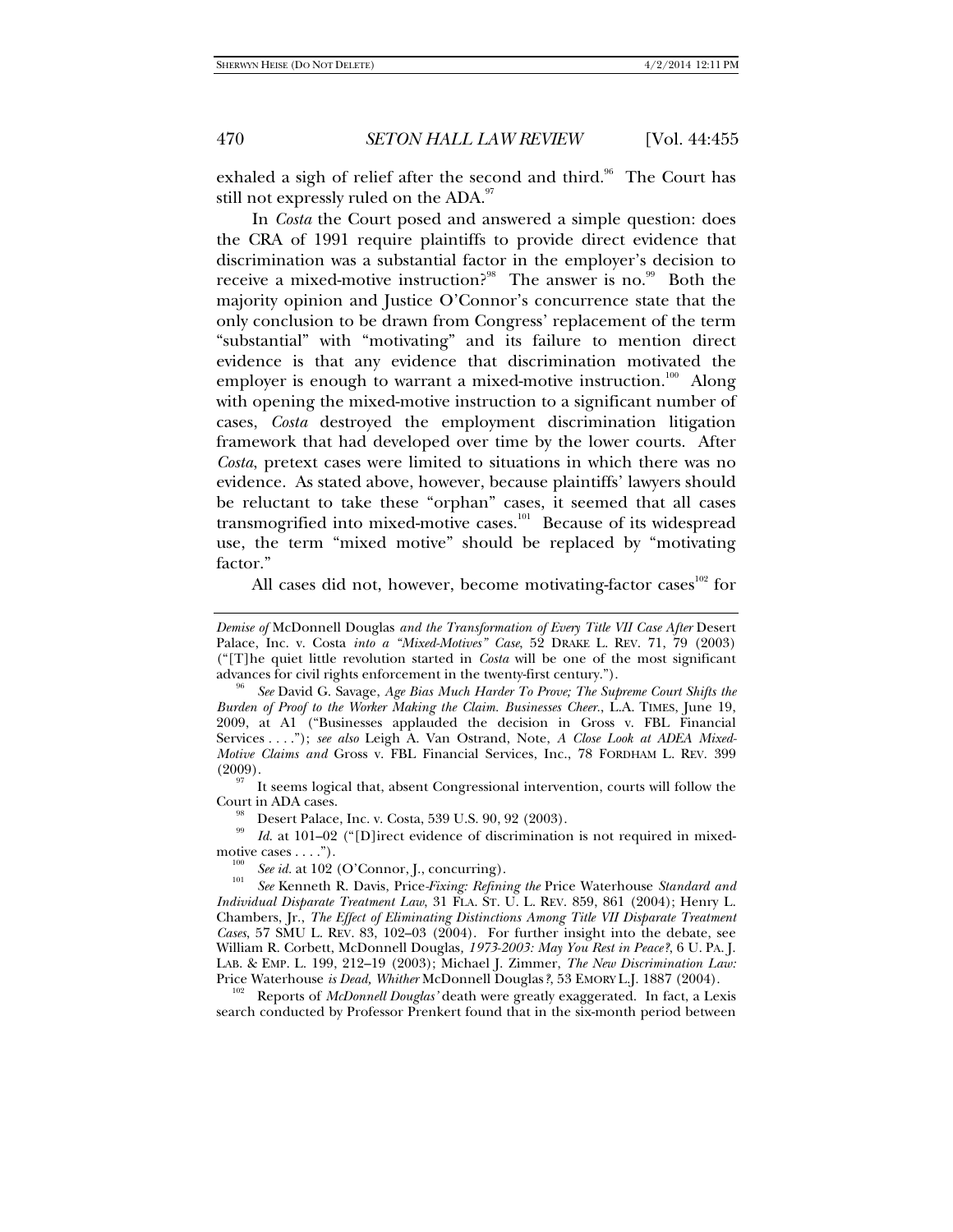two reasons. First, plaintiffs' lawyers were reluctant to ask for the instruction. Lawyers representing employers report that they have had numerous cases in which the motivating-factor instruction is proper, but the employee's counsel did not ask for the instruction.<sup>103</sup> These lawyers surmised that the instruction can be confusing and that award of costs and fees, but no damages, is difficult to explain to clients.

Second, courts simply did not know if the motivating factor applied to ADEA, retaliation, and ADA cases. *McDonnell Douglas* and its progeny's burden-shifting scheme had always applied to ADEA and retaliation cases.104 Indeed, after *Price Waterhouse* and before the CRA of 1991, the mixed-motive instruction was available in age cases.105 The CRA, however, did not amend the ADEA or discuss retaliation.<sup>106</sup> This placed courts in a difficult situation: apply the CRA of 1991 to age and retaliation cases despite the lack of Congressional guidance; apply *Price Waterhouse*, which had been modified by the CRA of 1991; or hold that after Congress codified and strengthened the mixed-motive instruction in race, sex, color, national origin, and religion cases, Congress intended to force age and retaliation cases to be labeled single motive cases. In choosing this last option, courts would effectively hold that Congress intended to outlaw motivation based on the five classes protected by Title VII, but allow it in age, retaliation and likely ADA cases.

Somewhat shockingly, the Court in *Gross* and *Nassar* held that

December 2006 to May 2007, courts used the *McDonnell Douglas* framework in over 400 cases. Jamie Darin Prenkert, *The Role of Second-Order Uniformity in Disparate Treatment Law:* McDonnell Douglas*'s Longevity and the Mixed-Motives Mess*, 45 AMER.

Proskauer's Joe Baumgarten stated such at the Cornell Labor & Employment Roundtable in May of 2007 and the other lawyers present, including Gregg Gilman (Davis & Gilbert), Ilene Berman (Taylor English), and Paul Wagner (Stokes Wagner) agreed. This Annual Roundtable began in 2002 and features partners from wellrespected labor and employment law firms, in-house counsel, and professors from several different law firms. *See Labor and Employment Roundtable*, CORNELL U. SCH.<br>HOTEL ADMIN., http://www.hotelschool.cornell.edu/research/chr/events HOTEL ADMIN., http://www.hotelschool.cornell.edu/research/chr/events<br>/roundtables/recent/labor.html (last visited Feb. 15, 2014).

A retaliation claim involves different *prima facie* elements: (1) did the employee engage in a protected expression; (2) was the employee discriminated against again; and (3) is there a link between elements one and two. *See* Gonzalez v. Ingersoll Milling Mach. Co., 133 F.3d 1025, 1035 (7th Cir. 1998). At this point the burdens for retaliation are identical to that in *McDonnell Douglas*. See id.

<sup>&</sup>lt;sup>105</sup> See, e.g., Visser v. Packer Eng'g Assocs., Inc., 924 F.2d 655, 661 (7th Cir. 1991) (referring to similar cases as "mixed motive age discrimination" cases).

Civil Rights Act of 1991, Pub. L. No. 102-166, § 102 (1991) (codified as amended at 42 U.S.C. § 1981 (2011)).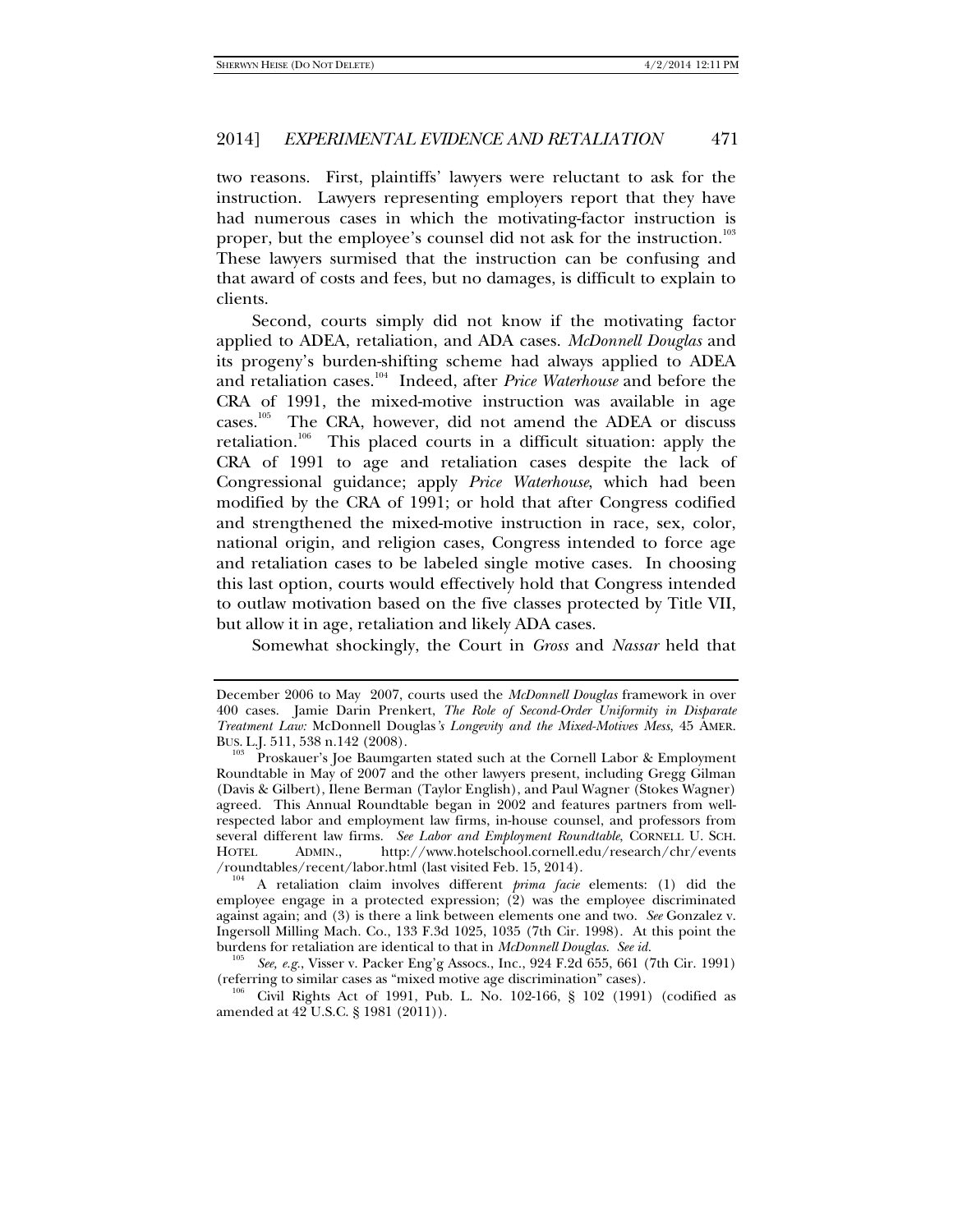Congress' intent is found in the third option above. What makes this problematic is that the Court focuses on the fact that both the ADEA and the retaliation provision of Title VII use the phrase "because of."<sup>107</sup> The Court has now held twice that such language is evidence of Congressional intent to require but-for causation. The problem is that Title VII uses the exact same language.108 The Court in *Price Waterhouse* interpreted Title VII's language to create the mixedmotive scheme.<sup>109</sup> After the mixed-motive scheme was codified and strengthened by CRA 1991, the Court held that the same language requires but-for proof in three other statutes.<sup>110</sup> This inconsistency in interpretation is difficult to understand or justify.

In a prior article, two of this Article's authors discussed how the two schemes are used and whether they should both still be used.<sup>111</sup> Again, it is beyond the scope of this Article to report in detail how the two schemes are, and if they should be, applied. It is, however, important to know that *McDonnell Douglas*, in most jurisdictions, is used in the summary judgment phase only $^{\rm 112}$  and is deemed no longer relevant in cases that go to trial. $113$  Instead, the jury instruction simply

Civil Rights Act of 1991, Pub. L. No. 102-166,  $$105(a)$  (1991) (codified as amended in scattered subsections of 42 U.S.C. § 21) (making it unlawful to engage in

<sup>107</sup> Gross v. FBL Fin. Servs. Inc., 557 U.S. 167, 183 (2009) (Stevens, J., dissenting) ("[T]he Court interprets the words 'because of' in the ADEA as colloquial shorthand for 'but-for' causation." (quoting Price Waterhouse v. Hopkins, 490 U.S. 228, 240 (1989) (plurality opinion) (internal quotation marks omitted))); Univ. of Tex. Sw. Med. Ctr. v. Nassar, 133 S. Ct. 2517, 2545 (2013). ("The meaning of 'because' in Title VII's retaliation provision should be read to mean just what the Court held 'because' means for ADEA-liability purposes.") (Ginsburg, J., dissenting).

discrimination "because of race, color, religion sex, or national origin").<br><sup>109</sup> Price Waterhouse v. Hopkins, 490 U.S. 228, 240–41 (1989) (plurality opinion).<br><sup>110</sup> 42 U.S.C. § 2000e-2(a)(1) (2011) ("[T]o discriminate ag with respect to his compensation, terms, conditions, or privileges of employment, because of such individual's race, color, religion, sex, or national origin . . . .").<br><sup>111</sup> *See generally* Sherwyn & Heise, *supra* note 13.<br><sup>112</sup> *See Website, N. W. 1124 Colores Minneel* Desert Pelase and the Interio

*See* Kristina N. Klein, Note, *Oasis or Mirage?* Desert Palace *and Its Impact on the Summary Judgment Landscape*, 33 FLA. ST. U. L. REV. 1177, 1186–87 (2006) (discussing *McDonnell Douglas* in the context of summary judgment).

*See* Sandra F. Sperino, *Recreating Diversity in Employment Law by Debunking the Myth of the* McDonnell Douglas *Monolith*, 44 HOUS. L. REV. 349, 376–78 (2007) (chronicling the case law of the circuits in great detail); *See also* Whittington v. Nordam Grp. Inc., 429 F.3d 986, 997–98 (10th Cir. 2005); Kanida v. Gulf Coast Med. Pers. LP, 363 F.3d 568, 576 (5th Cir. 2004); Sanders v. N.Y. City Human Res. Admin., 361 F.3d 749, 758 (2d Cir. 2004); Sanghvi v. City of Claremont, 328 F.3d 532, 539–40 (9th Cir. 2003); Dudley v. Wal-Mart Stores, Inc., 166 F.3d 1317, 1322 (11th Cir. 1999) ("We stress that it is unnecessary and inappropriate to instruct the jury on the *McDonnell Douglas* analysis."); Gehring v. Case Corp., 43 F.3d 340, 343 (7th Cir. 1994); Mullen v. Princess Anne Volunteer Fire Co., 853 F.2d 1130, 1137 (4th Cir. 1988) (arguing that the "shifting burdens of production of Burdine . . . are beyond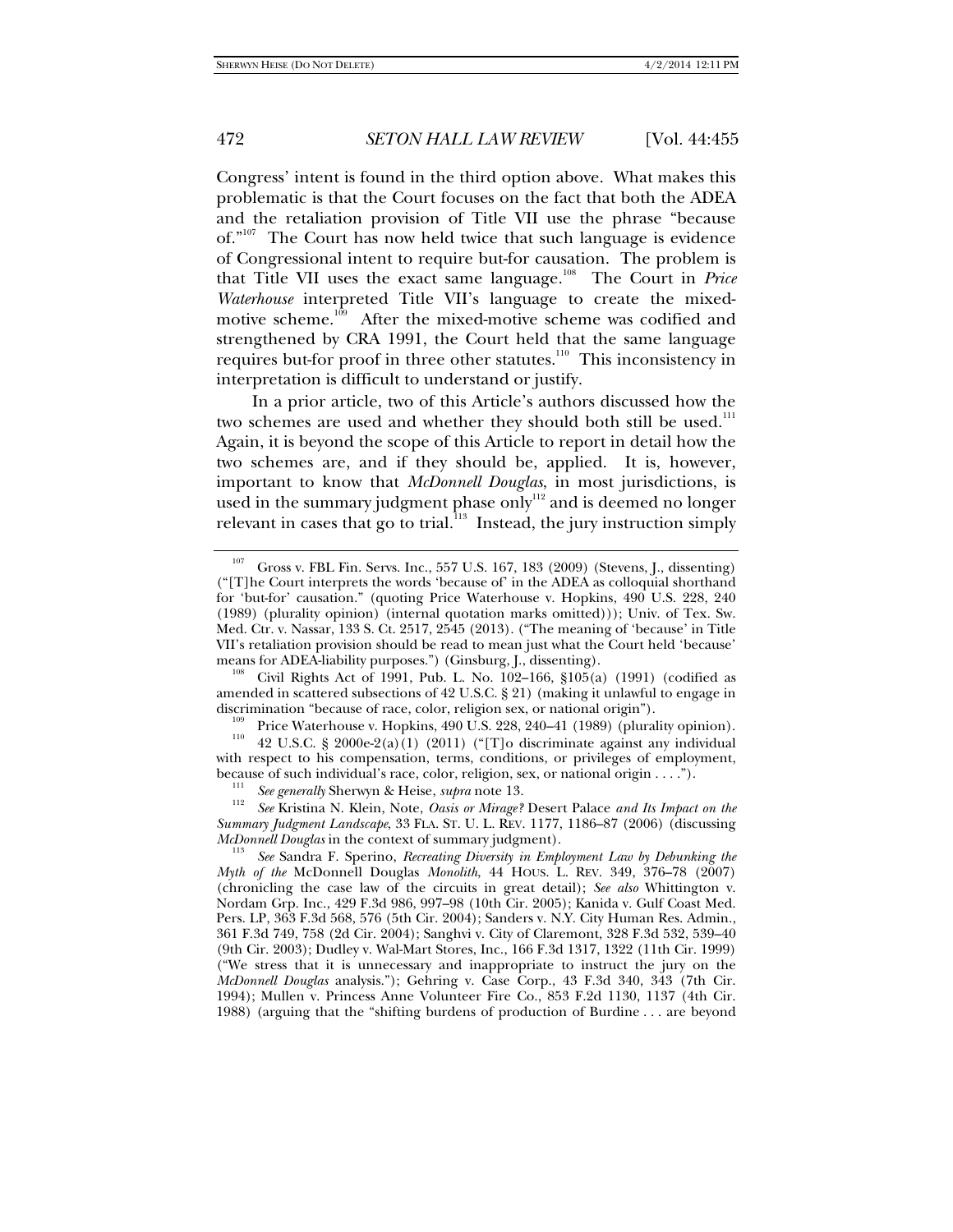asks the jurors to decide if the employer made its decision "because of" the protected class. $114$  This is an odd result jurisprudentially speaking, to say the least. Conversely, the entire motivating-factor scheme, when applied, has always been fully present in the jury instruction.115 After *Costa*, however, some courts used the motivating factor scheme in summary judgments while others refused to do so.<sup>11</sup>

## *B. The Current and Proposed State of Employment Discrimination Law*

Title VII plaintiffs may request the motivating-factor instruction, and they should. Judges, however, can choose whether or not to give the instruction.<sup>117</sup> The judicial decision as to whether a case is a

 *See, e.g.*, Donovan v. Milk Mktg. Inc., 243 F.3d 584, 586 (2d Cir. 2001) ("[W]hen the jury might reasonably conclude on the evidence that both illegal discrimination and legitimate non-discriminatory reasons were present in an employer's decision-making process, the court may charge the jury on mixed-<br>motivation in accordance with Price Waterhouse.").

See generally Kerry S. Acocella, Note, Out with the Old and in with the New: The *Second Circuit Shows It's Time for the Supreme Court to Finally Overrule* McDonnell Douglas, 11 CARDOZO WOMEN'S L.J. 125 (2004).

 *See, e.g.*, Sukenic v. County of Maricopa, 2004 U.S. Dist. LEXIS 31837 (D. Az 2004) stating:

In the last paragraph of the Court's Opinion in Costa, the Court explicitly adopted a standard equivalent to Rule 50(a), Federal Rules of Civil Procedure, for judgment as a matter of law in jury trials, for determining if a plaintiff was entitled to obtain a mixed-motive instruction. Desert Palace v. Costa, 539 U.S. at 101, 123 S. Ct. at 2155. We contend that having the court "label" the case is waste of time.

the function and expertise of the jury" as well as "overly complex").

*See* Watson v. Se. Pa. Transp. Auth., 207 F.3d 207, 221–22 (3d Cir. 2000) (holding that it is improper to instruct the jury on the *McDonnell Douglas* burden shifting scheme, but it is proper "to instruct the jury that it may consider whether the factual predicates necessary to establish the prima facie case have been shown"); Walther v. Lone Star Gas Co., 952 F.2d 119, 127 (5th Cir. 1992) ("Instructing the jury on the elements of a prima facie case, presumptions, and the shifting burden of proof is unnecessary and confusing. Instead, the court should instruct the jury to consider the ultimate question of whether defendant terminated plaintiff because of his age."); *but see* Gafford v. Gen. Elec. Co*.*, 997 F.2d 150, 167 & n.9 (6th Cir. 1993) (holding that it was proper to "guid[e] the jury through a three-stage order of proof as opposed to instructing the jury solely on the ultimate issue of sex discrimination"), *abrogated on other grounds by* Hertz Corp. v. Friend, 559 U.S. 77 (2010); *see also* Brown v. Packaging Corp. of Am., 338 F.3d 586, 595–99 (6th Cir. 2003) (Clay, J., concurring); Faulkner v. Super Valu Stores, Inc., 3 F.3d 1419, 1425–26 & n.3 (10th Cir. 1993); Lynch v. Belden & Co., 882 F.2d 262, 269 (7th Cir. 1989) ("[I]t was proper for the district court to instruct the jury as to the *McDonnell Douglas/Burdine* formula for evaluating indirect evidence."); Rowlett v. Anheuser-Busch, Inc., 832 F.2d 194, 200 (1st Cir. 1987) ("[T]he district court was correct in using the [*McDonnell Douglas*] framework in the instructions to the jury."), *abrogated on other grounds by* Iacobucci v. Boulter, 193 F.3d 14 (1st Cir. 1999). 115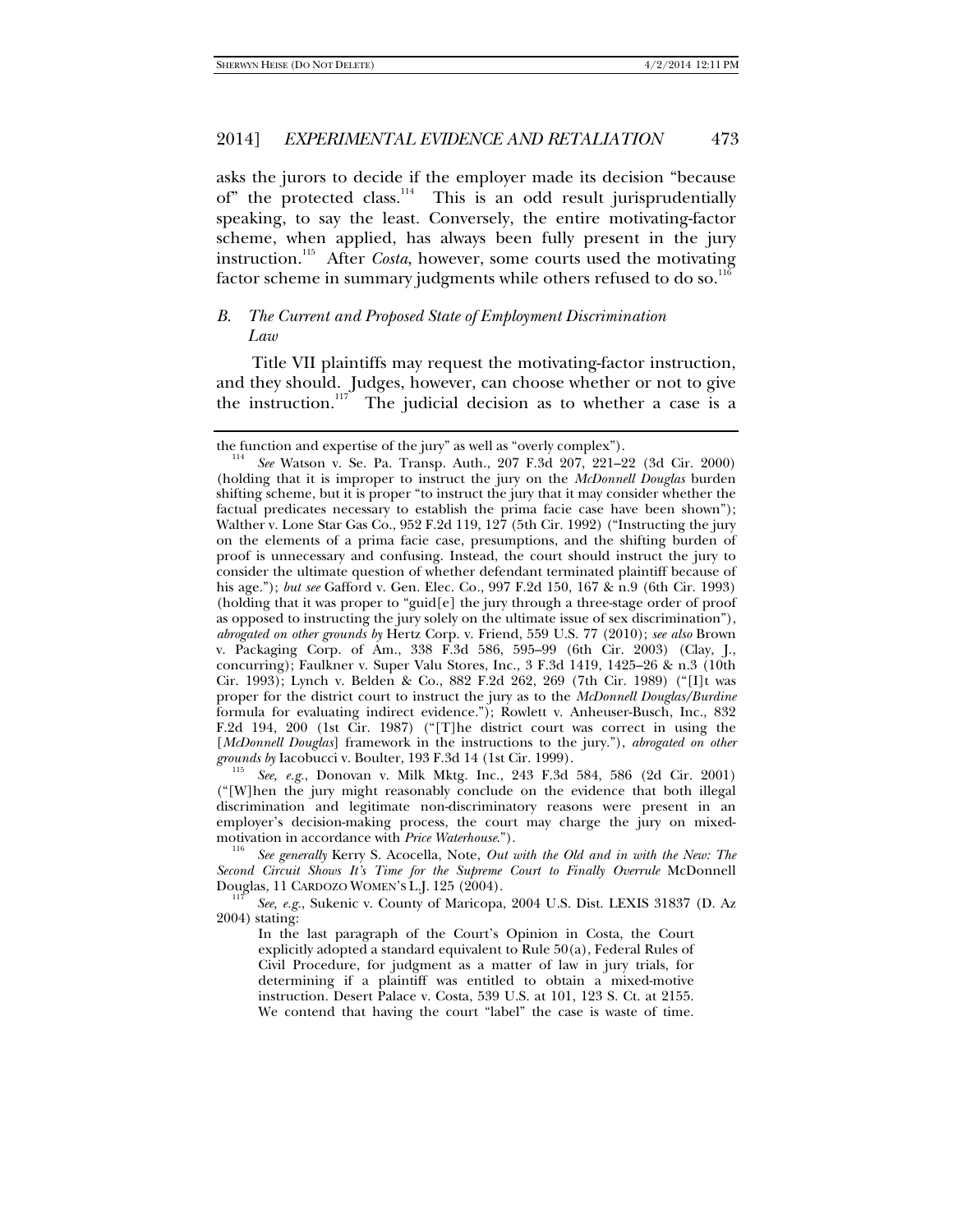motivating factor case could best be described as difficult to categorize and understand. In every case that makes it to trial, the employee alleges discrimination and the employer claims that the employee deserved the adverse employment action for nondiscriminatory reasons. One of three truths should emerge: (1) the employer discriminated; (2) the employer did not discriminate against the employee; or (3) there were both legitimate and illegitimate reasons operating simultaneously. Deciding which of the three occurred is the job of the jury<sup>118</sup> and thus, the POWADA correctly allows any discrimination plaintiff to select their preferred scheme.<sup>119</sup> The problem with POWADA is that it includes retaliation plaintiffs.<sup>120</sup> Below, we explain from a doctrinal standpoint why retaliation is like the Orwellian quote from *Animal Farm* mentioned at the beginning of the Article—it is equal but somehow more equal

and all juries should decide their cases, under the same instruction. 118 References to *Price Waterhouse* as a "mixed-motive" case imply that *McDonnell Douglas* cases are "single-motive" cases. This distinction makes little or no sense. First, absent certain reprehensible behavior, such as workplace violence, it is illogical to think that sophisticated business decision makers hire, fire, promote, or demote people for any individual reason. Instead, human resources departments have multistep procedures to make such decisions. It is even harder to believe that forty-five years after Title VII, in a multi-cultural society where diversity is often easily seen and judged, numerous employers base a business decision exclusively on a protected class. If this were the case, it would surely trigger quick litigation. Moreover, the fact that the majority of discrimination cases are discharge cases makes the single motive argument even less persuasive. The company at least initially hired the terminated employee. Unless there was a change in decision-making personnel, this means that the hiring employees were not racists or sexists when they first hired the employee, but became discriminators when they made termination decisions. Employers typically rely on numerous factors in the employment context, many legitimate and, unfortunately, some unlawful. There is another reason to argue against the bifurcated single-motive versus mixed-motive label. Currently, judges decide to label the case before it goes to the jury. We contend that whether the case is a singlemotive case (assuming this is possible) or mixed-motive case is a question for the

jury. 119 Protecting Older Workers against Discrimination Act, H.R. 2852, 113th. Cong. (1st Sess. 2013).

 $I^{120}$  *Id.* 

Such analysis is a waste of time because if the employee has no evidence of discrimination, the court should dismiss the case. If the employer has no evidence of legitimate reasons, the court should find for the employee. In all other cases, the court should provide a mixed motive instruction. More problematic is that having a judge label a case as "mixed motive" presupposed the holding of the jury. Accordingly, the jury instruction should be referred to as the motivating factor instruction. Because it is the role of the jury to determine whether the evidence presented by each side is credible, it seems clear that all discrimination plaintiffs should be allowed to prove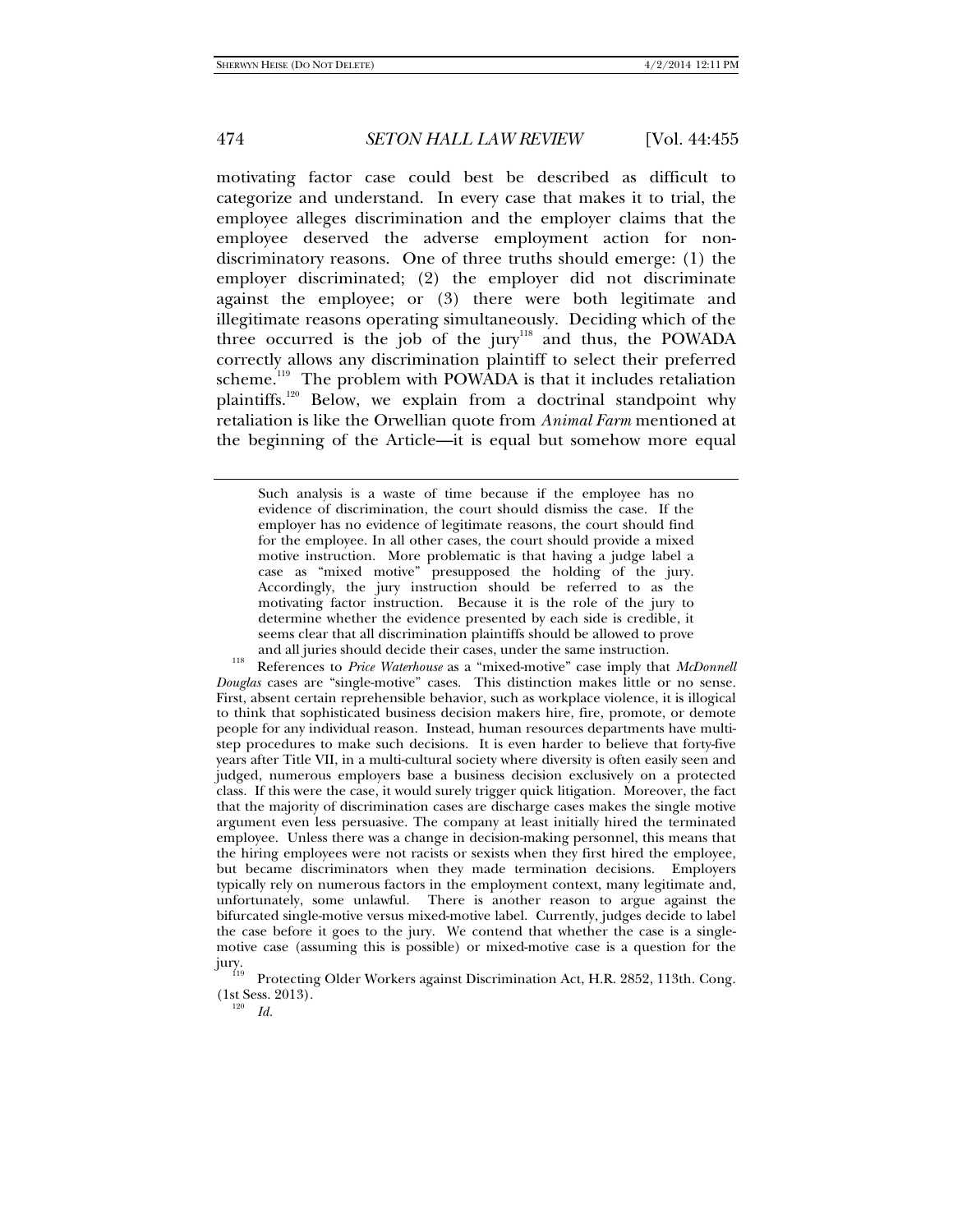than the other protected classes of discrimination.<sup>121</sup>

#### III. EMPLOYER RETALIATION

Retaliation cases have more than doubled in the last twenty years and there are now more retaliation claims than any other employment discrimination cause of action.<sup>122</sup> As most employers know and employees come to understand, employees may not file discrimination charges in federal court without first filing such charges with either the Equal Employment Opportunity Commission (EEOC) or an affiliated state agency (commonly referred to as Fair Employment Practices Agencies (FEPA)).<sup>123</sup> As a result, tracking the percentages of claims alleging violations of anti-discrimination employment statutes may be accomplished by analyzing EEOC or FEPA charge filing statistics. In the 1980s and early 1990s, the EEOC and state FEPAs received about the same number of charges each year.<sup>124</sup> FEPA charge data are often difficult to find and may be incomplete. EEOC data, by contrast, are readily available and are more likely complete. This is why we rely on EEOC data regarding enforcement of Title VII, ADEA, ADA, and the Equal Pay Act. In the last twenty-one years, total employment discrimination charges filed with the EEOC have ranged from a low of 72,302 charges in 1992, to a high of 99,947 in 2011.<sup>125</sup> In 2012, 99,412 charges were filed.<sup>126</sup> Because of this year-to-year fluctuation, using the raw numbers to evaluate which claims are most prevalent is not informative. Instead, we analyze the percentage change in claims filed per year. The largest single year-to-year percentage change occurred in Americans with Disabilities (ADA) claims filed in 1992 and 1993.<sup>127</sup> Only 1.4% of

<sup>&</sup>lt;sup>121</sup> See ORWELL, *supra* note 2 and accompanying text.

*Charge Statistics FY 1997 Through FY 2013*, EEOC, http://eeoc.gov/eeoc /statistics/enforcement/charges.cfm (last visited Feb. 15, 2014).

*Filing a Charge of Discrimination*, EEOC, http://www.eeoc.gov/employees /lawsuitcharge.cfm (last visited Jan. 4, 2014); *Filing a Lawsuit*, EEOC, http://www.eeoc.gov/employees/lawsuit.cfm (last visited Feb. 15, 2014);

*Charge Statistics FY 1997 Through FY 2012*, EEOC, http://eeoc.gov /eeoc/statistics/enforcement/charges.cfm (last visited Feb. 15, 2014).

*Charge Statistics FY 1992 Through FY 1996*, EEOC, http://eeoc.gov/eeoc /statistics/enforcement/charges-a.cfm (last visited Feb. 15, 2014); *Charge Statistics FY 1997 Through FY 2012*, EEOC, http://eeoc.gov/eeoc/statistics

Press Release, EEOC, EEOC Reports Nearly 100,000 Job Bias Charges in Fiscal<br>2012 (Jan. 28, 2013), *available at* http://www.eeoc.gov/eeoc Year 2012 (Jan. 28, 2013), *available at* http://www.eeoc.gov/eeoc /newsroom/release/1-28-13.cfm. 127 *Charge Statistics FY 1992 Through FY 1996*, EEOC, http://eeoc.gov/eeoc

<sup>/</sup>statistics/enforcement/charges-a.cfm (last visited Feb. 15, 2014); *Charge Statistics FY*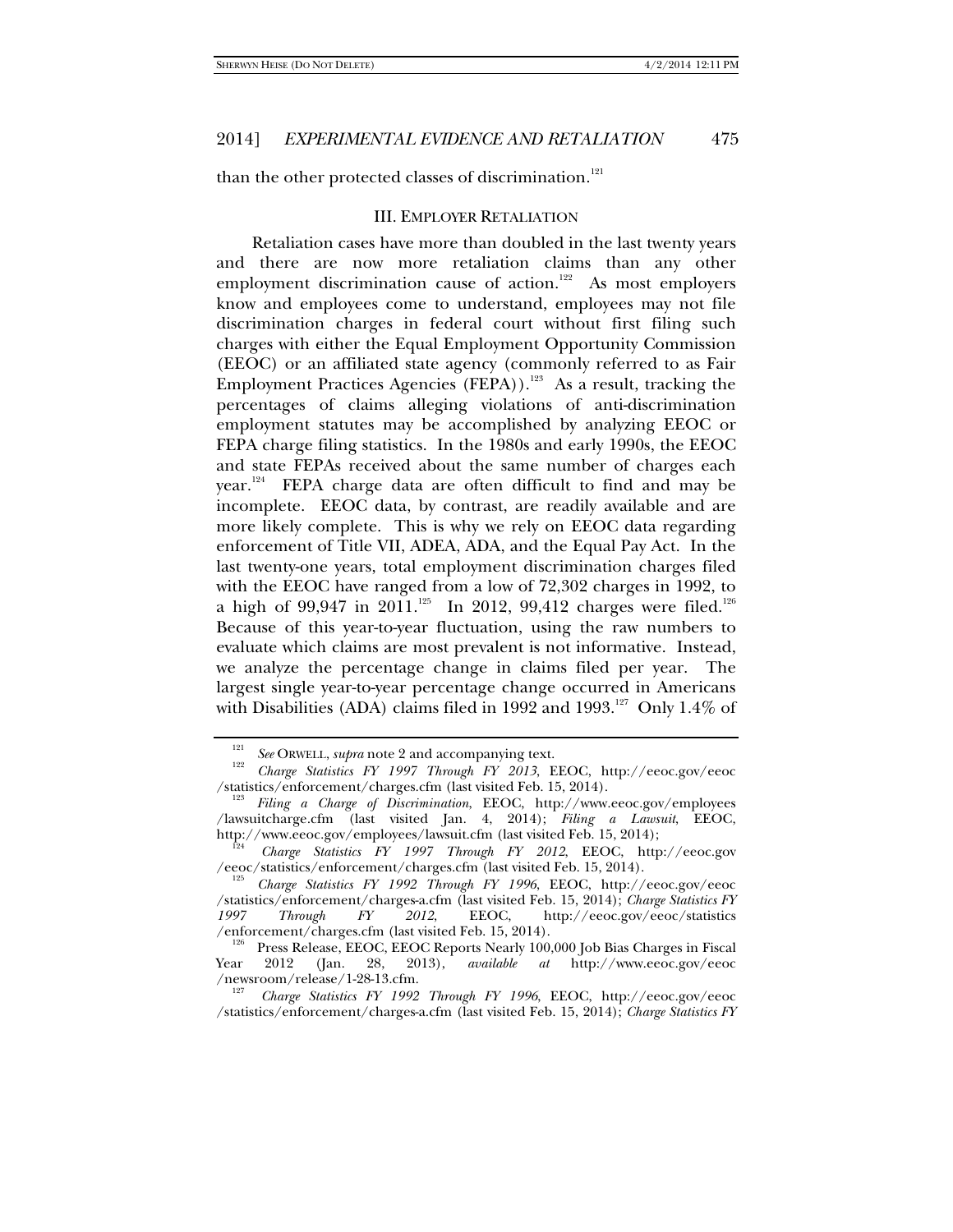the cases filed in 1992 were ADA cases, but that number exploded to  $17.4\%$  in 1993.<sup>128</sup> This jump can be attributed to the ADA taking effect in July 1992.<sup>129</sup> Beginning in 1993, the ADA cases have made up between 17.4% and 26.5% of EEOC filings.<sup>130</sup> Besides disability, the greatest fluctuation in any claim based on a protected class was the 7.2% differential between ADEA cases filed in 1992 (27.1%) and the cases filed in 1995 (19.9 %).<sup>131</sup> In 2012, ADEA cases made up  $23.0\%$  of the total claims filed.<sup>132</sup> These fluctuations may be the result of random variability. In any event, little in the way of trends can be discerned in these statistics. There is, however, one cause of action that exhibited a dramatic linear increase that is almost certainly nonrandom—retaliation.

In 1993, retaliation claims made up 15.7% of the total cases brought. $^{133}$  By 2013, that percentage more than doubled to  $41.1\%$ . $^{134}$ In 2009, both retaliation and race accounted for 36% of the claims. Since 2010, retaliation cases have supplanted race as the most prevalent claim.<sup>135</sup> Moreover, unlike any other category, retaliation's percentages did not rise and fall throughout the time period in question. Instead, except for a slight drop from 2001 to 2002 (27.5% to 27.0%), retaliation cases, as a percentage of total cases filed, rose each year.<sup>136</sup>

The increase in the percentage of retaliation cases is not, as one would logically surmise, accompanied by a decrease in the

*<sup>1997</sup> Through FY 2012*, EEOC, http://eeoc.gov/eeoc/statistics /enforcement/charges.cfm (last visited Feb. 15, 2014).

*Charge Statistics FY 1992 Through FY 1996*, EEOC, http://eeoc.gov/eeoc /statistics/enforcement/charges-a.cfm (last visited Feb. 15, 2014).

 $\frac{129}{130}$  *Id.* 

*Charge Statistics FY 1992 Through FY 1996*, EEOC, http://eeoc.gov/eeoc /statistics/enforcement/charges-a.cfm (last visited Feb. 15, 2014); *Charge Statistics FY 1997 Through FY 2012*, EEOC, http://eeoc.gov/eeoc/statistics/enforcement /charges.cfm (last visited Feb. 15, 2014). 131 *Charge Statistics FY 1992 Through FY 1996*, EEOC, http://eeoc.gov

<sup>/</sup>eeoc/statistics/enforcement/charges-a.cfm (last visited Feb. 15, 2014); *Charge Statistics FY 1997 Through FY 2012*, EEOC, http://eeoc.gov/eeoc/statistics

<sup>&</sup>lt;sup>132</sup> *Charge Statistics FY 1997 Through FY 2013*, EEOC, http://eeoc.gov/eeoc<br>/statistics/enforcement/charges.cfm (last visited Feb. 15, 2014).

<sup>&</sup>lt;sup>133</sup> *Charge Statistics FY 1992 Through FY 1996*, EEOC, http://eeoc.gov/eeoc<br>/statistics/enforcement/charges-a.cfm (last visited Feb. 15, 2014).

<sup>&</sup>lt;sup>134</sup> Charge Statistics FY 1997 Through FY 2013, EEOC, http://eeoc.gov/eeoc /statistics/enforcement/charges.cfm (last visited Feb. 15, 2014). 135 *Id.* <sup>136</sup> *Id.*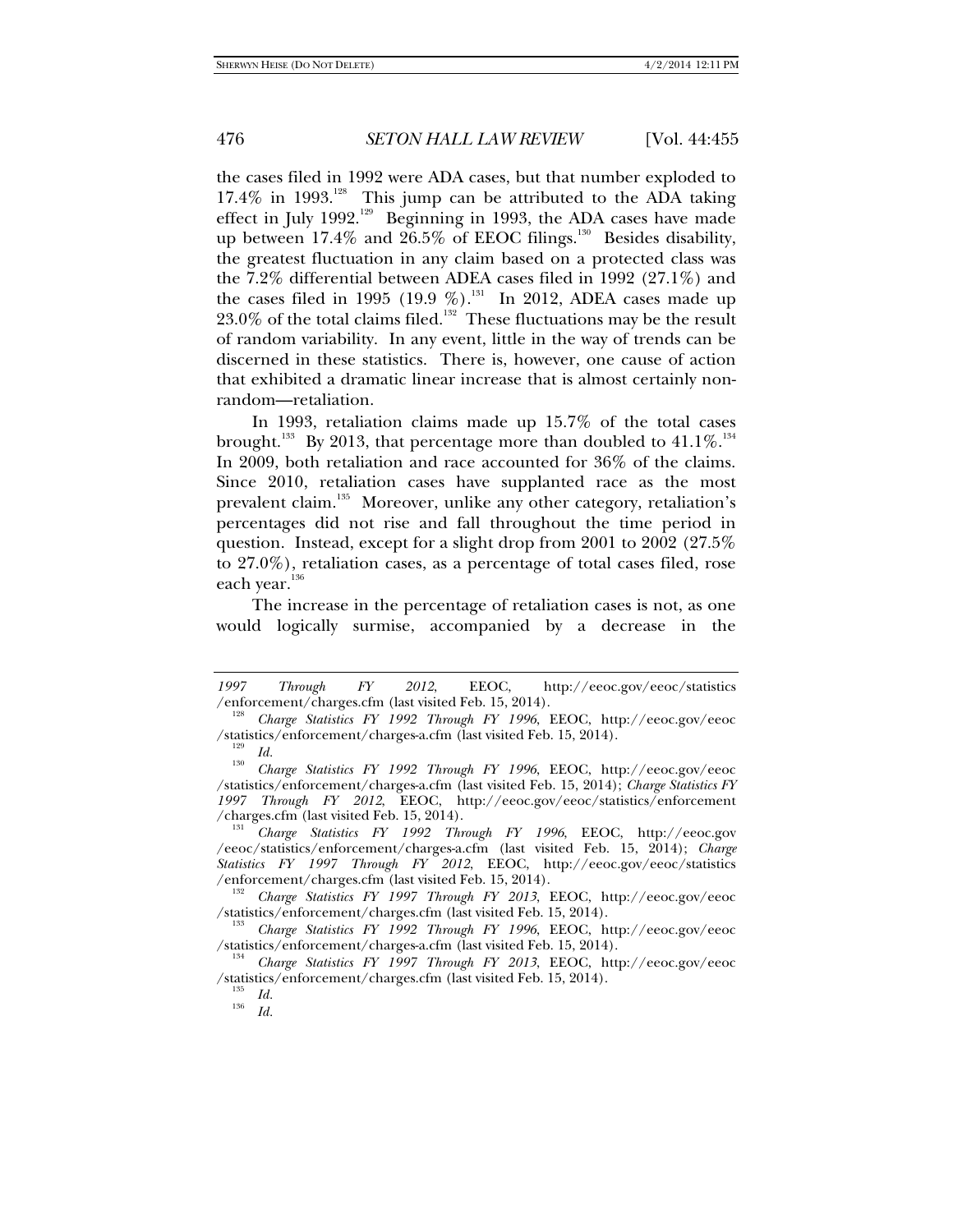percentages of other employment discrimination claims. The reason that the percentages can exceed 100 is that a single employee can allege discrimination under more than one cause of action.<sup>137</sup> For example, assume that a forty-five year old African-American woman, who is Jewish and blind, files a charge against a potential employer who failed to hire her. Based on one incident, this individual can allege discrimination based on age, race, sex, religion, and disability. Each theory of discrimination would be tallied despite the fact that they arose from a single charge filed.

Between 1997 and 2012, the percentage of "cases" rose from 145.6% to 170.3%. Over the same time period, the percentage of retaliation cases rose  $15.5\%$ .<sup>138</sup> While it is possible that the  $15.5\%$ increase in retaliation cases resulted from mostly stand-alone cases, a large portion of the increase is likely fueled by what some refer to as "tack-on" cases. Retaliation tack-on cases are cases that allege a violation based on one of the seven protected classes with a retaliation case "tacked-on."

Tacking on additional claims to a complaint is relatively inexpensive. The obvious benefit of tacking on claims is the creation of an additional basis from which to recover.<sup>139</sup> As explained below, even if the underlying claim fails, employees may nonetheless succeed on a retaliation claim. Retaliation claims may also augment the perceived legitimacy of underlying claims. Plaintiffs alleging retaliation may be more likely to be regarded as having attempted to resolve a workplace problem without resort to the courts. Such behaviors may appear reasonable to a fact finder, and they may reduce the impression that the plaintiff is only ex post attempting to extort money from an employer.

In addition to serving as tack-on claims for plaintiffs in protected categories, retaliation is an attractive cause of action because an employee may file a complaint when he is not a member of a protected class affected by an underlying claim and when the only evidence of discrimination is the timing of an employer's actions.<sup>140</sup> In this instance, retaliation opens the door to a number of arguably less meritorious claims. Lawyers representing employers may argue

<sup>&</sup>lt;sup>137</sup> For example in 2012 the total percentages of claims were 170.1%. *Id. Id. Id.* 

<sup>&</sup>lt;sup>139</sup> Joan M. Savage, Note, *Adopting the EEOC Deterrence Approach to the Adverse Employment Action Prong in a Prima Facie Case for Title VII Retaliation*, 46 B.C. L. REV. 215, 219 & n.36 (2004) ("Retaliation charges serve as independent legal claims, which do not depend on the validity of the underlying claim.").

*Id.* at 219–20; *see infra* note 179 and accompanying text.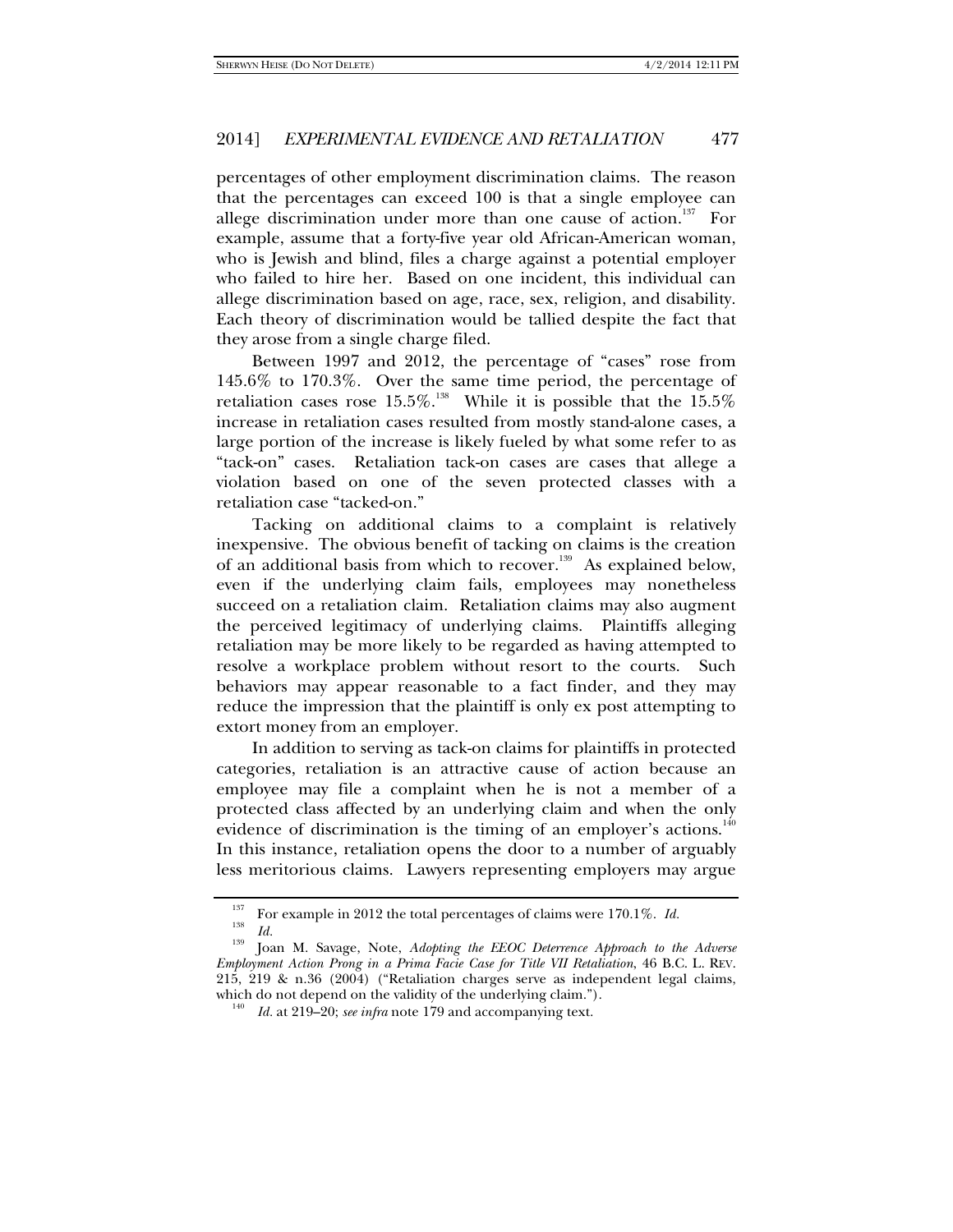that employees make frivolous complaints of discrimination as a temporary means of establishing job security, particularly when the threat of losing one's job is high. $\frac{1}{141}$  The supposed job security involves the likelihood of a stand-alone retaliation claim, which is the natural outgrowth of such a complaint. It is not irrational for an employee with a job (as opposed to a career) to consider complaining about unlawful behavior as a form of insurance against an employer taking adverse employment action against him. An inverse correlation likely exists between the degree to which an employee is in a job with few available alternatives and the likelihood of engagement in this type of behavior.

On a more practical level, compared to discrimination, retaliation is easier for employees to identify and juries to understand.<sup>142</sup> Discrimination can be subtle and difficult to interpret. Employees may wonder whether the employer is basing a decision on the employee's protected class or because of a personal dislike or other non-discriminatory reason. Retaliation, by definition, follows a complaint or another clear action, $143$  and the employee consequently feels confident in the reason for adverse treatment. In addition, lawyers report that juries are often skeptical about discrimination.<sup>144</sup> Without a "smoking gun" evidencing a specific employer action or pattern, it is often difficult to convince a jury that the employer's negative feelings about a protected class were so strong that that the employer was willing to take a discriminatory action and thereby risk the time, money, and negative publicity associated with a discrimination lawsuit.<sup>145</sup> This is especially true in discharge cases in which it is often difficult for juries to accept that an employer hired a member of a protected class but then terminated the employee because of that same class. It may seem illogical for an employer to not discriminate at the time of hiring the plaintiff but then to discriminate at the time of the employee's discharge. Alternatively, people tend to more readily appreciate that employers (and their

<sup>&</sup>lt;sup>141</sup> Proskauer's Joe Baumgarten said as much at the Cornell Labor & Employment Roundtable in May of 2007. See supra note 103.

See B. Glenn George, *Revenge*, 83 TUL. L. REV. 439, 469 (2008) ("Because the juror can more easily project his or her own revenge or retaliation instinct in a similar situation, he or she may more easily conclude that retaliation played a role in the adverse decision made.").

*Retaliation*, EEOC, http://www.eeoc.gov/laws/types/retaliation.cfm (last visited Feb. 15 2014).<br> $\frac{144}{\text{2}}$  See supra note 103.

*See supra* note 103. 145 *See supra* note 103; *see also,* Norton et al, *supra* note 55, at 37–38 (discussing why racial bias is a difficult thing to prove).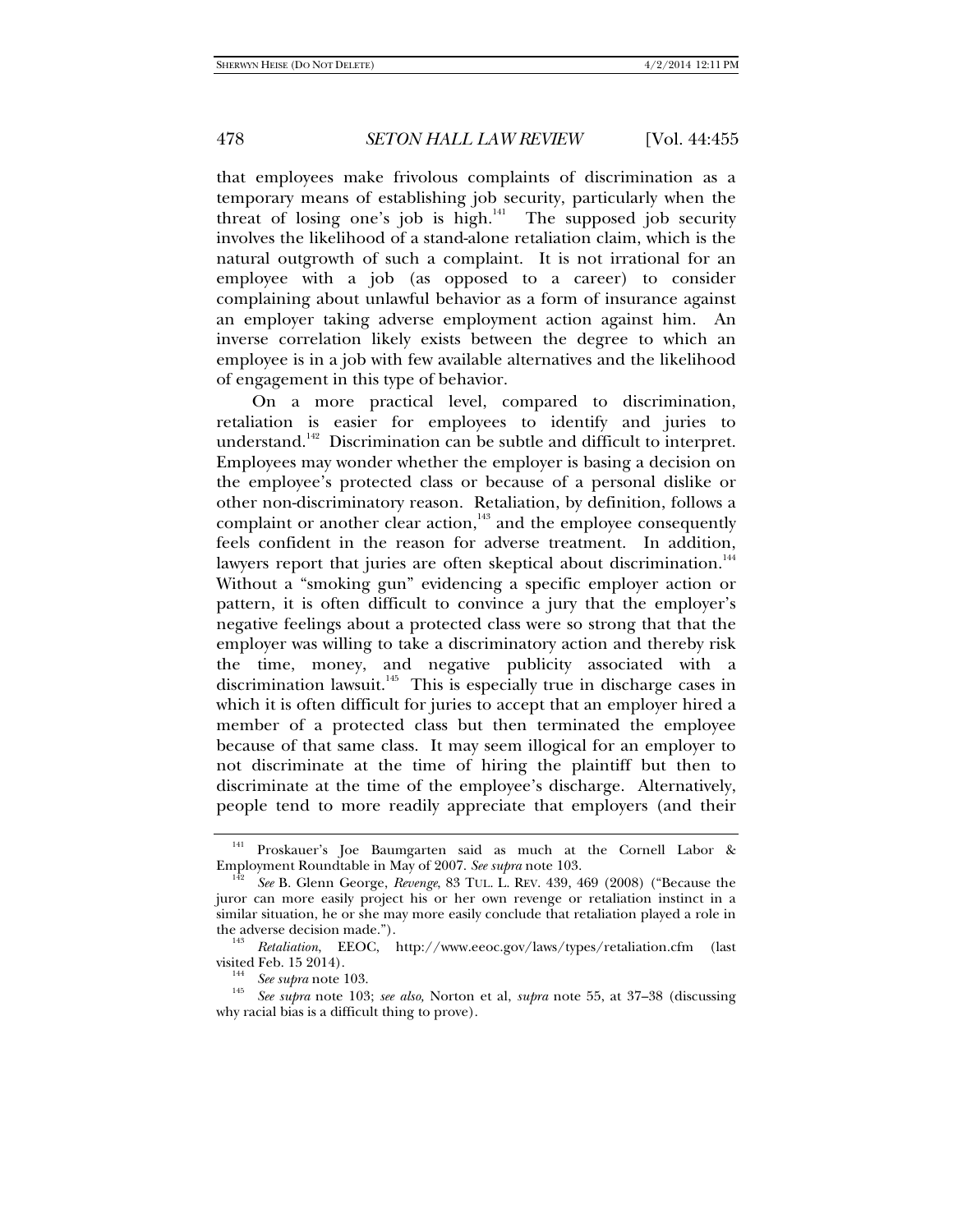agents) may become upset and angry when being accused of discrimination, whether falsely or fairly, and therefore likely want to retaliate against the individual making those accusations. Because it is easy for employees to identify and juries to understand, plaintiffs' lawyers, acting as rational, self-interested actors that must decide whether to invest their time and money in each case with which they are presented, are often more interested in retaliation cases than other types of discrimination cases, all else being equal.<sup>146</sup> A case in which the employee can identify unlawful actions based on an easily understandable unlawful motivation is more attractive to most jury members.<sup>147</sup> Finally, as explained below, when using the pretext standard, retaliation cases are easier to prove than traditional discrimination cases.

### *A. The Law of Employer Retaliation*

After *Nassar*, to establish a case of retaliation under either clause, employees must prove that they engaged in a "protected activity," that they were discriminated against, and that there is a link between the protected activity and the adverse employment action.<sup>148</sup>

A protected expression, for retaliation purposes, can occur under either the participation or the opposition clause. $149$ employee invokes the participation clause when he or she takes part (e.g., as a party or witness) in a Title VII, ADEA, or ADA proceeding (e.g., agency investigation or litigation).<sup>150</sup> The opposition clause applies to situations in which an employee complains that the employer violated a discrimination law.<sup>151</sup> The complaint did not come as part of a discrimination proceeding and is instead based on an internal complaint, other notification to management, or even the filing of a claim.<sup>152</sup> Regardless of which applies, it is important to note that the discrimination at issue does not have to involve the complaining employee.<sup>153</sup> For example, a male employee who

<sup>&</sup>lt;sup>146</sup> See supra note 103.

*See* George, *supra* note 142, at 469 ("Because the juror can more easily project his or her own revenge or retaliation instinct in a similar situation, he or she may

more easily conclude that retaliation played a role in the adverse decision made.").<br><sup>148</sup> *See* Gonzalez v. Ingersoll Milling Mach. Co., 133 F.3d 1025, 1035 (7th Cir.<br>1998).

George, *supra* note 142, at 446–51.<br>
<sup>150</sup> George, *supra* note 142, at 446–47 & nn.27–30.<br>
<sup>151</sup> George, *supra* note 142, at 447–50.<br>
<sup>152</sup> George, *supra* note 142, at 447–51.<br>
<sup>153</sup> George, *supra* note 142, at 447 (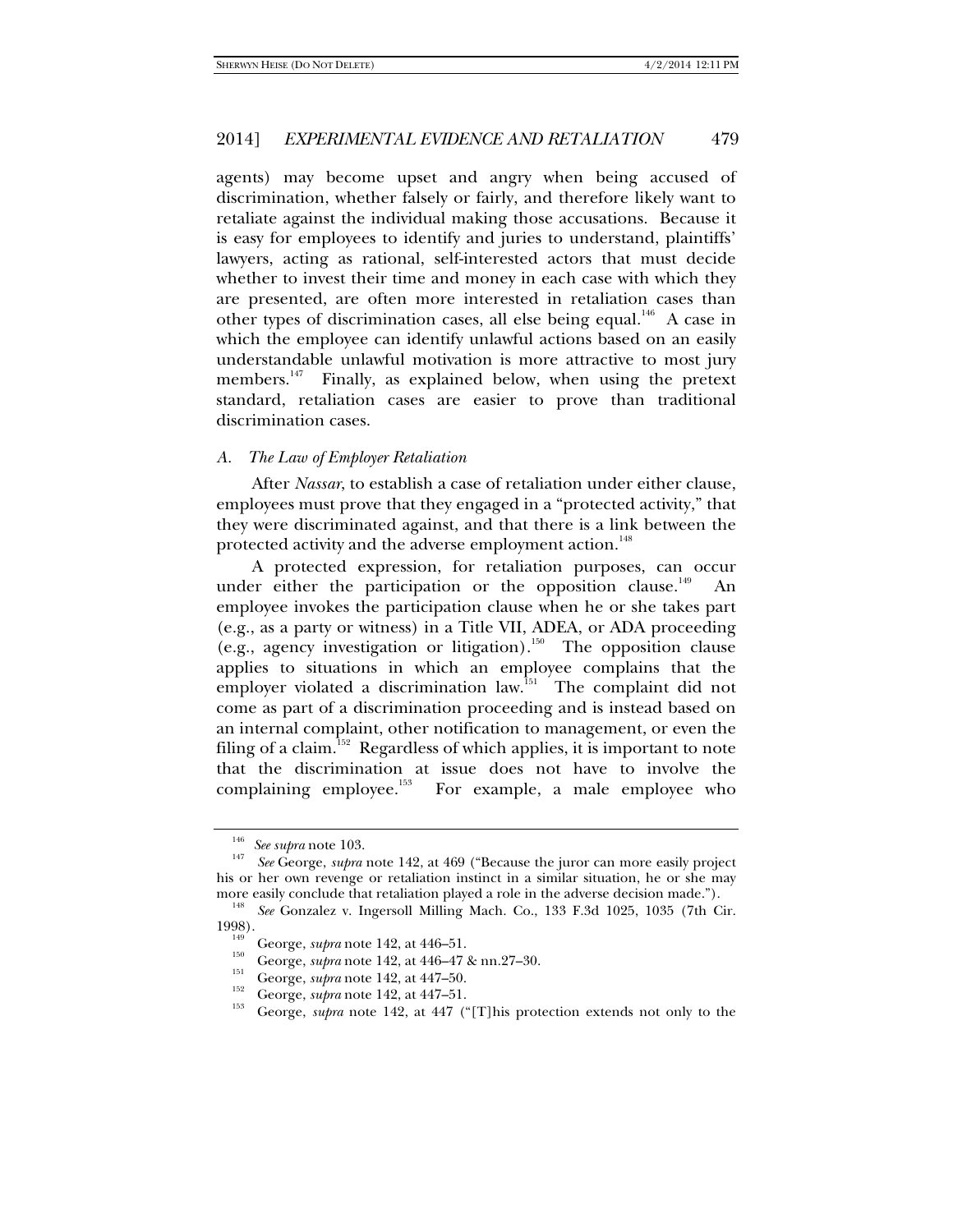testifies at trial or complains to his employer that women are being sexually harassed has engaged in a protected expression under the participation or opposition clause. Still, what constitutes a protected expression is sometimes a challenging question.

In *Payne v. McLemore's Wholesale and Retail Stores*, 154 the Fifth Circuit addressed the definition of a protected expression in opposition clause cases. Employee Payne believed that his employer refused to hire people of color into positions in which the employees would have to handle money.<sup>155</sup> Payne, who was temporarily laid off each summer, joined a civil-rights group that picketed in front of the employer's store.<sup>156</sup> After the picketing occurred, the employer did not rehire Payne, who alleged retaliation under the opposition clause.157 The employer argued that because Payne's allegations of racial discrimination were unfounded, there could not be a protected expression.<sup>158</sup> The employer asserted that employees could not succeed on a retaliation claim unless they proved that the underlying claim of employment discrimination did, in fact, occur.<sup>159</sup>

In rejecting the employer's argument, the court held that the employee engaged in a protected expression even if the underlying claim failed and the employer had not, in fact, violated the law.<sup>160</sup> Instead, the court explained, the employee need only have reasonable belief that the subject of the complaint was true.<sup>161</sup> Other courts hold that to be protected, the expression must be in good faith as well as reasonable.<sup>162</sup> An expression is considered to be held in good faith if the employee truly believes the alleged conduct occurred. An employee has a reasonable belief if there is a basis on

employee who filed the complaint but also to anyone who testifies or otherwise participates in the investigation or hearing.").<br>  $^{154}$  654 F.2d 1130 (5th Cir. 1981).<br>  $^{155}$  *Id.* at 1135–36.

<sup>&</sup>lt;sup>156</sup> *Id.* at 1134–35.<br><sup>157</sup> *Id.* at 1135.

<sup>&</sup>lt;sup>158</sup> *Id.* at 1137.

<sup>&</sup>lt;sup>160</sup> *Payne*, 654 F.2d at 1137.<br><sup>161</sup> *See id.* at 1140 & n.11.

*See, e.g.*, Little v. United Techs., Carrier Transicold Div., 103 F.3d 956, 960 (11th Cir. 1997) ("[A] plaintiff can establish a prima facie case of retaliation under the opposition clause of Title VII if he shows that he had a good faith, reasonable belief that the employer was engaged in unlawful employment practices . . . . A plaintiff must not only show that he *subjectively* (that is, in good faith) believed that his employer was engaged in unlawful employment practices, but also that his belief was *objectively* reasonable in light of the facts and record presented."). The court referred to a good faith belief as one that is "honest and bona fide." *Id.*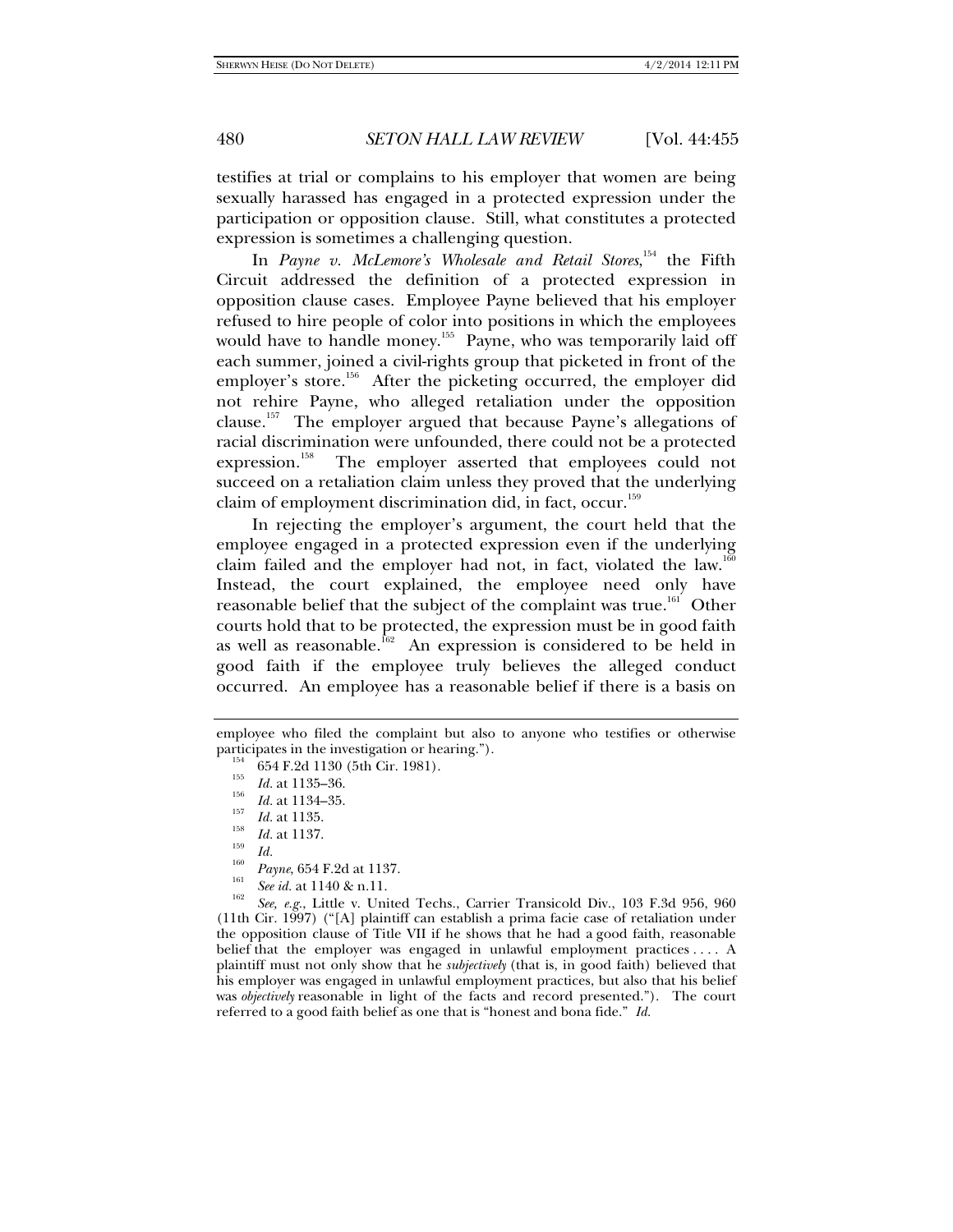which to believe that the alleged conduct did occur, and if true, the conduct would violate the law.<sup>163</sup>

The participation clause protects an employee who participates in any Title VII procedure regardless of the extent of such participation.<sup>164</sup> In fact, the EEOC guidelines state that the protection under the participation clause applies to testifying, assisting, and preparing affidavits in conjunction with a proceeding or investigation under Title VII, ADEA, ADA, or EPA.<sup>165</sup> These present very broad parameters on which to base a claim. For instance, an employee who files an EEOC charge or who assists another in filing or preparing such a charge qualifies as being in a protected class. This is the case even if the charge is not true, not reasonable, or not even brought in good faith.<sup>166</sup> As the Second Circuit noted in *Deravin v. Kerik*, the participation clause "is expansive and seemingly contains no limitations." $167$  No case illustrates this point more clearly than *Merritt v. Dillard Paper Company*. 168 There, the Eleventh Circuit held that a company could not discharge an employee for his admitted sexual harassment when the admission occurred as part of testimony proffered in a Title VII case.<sup>169</sup>

The application of the opposition and participation clauses makes sense: not requiring an opposing plaintiff to prove the truth of the underlying claim prevents the chilling effect of possible dismissal for speaking up. If employees are protected only when they can prove that their employer violated the law, employees will be reluctant to use company harassment policies or otherwise complain about discrimination. Because the Supreme Court, numerous lower courts, and commentators consistently contend that the key to ending discrimination is employee complaints followed by swift

*Payne*, 654 F.2d at 1140–41. Payne reasonably believed McLemore's hiring and promotional practices violated Title VII. *Id.* at 1141. The minority position requires the plaintiff to hold a good-faith belief that the employer violated the law. *See* Ficus v. Triumph Grp. Operations, Inc., 24 F. Supp. 2d 1229, 1241 (D. Kan. 1998).

<sup>&</sup>lt;sup>164</sup> EEOC, Directives Transmittal, EEOC Compliance Manual, Vol. 2 § 8-II(C)(1), 8-8-8-9, *available at* http://www.eeoc.gov/policy/docs/retal.pdf.

<sup>1&</sup>lt;sub>05</sub> *Id.* at 8-2. <br><sup>166</sup> *See, e.g.*, Parker v. Balt. & Ohio R.R., 652 F.2d 1012, 1019 (D.C. Cir. 1981) ("The participation clause . . . has accordingly been interpreted as shielding recourse to the EEOC, regardless of the ultimate resolution of the underlying claim on its merits.").<br><sup>167</sup> 335 F.3d 195, 203 (2d Cir. 2003).<br><sup>168</sup> 120 F.3d 1181 (11th Cir. 1997).

*Id.* at 1182.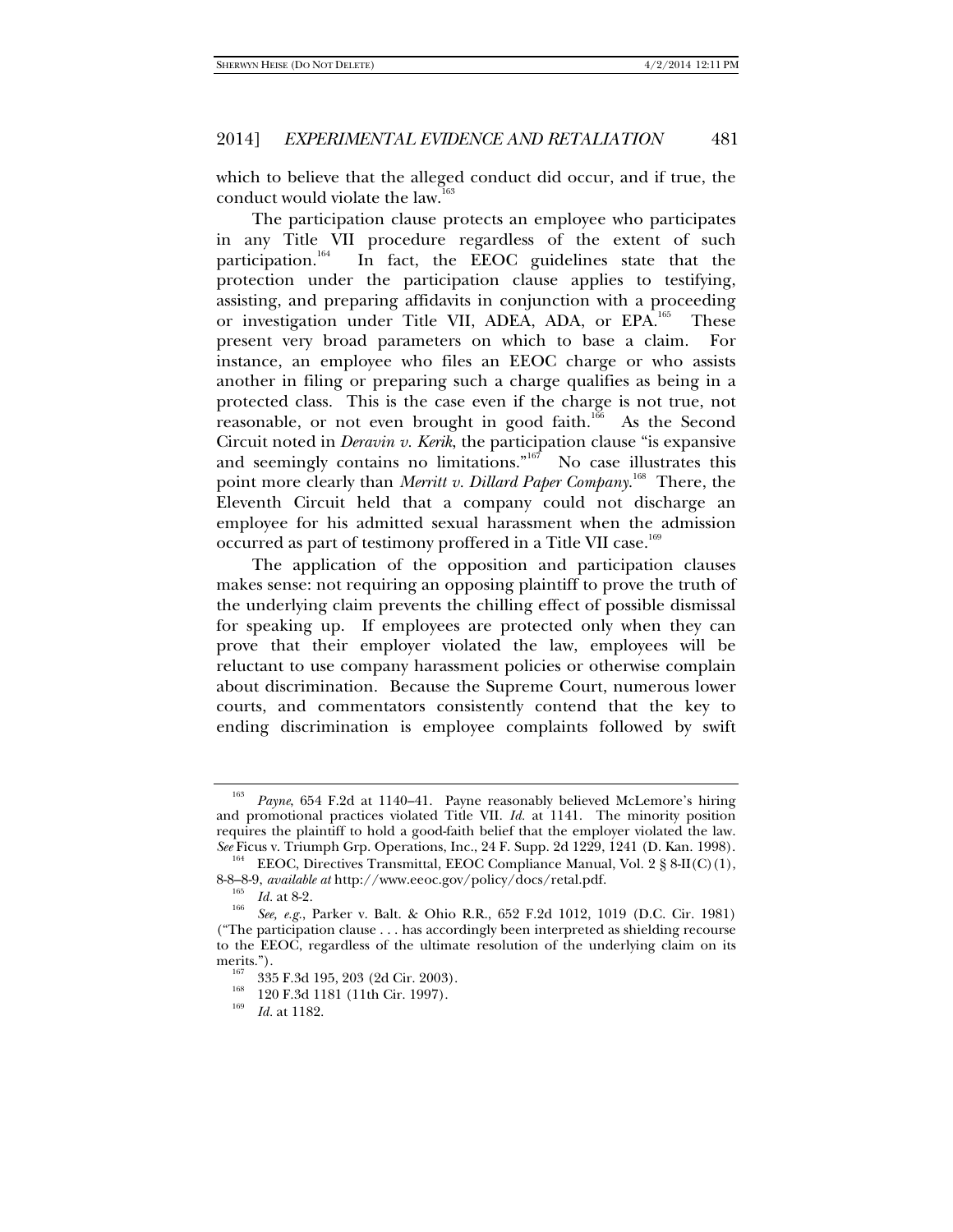employer action, this chilling effect needs to be curbed.<sup>170</sup> Similarly, employees should not fear participating in EEOC investigations or litigation because of their perceptions that unlawful employer activity may not constitute violations of the discrimination law and thus, they could be terminated for such testimony. The competing incentives make it difficult to craft bright-line parameters that toe the line in this area without tipping the balance and yielding undesirable results in either direction.

#### *B. The Supreme Court's Characterization of Employer Retaliation*

In the five years prior to *Nassar*, the Supreme Court issued three "employee friendly" retaliation decisions that made it easier for employees to prove retaliation. What makes these cases relevant to the discussion here is that in two of the cases the Supreme Court expanded retaliation to include types of harm and classes of plaintiffs not protected in other statutes. In *Burlington Northern & Santa Fe*  Railway Company v. White,<sup>171</sup> the Court held that, unlike the other protected classes, a plaintiff in a retaliation case did not have to suffer an adverse employment action.<sup>172</sup> Instead, an employee simply had to prove that the employer's response to a complaint of discrimination was one that would dissuade a reasonable person from complaining in the future.<sup>173</sup> The theory underwriting the ruling seemed to accord with the principle that the best way to eradicate discrimination is to encourage employees to complain and that most impediments to such ability to complain would undermine this goal and should therefore be considered unlawful retaliation.<sup>174</sup> After *Burlington Northern*, allegations of retaliation included conduct such as receiving the "cold shoulder" (being ignored), $175$  a poor performance evaluation,<sup>176</sup> and issuance of a performance improvement plan.<sup>177</sup>

<sup>170</sup> *See, e.g.*, Wilson v. Moulison N. Corp., 639 F.3d 1, 8 (1st Cir. 2011) ("[T]he company's response was both swift and appropriate. After hearing the plaintiff's complaint, [the company's chief executive and owner] immediately looked into it, concluded that the misconduct had occurred, and reprimanded [the plaintiff's coworkers] in very strong terms.").<br>
<sup>171</sup> 548 U.S. 53 (2006).<br> *Id.* at 67–70.<br>
<sup>173</sup> *I*<sub>*l*</sub> (45–70.

*Id.* ("[T]o retaliate by excluding an employee from a weekly training lunch that contributes significantly to the employee's professional advancement might well deter a reasonable employee from complaining about discrimination.").<br>
<sup>174</sup> See id.<br>
<sup>175</sup> Johnson v. Weld Cnty., 594 F.3d 1202 (10th Cir. 2010).<br>
<sup>176</sup> Weber v. Battista, 494 F.3d 179 (D.C. Cir. 2007).<br>
<sup>177</sup> Michael v.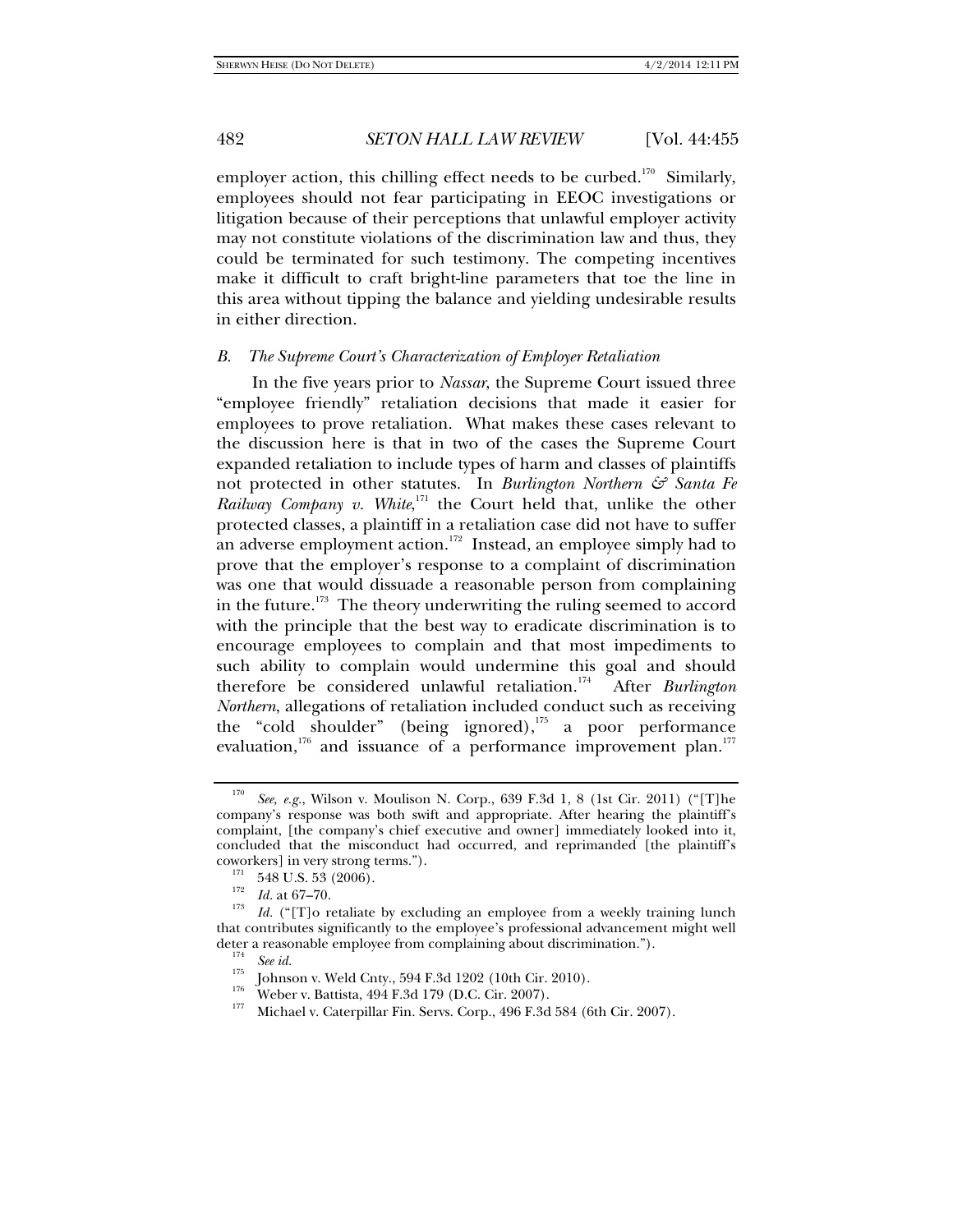The Court's decisions, taken together, imply that retaliation is more equal than the other protected classes.

In *Thompson v. North American Stainless*, <sup>178</sup> the Court took the application of this principle one step further by holding that a retaliation plaintiff need not even engage in a protected expression.<sup>179</sup> In *Thompson*, the employer terminated the complaining employee's fiancé.<sup>180</sup> The Court applied the so-called "zone of interest" protection under which a complaining employee's fiancé and, we presume, spouse, is protected from retaliation.<sup>181</sup> Whether this logic similarly extends to siblings, parents, children, boyfriends, girlfriends, best friends, roommates, or other relationships will likely form the basis of litigation. In *Crawford v. Metro. Gov't.*, 555 U.S. 271 (2009), the third Supreme Court retaliation case, the Court held that an employee who, during an in-house investigation, stated that she had seen sexual harassment was opposing discrimination, despite the fact that she never complained and did not express any horror or even disgust.<sup>182</sup> By expanding the definition of protected expression and discrimination, the retaliation trilogy—*Crawford*, *Burlington Northern*, *Thompson*, and *Crawford v. Metropolitan Government*, made retaliation even more attractive to plaintiffs and plaintiffs' lawyers because both stand alone and tack-on retaliation cases are significantly easier to get to a jury. Again, these cases stand for the principle that retaliation is more equal than other forms of unlawful employment discrimination.

## *C. Retaliation Is More Equal Than Other Employment Discrimination Claims*

Similar to the Supreme Court, we also contend that retaliation differs from other causes of action in the employment discrimination context for two key reasons. First, a truly innocent employer can not only have its business and reputation destroyed, but the law also forces the employer to continue to employ the person who seriously damaged the company. An examination of the *Payne* case illustrates this point.<sup>183</sup> Assume for the sake of illustration that Payne's

 $178$  131 S. Ct. 863 (2011).

<sup>&</sup>lt;sup>179</sup> *Id.* at 870. ("We know of no other context in which the words carry this artificially narrow meaning.").<br>  $\frac{180}{181}$  *Id.* at 867.<br> *Id.* at 870.

<sup>&</sup>lt;sup>182</sup> In *Crawford v. Metro. Gov't.*, 555 U.S. 271 (2009).

*See supra* notes 154–169 and accompanying discussion.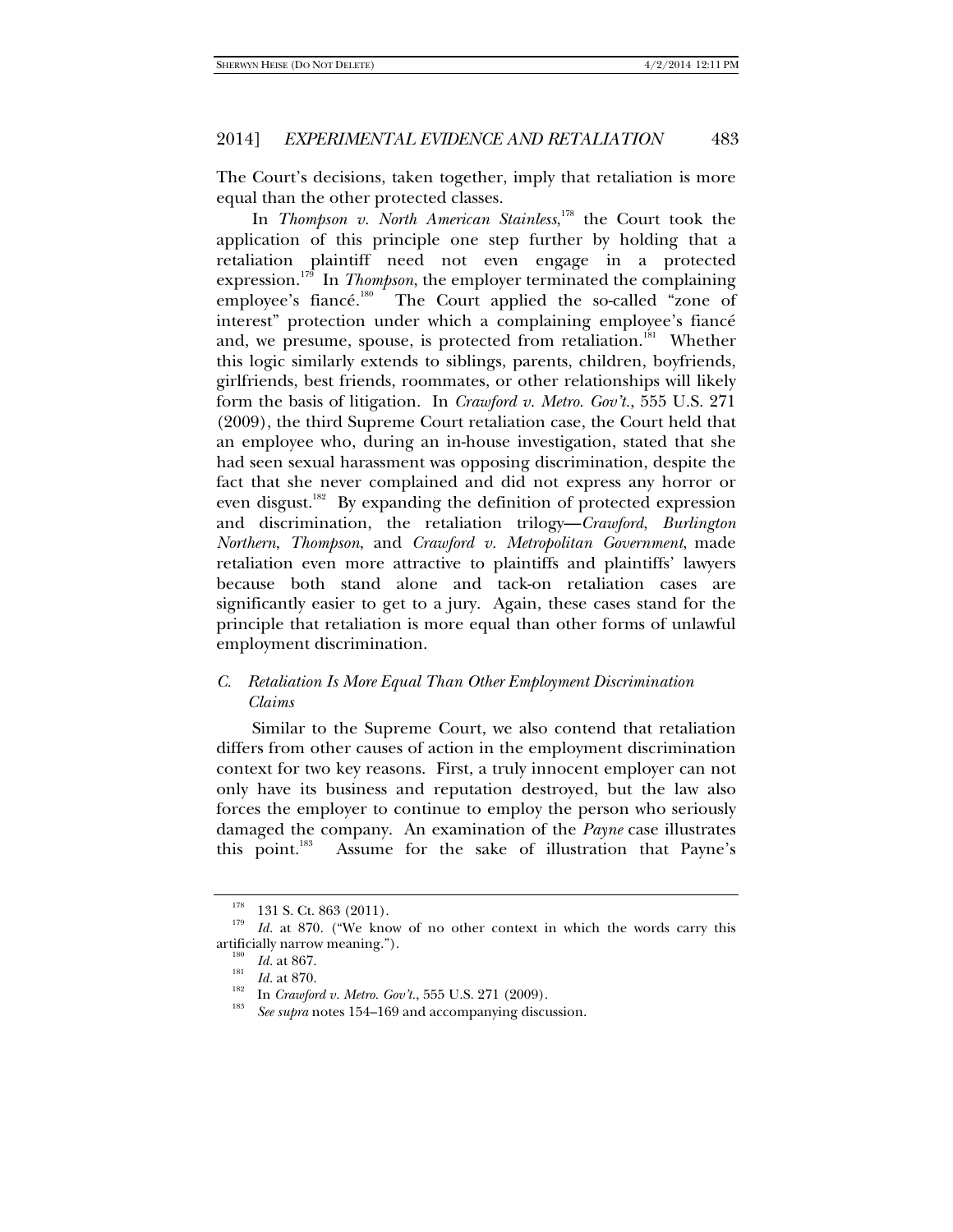allegation was false, even though Payne believed it to be true. Assume further that the employer in *Payne* offered the money-related job in question to its two most senior employees, both of whom were individuals of color. Assume that the two employees of color turned down the job. The employer is disappointed but believed it was the employees' decision to make and thus offered the position to the third most senior employee, a white employee, who accepts the job. Payne, however, has no way of knowing how the hiring decision was made. Instead, Payne observes no people of color in positions in which employees handle money and jumps to a logical, albeit erroneous, conclusion that the two most senior employees, both of whom were African-American, were passed over for the open position in favor of a white employee. Payne notifies the company and the EEOC of his belief that the employer violated the law (thus activating the opposition clause). The EEOC investigates and soon the local newspaper publishes a front-page story about the investigation. A protest ensues outside the employer's front door, and people hold signs accusing the employer of being a racist. Online media picks up the story too. The employer's business suffers, the owners' standing in the community is diminished, and the owners' families are attacked due to the false accusation. Furious at being maligned, the owners do not wish to continue to employ the individual whose false accusations caused all of this pain and suffering. They could not tolerate continuing to pay someone whose judgment they did not trust and someone whom they feel stabbed the company in the back.

The owners want to terminate the employee but do not because the law prohibits it. Several months after the complaint and the accompanying fall out, employee Payne violates company policy by providing his company discount to a friend. The company has a strict policy of terminating employees who engage in such action and can prove that it has terminated several other employees who engaged in such conduct but had never complained about discrimination and were not part of the same protected class as Payne. At trial the plaintiff's attorney asks one of the company's owners if the accusation of discrimination angered her and if she was relieved to have Payne off the payroll. Regardless of how she answers, given the facts, we propose that most juries would infer that the owner was angry and is now relieved. In fact, we contend that even if there was little fall out, most employers would not wish to continue to employ an individual who accused the company of reprehensible behavior, and thus, would be relieved at the opportunity to legitimately terminate such an individual's employment. This is a perfect cross-examination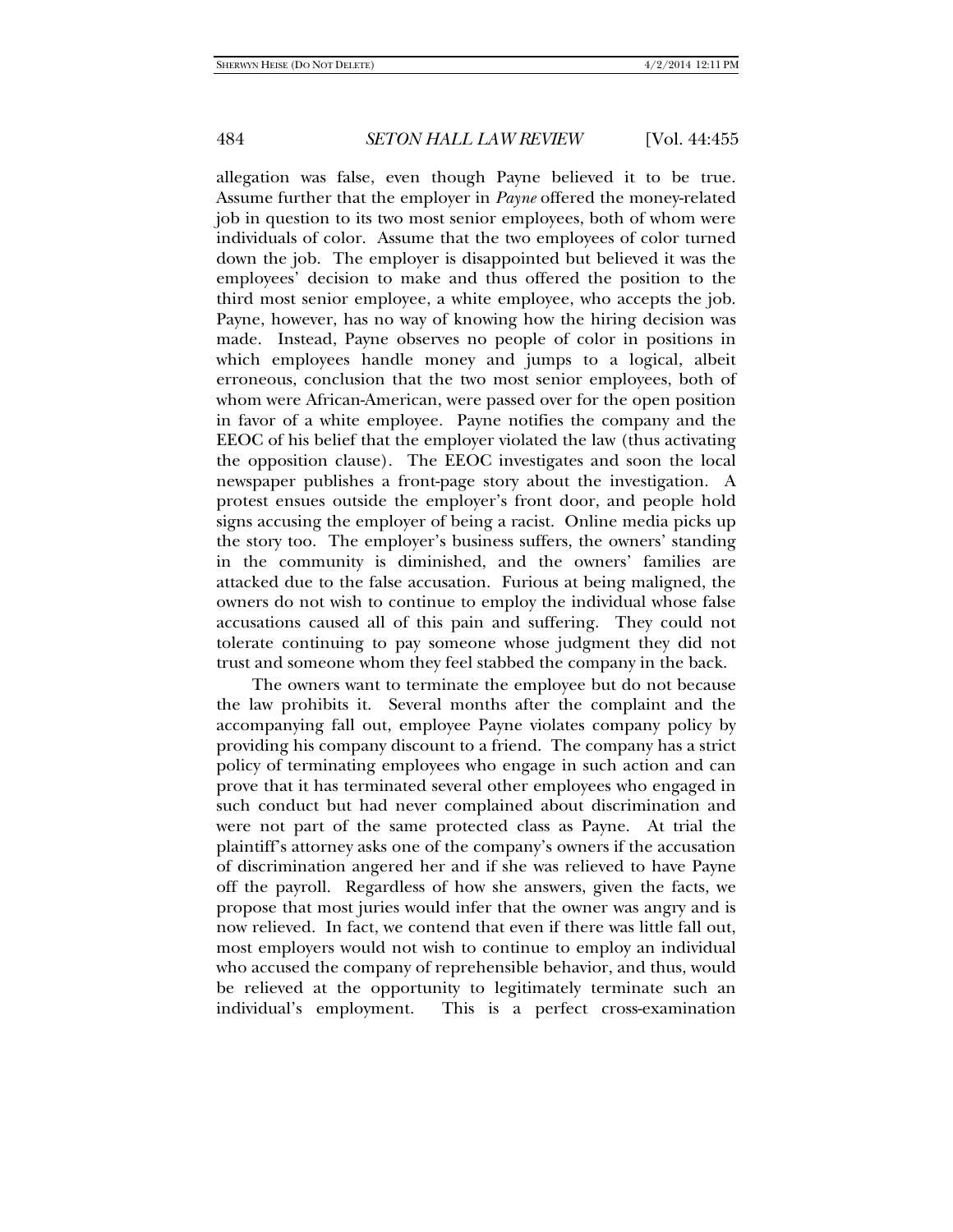question because no matter how the witness responds, the case is made for the plaintiff. Either the jury will believe that the witness is lying if she says that she harbored no ill will towards Payne for accusing her of being a racist because that seems so implausible, or if the witness says she did harbor ill will towards Payne, the jury will think that the witness admitted having a retaliatory motive. This illustrates our central point that retaliation claims are more equal than other employment discrimination claims. No analogous Scylla and Charybdis cross-examination question like this one exists in other discrimination contexts; however, it is not clear whether and to what extent the hypothetical juror reaction posited here is empirically valid.

It is likely that jurors will be quicker to infer retaliation than other protected classifications as motivating employer conduct. This is because, as human beings, most people can relate to being motivated to retaliate against someone who wrongs you. That instinct likely predates the Bible<sup>184</sup> and may be a part of innate human nature across cultures.185 This obviously cannot be said of other motives for discrimination. Particularly, as some have come to regard racial discrimination as becoming less prevalent, it is even more likely that individuals will be slower to impute racial motives to employer actions in the absence of direct evidence of discrimination.<sup>186</sup> If a white employer failed to promote a Hispanic employee, how frequently would a jury infer that discrimination was a motivating factor? Conversely, all things equal, if an employer failed to promote an employee who complained that other employees were being racially discriminated and sexually harassed, how much more or less frequently would a jury infer that retaliation was a motivating factor? Keeping the facts almost identical, this is what we sought to find out by repeating our 2010 mock jury study but modifying the national original fact pattern used there to a claim of unlawful retaliation.

<sup>184</sup> *See* Christopher Boehm, *Retaliatory Violence in Human Prehistory*, 51 BRIT. J. CRIMINOLOGY  $518(2011)$ .

*See, e.g*., Simon Gächter & Benedikt Herrmann, *Reciprocity, Culture and Human Cooperation: Previous Insights and a New Cross-Cultural Experiment*, 364 PHIL. TRANSACTIONS OF THE ROYAL SOC'Y: BIOLOGICAL SCI. 791 (2009); Karl Sigmund, *Punish or Perish? Retaliation and Collaboration among Humans*, 22 TRENDS IN ECOLOGY & EVOLUTION 593 (2007); *see also*, Janice Nadler & Mary R. Rose, *Victim Impact Testimony and the Psychology of Punishment*, 88 CORNELL L. REV. 419 (2003) (discussing the retributive psychology of punishment and experimentally testing this in a laboratory

setting). 186 *See* Jonathon Hunyor, *Skin-deep: Proof and Inferences of Racial Discrimination in Employment*, 25 SYDNEY L. REV. 535, 551–54 (2003).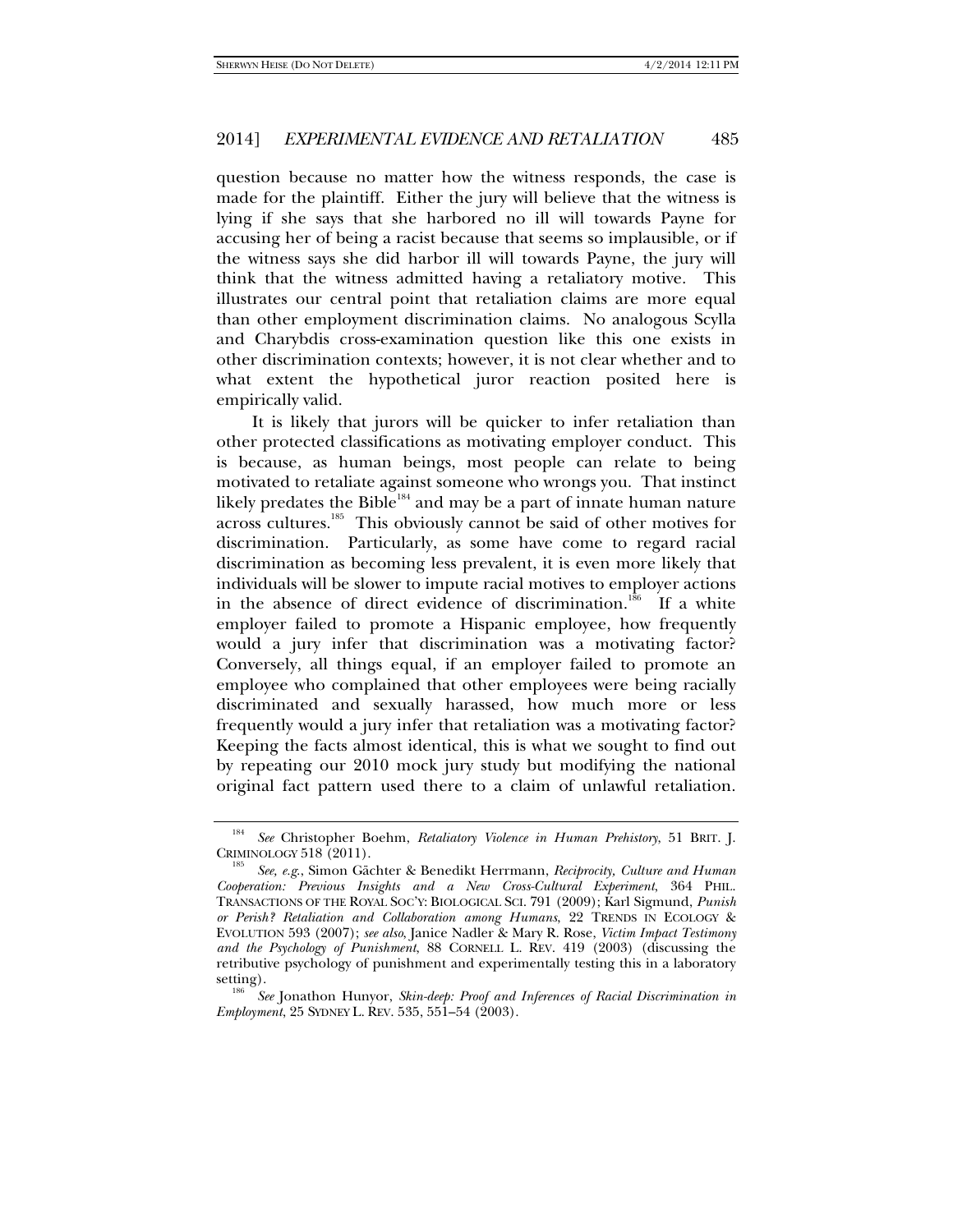Before discussing the results from our retaliation study, we briefly describe our prior national origin study.

## IV. EXPERIMENTAL EVIDENCE OF THE IMPACT OF BURDENS OF PROOF ON JUROR DECISION MAKING

Do employees alleging retaliation fare better at trial than employees alleging discrimination based on other protected classes? General methodological limits and problems specific to jury instruction research limit our ability to answer this question as definitively as we would like. First, selection bias lurks, as not all litigated legal cases are reported, $187$  and the stream of cases that are reported is non-random.<sup>188</sup> Second, the overwhelming majority of cases settle and, increasingly, settlements are confidential.<sup>189</sup> Third, even if all employment discrimination lawsuits went to trial (and did not settle) and generated published legal opinions, factual, legal, and contextual variations across cases complicate efforts to generalize.

Our prior research focused on whether the "motivating-factor" versus the "but-for" jury instruction influences case outcomes.<sup>190</sup> Using an experimental mock jury research design, our results demonstrated how jury instruction variations in the employment discrimination context can inform case outcomes.<sup>191</sup> Assuming facts that could support the claim as much as deny it, employers have a substantially equal chance of prevailing in pretext and motivating factor cases, but we found a "non-trivial chance that a motivating factor instruction will result in costs and fees being awarded."<sup>192</sup> Consequently, we suggested that employers are better off with a

<sup>187</sup> *See* Ruth Colker, *Winning and Losing Under the Americans with Disabilities Act*, 62 OHIO ST. L.J. 239, 246 (2001) ("The most important caveat that emerges from these [methodological] considerations is that appellate investigations in the employment

For example, the U.S. Courts of Appeals publish opinions only selectively, and the circuits follow different rules regarding unpublished opinions. Ruth Colker, *The Americans with Disabilities Act: A Windfall for Defendants*, 34 HARV. C.R.-C.L. L. REV. 99, 104–05 (1999) (noting the problems of statistical representation inherent in empirical analysis of appellate court decisions); *see also* Colker, *supra* note 187, at  $244-47$ .<br><sup>189</sup> The few exceptions include settlement agreements for class actions, claims

filed by a governmental plaintiff, such as the EEOC, and, in some states, claims against a governmental defendant regarding public records. *See* Scott A. Moss, *Illuminating Secrecy: A New Economic Analysis of Confidential Settlements*, 105 MICH. L. REV. 867, 869–70 & nn.3–17 (2007).

<sup>&</sup>lt;sup>190</sup> *See* Sherwyn & Heise, *supra* note 13 at 931–44.<br> *See* Sherwyn & Heise, *supra* note 13 at 931–44.<br>
Sherwyn & Heise, *supra* note 13 at 937.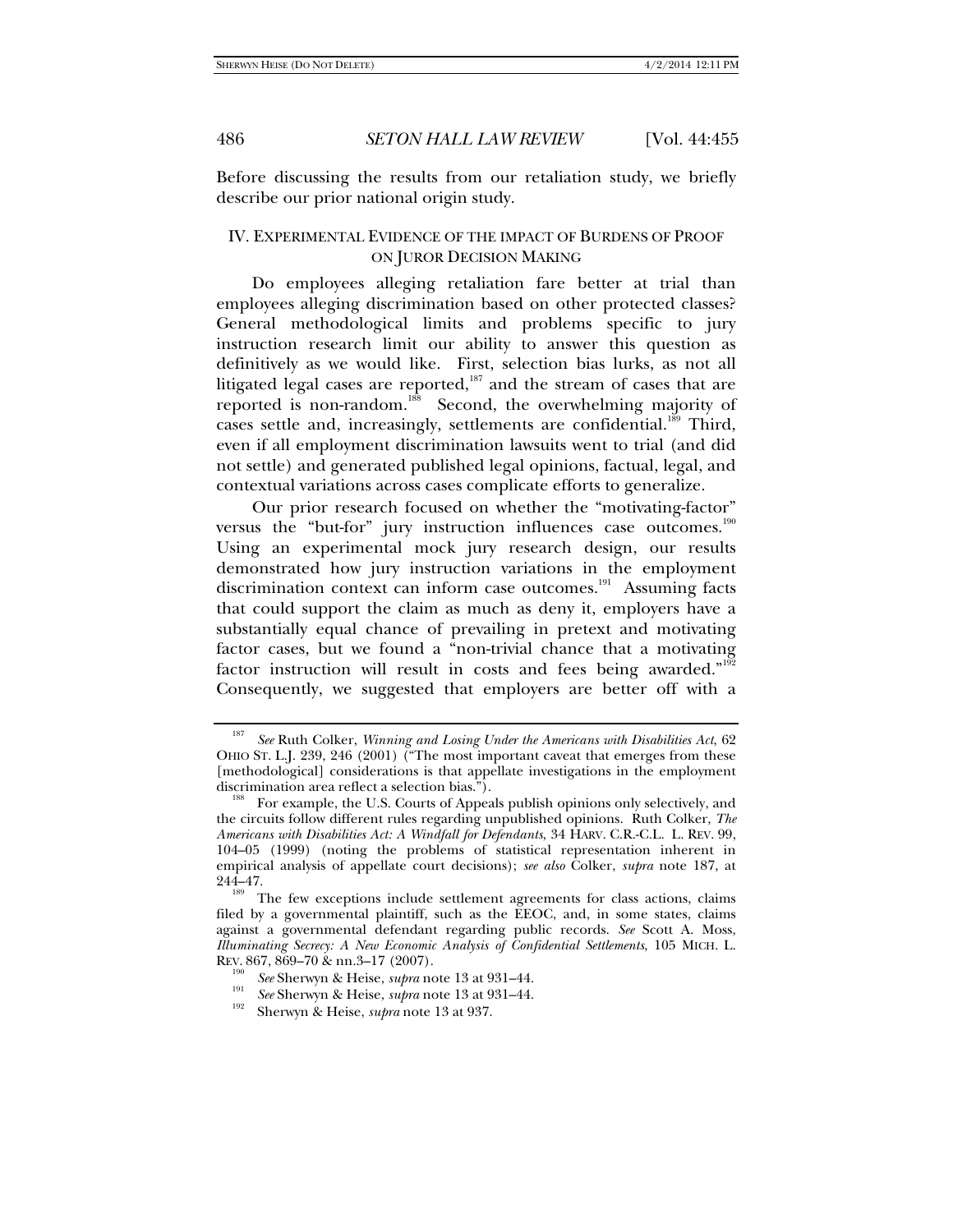pretext instruction than a motivating factor instruction.<sup>193</sup>

To be sure, that differing burdens of proof generate different results does not by itself imply a problem. If legitimate rationales support different proof burdens, different results would not only be acceptable, they would be desirable. In fact, as an economic matter, burdens of proof should be constructed in civil litigation this way.<sup>19</sup> Regrettably, however, this is not the case. After *Costa* and prior to *Gross*, there was no clear standard as to when courts would apply the motivating factor instruction and not the pretext instruction. After *Gross* and *Nassar*, this problem remains in Title VII cases. POWADA endeavors to provide equity for all protected classes by overturning *Gross* and *Nassar* and allowing employees to select their preferred method of proof in all discrimination cases.<sup>195</sup> While the statute solves the problem of judicial (i.e., judges deciding when to allow the motivating factor instruction or not) and statutory inconsistency (treating age and disability differently than the other five protected classes), there are three problems that the statute either does not address or exacerbates. First, should jurors *unwittingly* award thousands of dollars in costs and fees to plaintiffs? Second, should employers that render legitimate business decisions be penalized for *perceived* illegitimate motivations? In other words, should Congress penalize an employer if a jury infers (correctly or incorrectly) motivation based on the decision maker's race, sex, or religion but agrees that the decision would have been made *regardless* of the protected class? The third question—and the focus of this study involves whether retaliation should be included with other protected classes when it comes to the motivating factor jury instructions. Below, we posit that it should not.

#### *A. Experimental Mock Jury Studies*

We selected an experimental research design, specifically, a mock jury experiment, as the best available methodology to address the empirical challenges noted above. Although mock jury studies are increasingly common in legal scholarship, the method warrants a brief discussion. Mock jury studies endeavor to leverage the benefits

Id. at 937-38 ("Both [the motivating factor without the affirmative defense option and the full motivating factor option] . . . are less desirable than the pretext<br>jury instruction for employers.").<br> $\frac{194}{194}$  Preset L, Here  $\frac{9}{194}$  C is the set of the set of the set of the set of the set

<sup>&</sup>lt;sup>194</sup> Bruce L. Hay & Kathryn E. Spier, *Burdens of Proof in Civil Litigation: An Economic Perspective, 26 J. LEGAL STUD. 413, 418–22 (1997).* 

Protecting Older Workers Against Discrimination Act, H.R. 3721, 111th Cong. (1st Sess. 2009).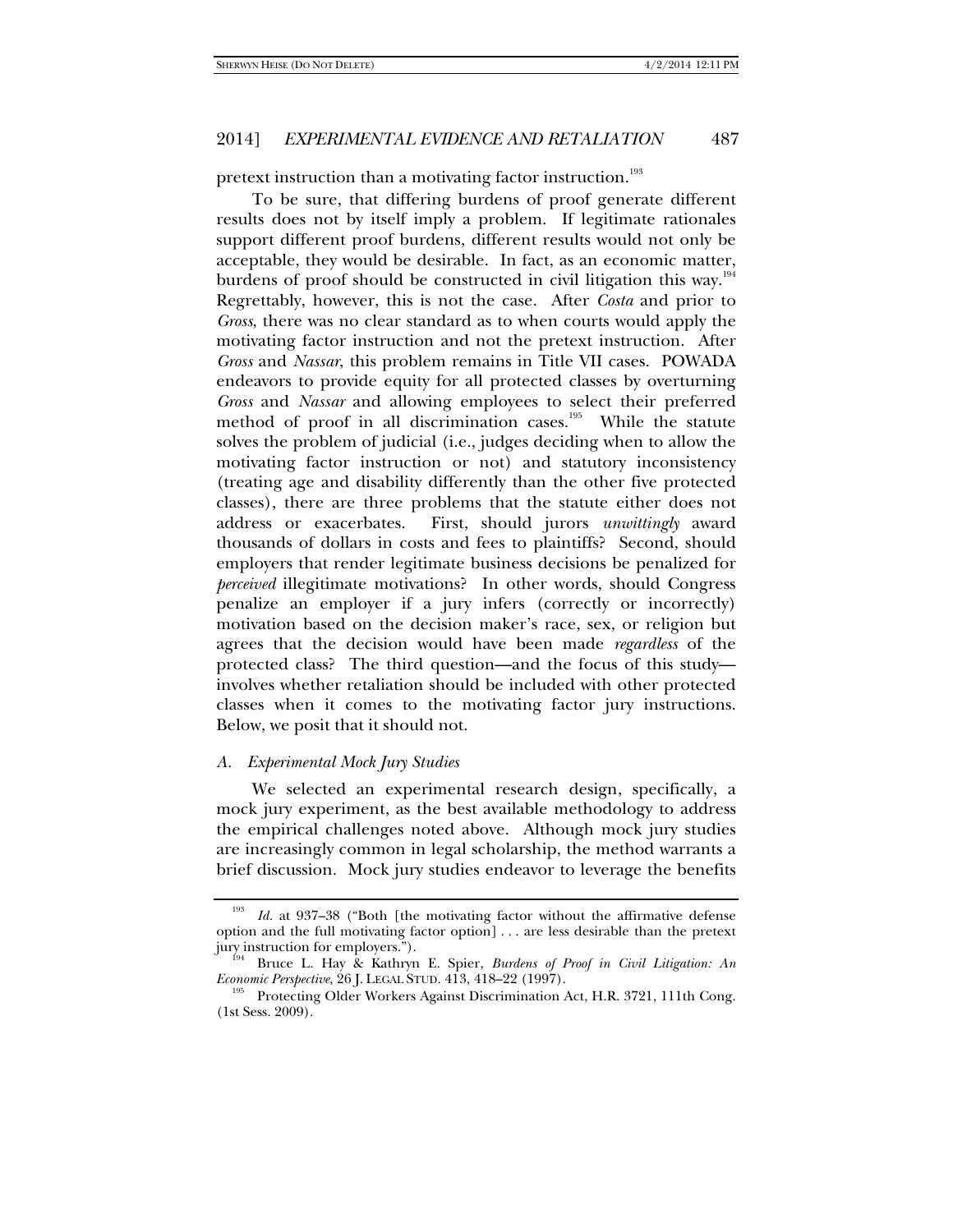of experimental research (such as manipulating key variables) while minimizing problems of ecological validity.<sup>196</sup> When reviewing mock jury research, researchers have noted a variety of issues in which mock jury experiments were instrumental—juror characteristics, the effects of prejudicial pretrial news coverage, the use of impermissible information, jurors' ability to understand standards of proof and instructions on the law, and deliberation phenomena, to name a few.<sup>197</sup> Two experiments are described below detail to illustrate the process.

Mock jury experiments have assisted research efforts to investigate the role of race in jury decision making. A 2001 mock jury experiment, for example, examined the effect of racially-charged facts on white jurors' biases in a criminal case.<sup>198</sup> Researchers randomly distributed packets containing a trial summary, judicial instructions, and a questionnaire to white participants in an airport waiting area.<sup>199</sup> Half of the summaries involved a white defendant and half involved a black defendant.<sup>200</sup> Additionally, while half contained racially charged factual circumstances, racial tension was absent in the other half.<sup>201</sup> Subjects rendered a verdict, recommended a sentence, and rated the strength of the prosecution's and defendant's cases.<sup>202</sup> Statistical analyses illustrated that in race-neutral cases, white jurors more readily display anti-black bias than in racially

<sup>196</sup> *See generally* David De Cremer and Daan Van Knippenberg, *How Do Leaders Promote Cooperation? The Effects of Charisma and Procedural Fairness*, 87 J. APPLIED PSYCHOL. 858 (2002); Robert J. MacCoun, *Comparing Legal Factfinders: Real and Mock, Amateur and Professional*, 32 FLA. ST. U. L. REV. 511 (2005); Shari Seidman Diamond, *Illuminations and Shadows from Jury Simulations*, 21 LAW & HUM. BEHAV. 561 (1997).

*See Shari Seidman Diamond et al., Juror Judgments About Liability and Damages: Sources of Variability and Ways to Increase Consistency*, 48 DEPAUL L. REV. 301 (1999); Michael J. Saks, *What Do Jury Experiments Tell Us About How Juries (Should) Make Decisions?*, 6 S. CAL. INTERDISC. L.J. 1, 9–44 (1997). Mock jury studies have also been used to lend insight on important questions of how well decision makers understand certain kinds of evidence commonly presented to jurors. *See, e.g.*, D.H. Kaye and Jonathan J. Koehler, *Can Jurors Understand Probabilistic Evidence?*, 154 J. ROYAL STAT. Soc'y 75 (1991).<br><sup>198</sup> Samuel R. Sommers & Phoebe C. Ellsworth, *White Juror Bias: An Investigation of* 

*Prejudice Against Black Defendants in the American Courtroom*, 7 PSYCHOL. PUB. POL'Y & L.  $\frac{201}{199}$ , 214–26 (2001).<br>
<sup>199</sup> *Id.* at 216.<br>
<sup>200</sup> *Id.* 

<sup>&</sup>lt;sup>201</sup> In the racially-charged version, the defendant was one of only two of his race on a basketball team and had suffered racial remarks and unfair criticism by teammates. The race-neutral version did not mention racial tension. However, all summaries identified the defendant's race in a demographic information section. *Id.* 

*Id.* at 217.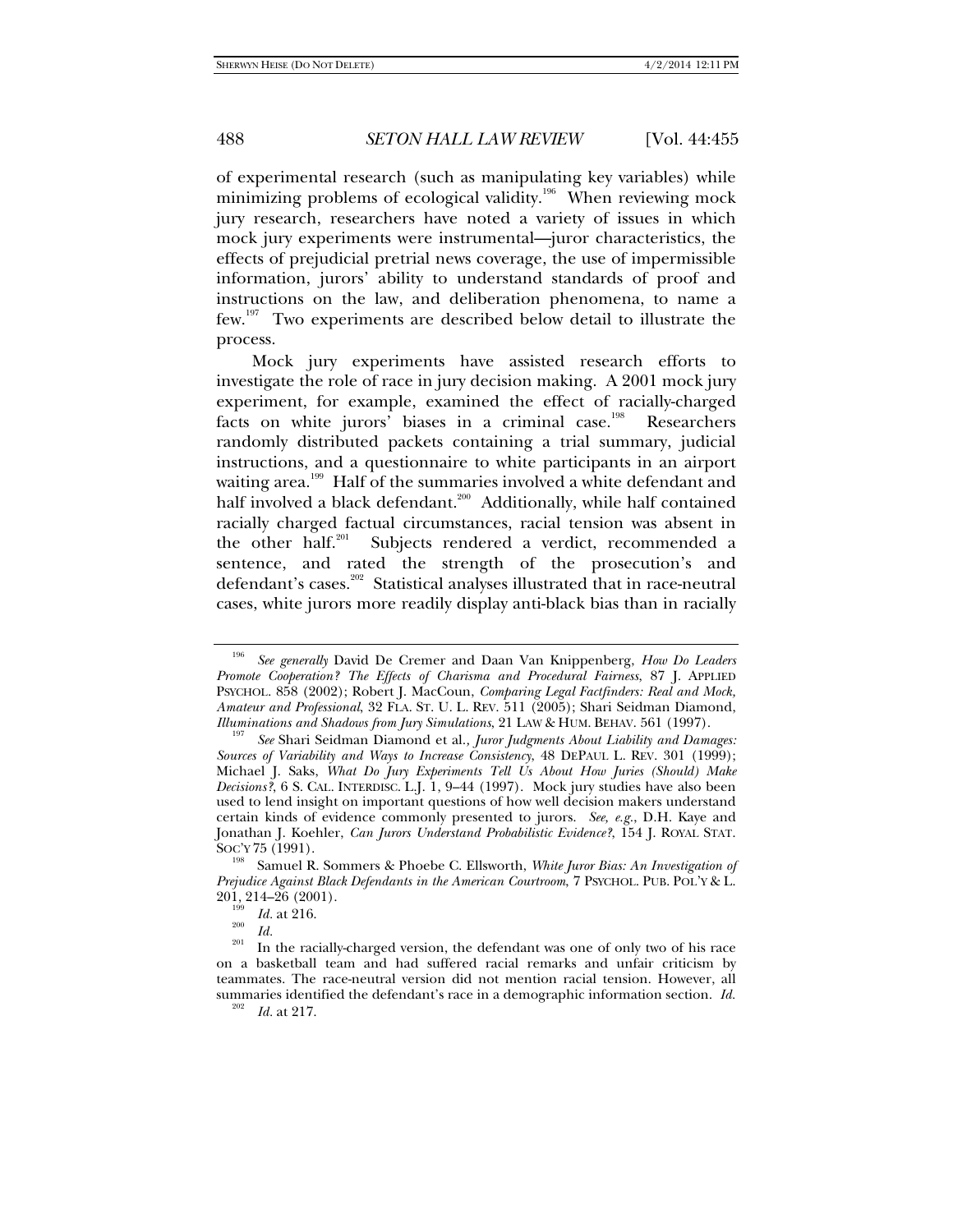charged cases.<sup>203</sup> The authors hypothesized that the presence of race issues prompts jurors to conceal prejudice.<sup>204</sup>

Researchers have also frequently turned to mock jury experiments to investigate jurors' ability to disregard inadmissible evidence.<sup>205</sup> A seminal mock jury study, part of the University of Chicago jury project, examined damage awards for a fictional automobile accident case.<sup>206</sup> Three groups of participants listened to tape-recorded mock trials.<sup>207</sup> In the first group's recording, the defendant revealed he had no insurance, to no objection; in the second group, the defendant revealed he had insurance, to no objection; and in the third, the defendant revealed he had insurance, counsel objected, and the court directed the jury to disregard the statement.<sup>208</sup> The average awards were \$33,000, \$37,000, and \$46,000 for the three groups, respectively.<sup>209</sup> The study concluded that attention drawn to the defendant's insurance coverage sensitized jurors to that fact and contributed to higher damage awards.<sup>210</sup>

Mock jury experiments provide important advantages over posttrial jury interviews and trial outcome quantitative analyses. Notably, the ability to change one variable at a time permits researchers to gain purchase on mechanisms and relations among variables that are often otherwise unobservable using other empirical methodologies.<sup>211</sup> Nonetheless, the experimental approach is not without important limitations, mostly with the consequence of reduced external validity. Standard problems include the following: (1) mock jurors are often students rather than a more representative general population sample; (2) facts are presented in writing or by video or audio recording rather than through a live trial; (3) verdicts lack real-world consequences; and, most often, (4) the absence of group (jury-room)

<sup>&</sup>lt;sup>203</sup>*Id.* at 220.<br><sup>204</sup> Sommers & Ellsworth, *supra* note 198, at 220.<br><sup>205</sup> *See* Koehler and Kaye, *supra* note 197.

<sup>&</sup>lt;sup>206</sup> *See* Dale W. Broeder, *The University of Chicago Jury Project*, 38 NEB. L. REV. 744,  $753 \over 207} (1959)$ .<br> $Id.$ 

<sup>&</sup>lt;sup>208</sup>*Id.* at 753–54.

*Id.* at 754.

*Id. But see* Shari Seidman Diamond et al., *Damage Anchors on Real Juries*, 8 J. EMPIRICAL LEGAL STUD. 148 (2011) (suggesting that jurors are less sensitive to plaintiffs' damage award demands, in spite of the theoretically plausible existence of

Seidman Diamond et al, *supra* note 197, at 302–03; Samuel R. Sommers and Phoebe C. Ellsworth, *How Much Do We Really Know About Race and Juries? A Review of Social Science Theory and Research*, 78 CHI.-KENT L. REV. 997, 1002–03 (2003).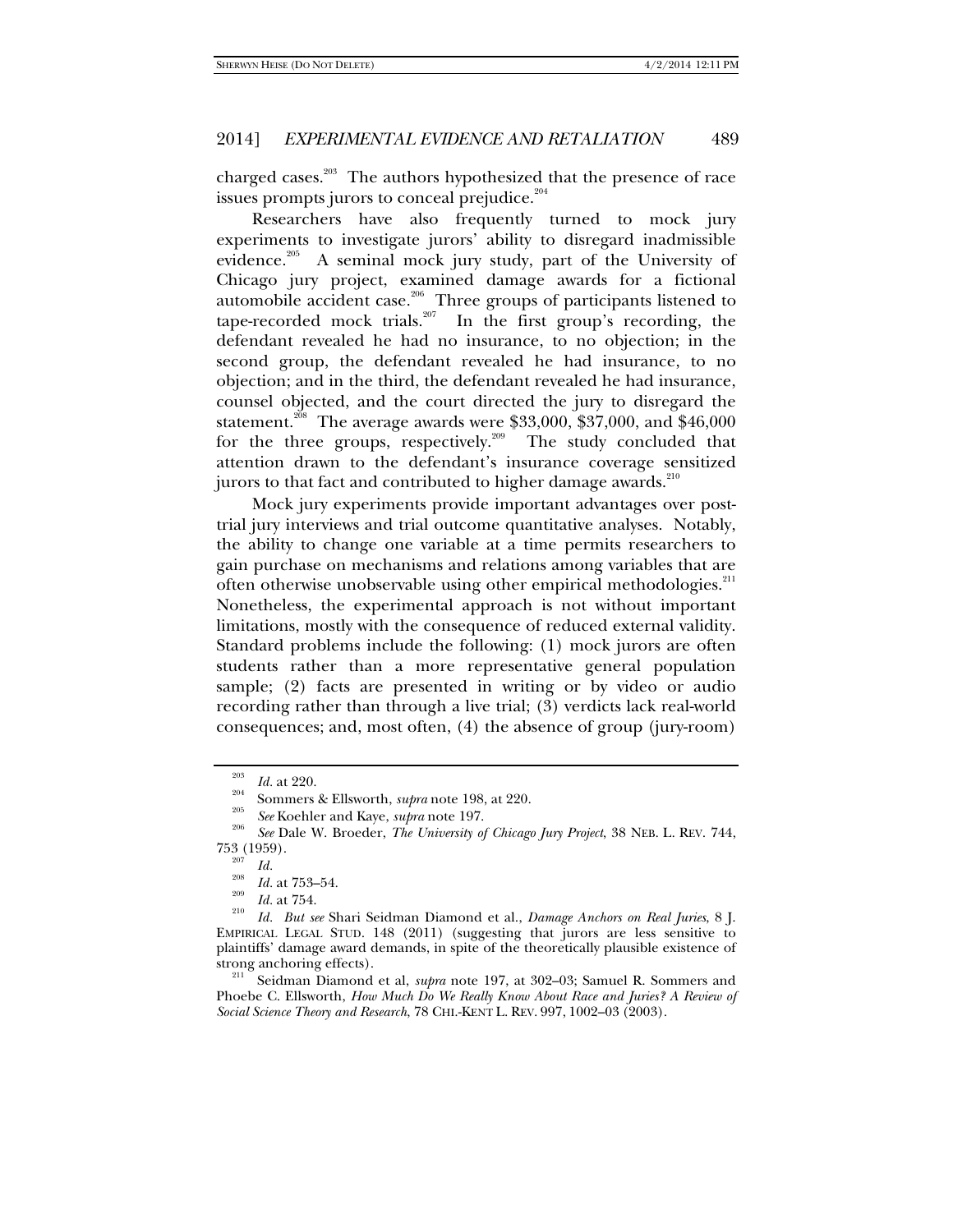deliberation.<sup>212</sup>

The degree to which student mock jurors attenuate external validity is unclear. For example, studies examining the use of students have found "little or no difference in . . . verdicts by student and adult jury-eligible respondents for the same cases."<sup>213</sup> A metaanalysis of twenty years of jury simulations found no conclusive differences between student and non-student participants. $214$  Where infrequent differences arose, students demonstrated a slight preference against criminal conviction and for defendant civil liability. $215$ 

Although the absence of real-world consequences in mock jury experiments certainly limits external validity, results from studies of how actual and mock-jury study findings differ are mixed.<sup>216</sup> For example, of the five studies discussed in the Bornstein and McCabe Article, one study found the absence of real-life consequences increased conviction rates, another study found the opposite effect, and the remaining three found no main effect at all.<sup>217</sup> Regardless, difficulties associated with studying—let alone manipulating—jury behavior make access to such data not readily feasible.

The absence of group deliberations, however, perhaps poses the greatest threat. Fieldwork examined by a 2001 meta-analysis suggests that in 10 percent of trials, a jury majority will change postdeliberation.<sup>218</sup> Deliberation comes at a cost, however—it requires more time and reduces sample size to one verdict for every six, eight, or twelve subjects, resulting in greater expense per unit of analysis. We tried to mitigate this problem by first having groups of six deliberate as one body. After deliberations were complete, the students then filled out the special jury verdict sheet on their own. Altogether, limitations notwithstanding, mock jury experiments are a necessary first step in designing more expensive and elaborate studies

<sup>212</sup>

<sup>&</sup>lt;sup>212</sup> See Saks, *supra* note 197, at 7.<br><sup>213</sup> Robert J. MacCoun, *Experimental Research on Jury Decision-Making*, 244 SCI. 1046, 1046 (1989).

<sup>&</sup>lt;sup>214</sup> Brian H. Bornstein, *The Ecological Validity of Jury Simulations: Is the Jury Still Out?*, 23 LAW & HUM. BEHAV. 75, 77–80 (1999).

<sup>&</sup>lt;sup>215</sup> Id. at 80.<br><sup>216</sup> Brian H. Bornstein & Sean G. McCabe, *Jurors of the Absurd? The Role of Consequentiality in Jury Simulation Research*, 32 FLA. ST. U. L. REV. 443, 452 (2005).<br><sup>217</sup> *Id.* at 453 Table 1.

*Id.* at 453 Table 1. 218 Dennis J. Devine et al., *Jury Decision Making: 45 Years of Empirical Research on Deliberating Groups*, 7 PSYCHOL. PUB. POL'Y & L. 622, 701 (2001).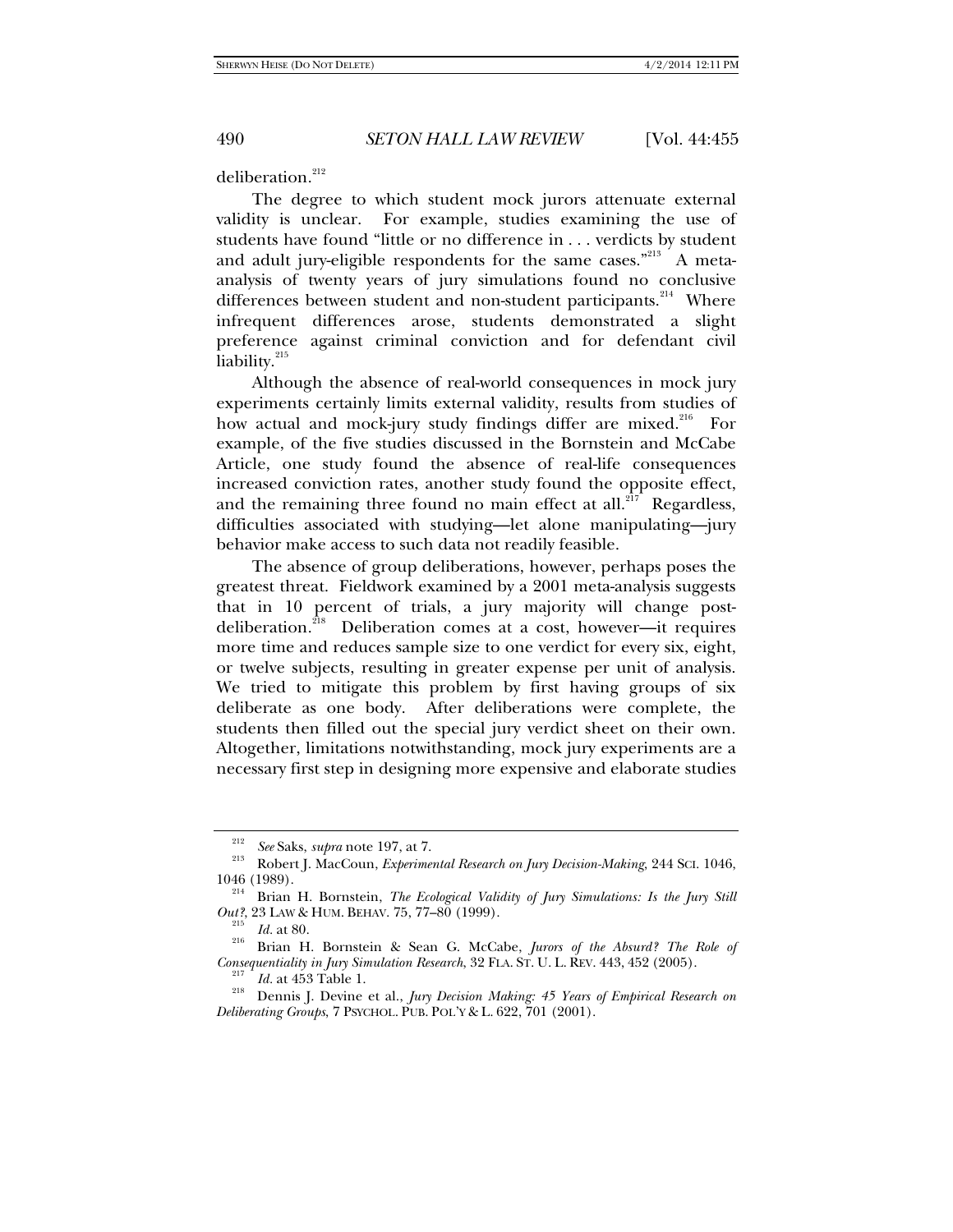that examine deliberation.<sup>219</sup>

## *B. Jury Instruction Studies in the Employment Discrimination Context*

In an effort to enhance external validity, our experiment used case statements constructed (and used) by experienced employment discrimination specialists at a leading New York City law firm.<sup>220</sup> Before describing our experimental design, we first describe the jury instructions and special verdict sheets used in our study.

One problem with studying jury instructions is the variation in real-world jury instructions used by judges. In some jurisdictions, judges are permitted to develop their own proprietary jury instructions, as long as they accord with settled law. Judges typically ask each party to draft proposed jury instructions and then choose one of the two proposals or draft a third version themselves. Other jurisdictions have established model jury instructions that are routinely deployed.<sup>221</sup> These jury instructions are accompanied by "special jury verdict sheets." This study exploits sample discrimination jury instructions and special verdict sheets that the Northern District of Illinois made publicly available. Appendix A contains the jury instructions and special verdict sheets used in this study. $222$ 

<sup>&</sup>lt;sup>219</sup> Sommers & Ellsworth, *supra* note 198, at 224.<br><sup>220</sup> Founded in 1875, Proskauer, Rose LLP is a full service law firm with offices in New York, New Jersey, Florida, Los Angeles, Boston, Chicago, New Orleans, Washington D.C., and throughout the world. Proskauer,

*About Us, http://www.proskauer.com/about/ (last visited Feb. 1. 2014).* 

*See, e.g.*, Lopez v. Mendez, 432 F.3d 829, 835 (8th Cir. 2005) (finding no error in the trial court's determination that an applicable Arkansas Model Jury Instruction stated Arkansas law correctly); Gatlin v. Cooper Tire & Rubber Co., 481 S.W. 2d 338, 340–41 (Ark. 1972) (finding error where the trial court substituted its own instruction for an applicable Arkansas Model Jury Instruction without stating the basis for refusal); Irwin v. Omar Bakeries, Inc., 198 N.E.2d 700, 704–05 (Ill. App. Ct. 1964) (finding no error where the trial court did not use a specific Illinois Pattern Jury Instruction that the court determined was inapplicable); Means v. Sears, Roebuck & Co., 550 S.W. 2d 780, 786–87 (Mo. 1977) (finding no error where the trial court modified the Missouri Approved Jury Instruction to apply it to the case facts); Anderson v. Welsh, 527 P.2d 1079, 1086–87 (N.M. Ct. App. 1974) (finding non-prejudicial error where the trial court gave not only the applicable Uniform Jury

FED. CIV. JURY INSTRUCTIONS OF THE SEVENTH CIR., § 3.01 & cmt. c (Comm. on Pattern Civ. Jury Instructions of the Seventh Cir., Draft, Oct. 2004), *available at* http://web.archive.org/web/20050120184720/www.ca7.uscourts.gov/Rules /pjury\_civil\_draft.pdf.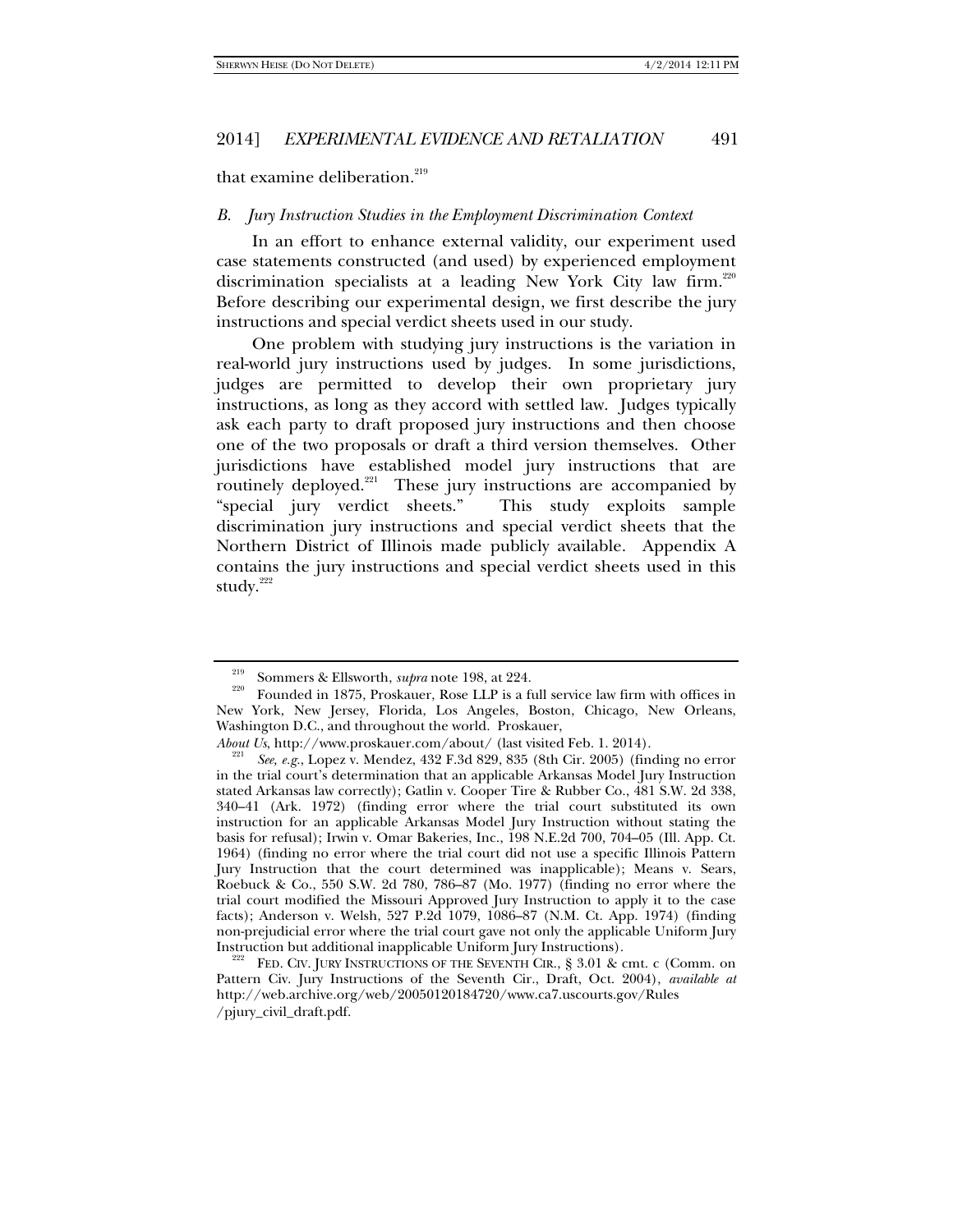## *C. Experimental Evidence on Employer Retaliation*

While we previously argued, and currently argue, that disability and age should fall under the same standard as sex, race, color, national origin, and religion, $223$  we contend that retaliation is different. Since most discrimination cases are discharge cases, there is a strong argument that the protected class is irrelevant, or at least less relevant. We begin from the truism that a company may not discharge an employee who is a member of a protected class (e.g., gender, race, or religious group) without having hired this employee in the first instance. So, before any additional facts are added, on its face, it is difficult to explain why an employer would offer employment to an employee in a protected class at some expense, risking liability, and then take an adverse employment action against that person with animus against him because of the protected class some time later. At least, one may say that the logic may seem inconsistent and the explanation for the adverse employment action may not be obvious on its face. Such logic, of course, has critical limitations. For example, the actors making hiring decisions are not necessarily those responsible for the allegedly adverse employment actions, or certain protected groups could be judged under different standards. Still, absent evidence to support the plaintiff, it seems unlikely that juries will more often than not *presume* that the protected class "motivated" the employer. Conversely, we propose that a person terminated or denied a promotion after making a complaint of discrimination is in a very different position. Retaliation plaintiffs' status changes during employment. By engaging in protected expression, such plaintiffs land in a protected class they were not in upon hire. Thus, the jury is not perplexed as to how the employer hired a person in a protected class and subsequently became, for example, a sexist, racist, or ageist. In such contexts, we suggest the possibility that juries will likely find that retaliation motivated the employer. Results from our study comport with this suggestion.

We replicated our 2010 study with a few key changes. Instead of a national origin case, we used a retaliation case. We altered the name of the plaintiff so that it sounded more similar (or familiar) to the decision makers (employer). We also slightly modified the fact pattern. In the new fact pattern, the plaintiff, a senior employee, was approached by coworkers who believed that their supervisor sexually

<sup>223</sup> *See generally* Sherwyn & Heise, *supra* note 13.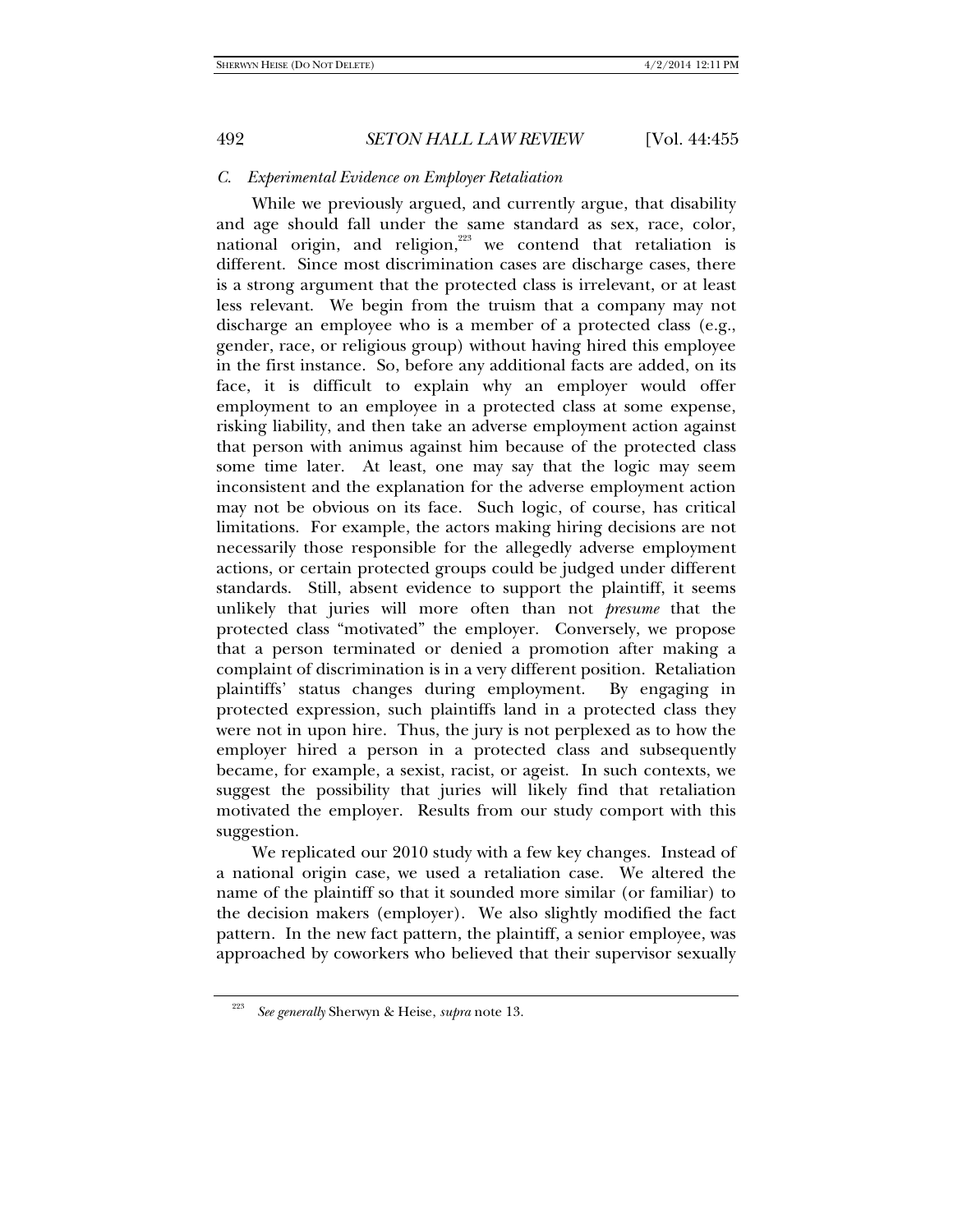harassed women and discriminated against African Americans. The plaintiff engaged in a protected expression by telling the supervisor that he sexually harassed and discriminated against employees. We also altered the jury instructions and the special jury verdict sheet to reflect the employee's retaliation claim.

To enhance replicability, our current study otherwise matches our past study. In both studies, the subjects were Cornell University undergraduate students, with the vast majority enrolled in a management program. The statement of the case was delivered by associates from a New York City law firm, and the subjects reviewed the materials under conditions similar to the prior study. This time, we did not vary the kind of jury instructions that the subjects reviewed. Instead, all participants received the motivating-factor instruction. Some key results differed between the two studies. These are discussed below.

#### *D. The Experiment*

Senior litigation associates from Proskauer Rose's New York City office developed a standard employment discrimination scenario. Specifically, in the scenario, a plaintiff alleged his employer retaliated against him by denying him a promotion for complaining about sexual harassment and racial discrimination in the workplace. Cornell University undergraduate students (N=128) served as mock jurors.224 All subjects received an identical presentation of the case statement. At two different times, participants watched the case statements on large video screens in a lecture hall. We showed the plaintiff's statement first and then immediately showed the defendant's statement. Subjects were then provided a motivating factor jury instruction. After hearing the jury instructions, participants were randomly assigned into groups of six and provided special jury verdict sheets. They were given twenty minutes to deliberate. After concluding their deliberations, subjects were asked to fill out individual verdict forms.<sup>225</sup>

Table 1 presents salient respondent demographics. Just over one-half were female and most were white. The majority of nonwhite students were Asian. Moreover, just over one-half of the

 $224$  Most of the participating students were attending Cornell's School of Hotel Administration.

To minimize underreporting and esteem-based influences, the experiment was conducted in a large auditorium classroom. Special jury verdict forms were completed anonymously.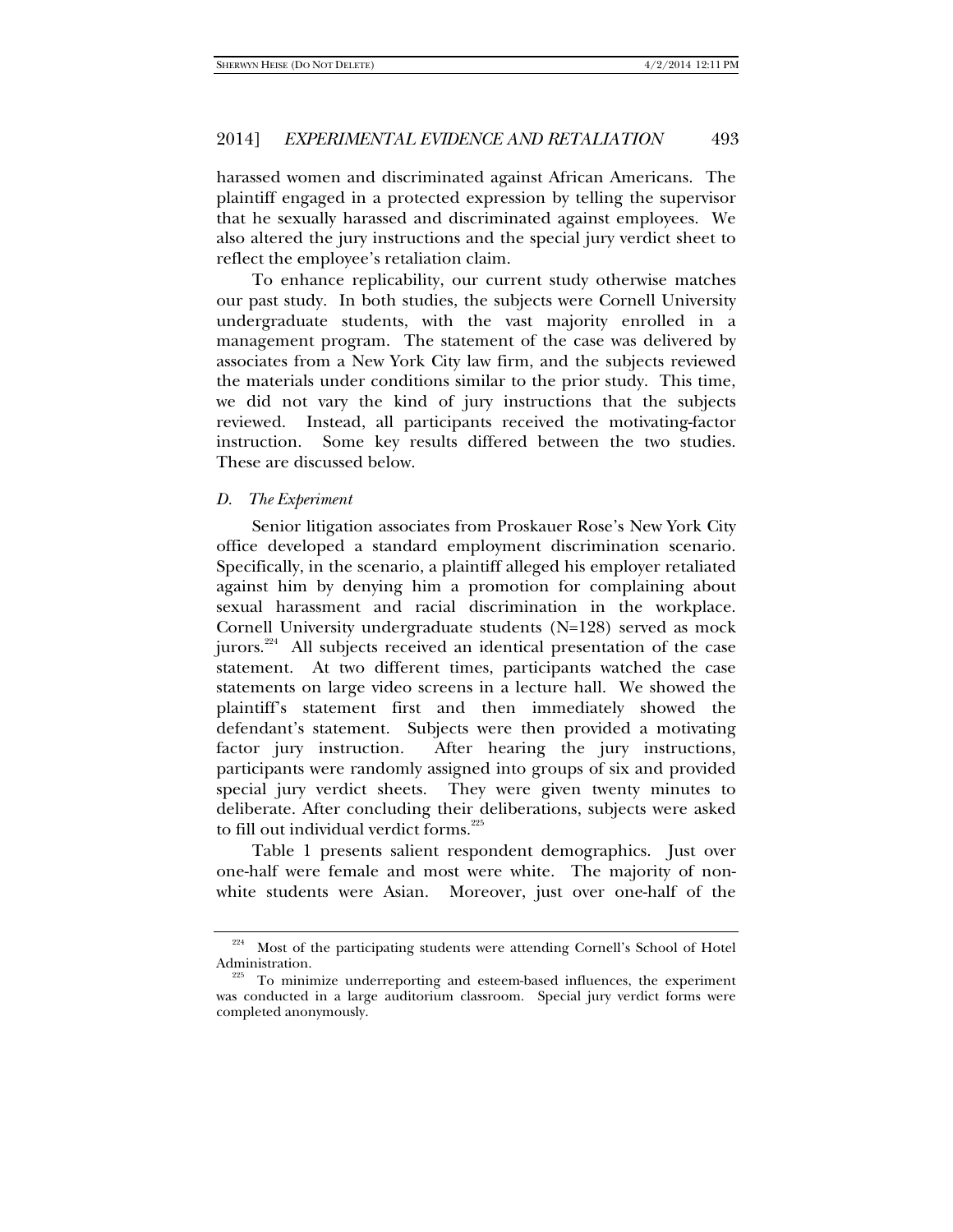subjects came from households in which reported annual family income exceeded \$250,000. White subjects from homes with the highest annual family income (in excess of \$250,000) comprised 35.5 percent of the sample.

|                       | $\%$     | (N) |
|-----------------------|----------|-----|
| All Respondents       |          | 128 |
| Gender.               |          | 94  |
| Female                | 54.3     |     |
| Race/Ethnicity:       |          | 92  |
| White                 | 68.5     |     |
| Non-White             | 31.5     |     |
| Hispanic              | 1.1      |     |
| Mixed                 | 9.8      |     |
| Asian                 | 18.5     |     |
| Black                 | 1.1      |     |
| [other]               | 1.1      |     |
| Annual Family Income. |          | 93  |
| \$50K or less         | 5.4      |     |
| \$51K-\$100K          | 9.7      |     |
| \$101K-\$150K         | 9.7      |     |
| \$151K-\$200K         | 14.0     |     |
| \$201K-\$250K         | 10.8     |     |
| More than \$250K      | $50.5\,$ |     |
| Prior work experience | 98.9     | 93  |
| <i>Interaction:</i>   |          | 93  |
| White-highest income  | 35.5     |     |
|                       |          |     |

TABLE 1: RESPONDENTS' SUMMARY STATISTICS

## *E. Results and Discussion*

Table 2 reports the main findings. More than 59 percent of the jurors agreed that the plaintiff (employee) successfully established that retaliation from plaintiff's complaints about sexual and racial discrimination in the workplace was a motivating factor in the employer's failure to promote plaintiff resulted from. The difference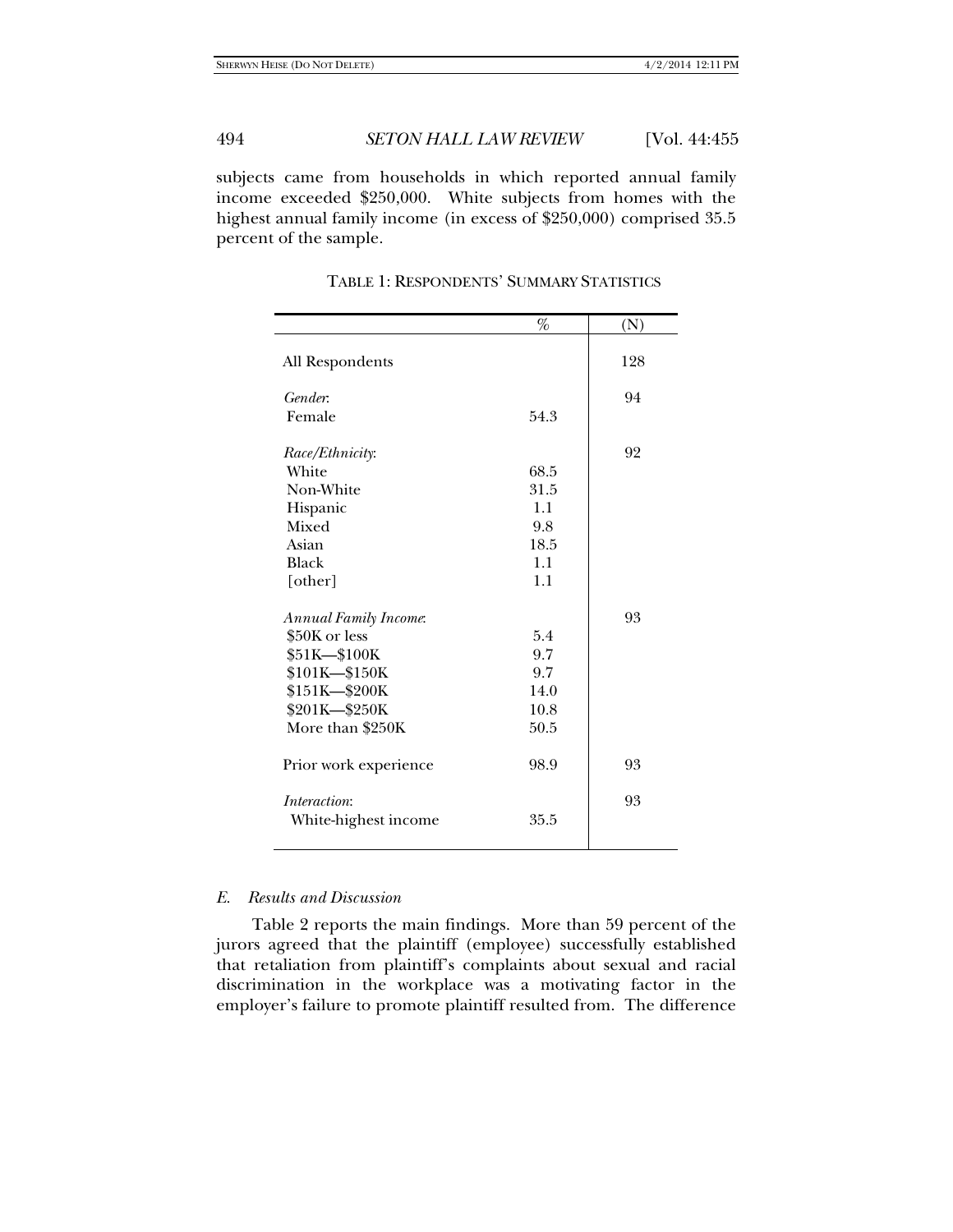between jurors' "yes" and "no" votes is statistically significant.<sup>226</sup> Moreover, while 59 percent of the jurors found that retaliation motivated the employer, results in Tables 2 and 4 demonstrate that only 9.3 percent (12/128) of jurors found that the employer failed to prove that it would have made the same decision regardless of retaliation. Overall, our results, while merely descriptive and experimental, illustrate how the two-question motivating-factor instruction results in the majority of jurors awarding the plaintiff attorneys' fees and litigation costs even when the jurors believe that the plaintiff did *not* deserve damages.

To assess whether jurors' background characteristics inform jurors' assessment of the plaintiff's retaliation claim, additional analyses considered the potential influence of gender, race, and family income. While assessing various juror sub-pools reduces statistical power, it is still worth noting that none of these listed individual characteristics are statistically significantly associated with juror decision rendering.

|                           | Yes | No | Sig.   | (N) |
|---------------------------|-----|----|--------|-----|
|                           |     |    |        |     |
| Total                     | 76  | 52 | $\ast$ | 128 |
| Gender.                   |     |    |        |     |
| Female                    | 23  | 28 |        | 51  |
| Male                      | 26  | 17 |        | 43  |
| Race:                     |     |    |        |     |
| White                     | 30  | 33 |        | 63  |
| Non-white                 | 17  | 12 |        | 29  |
| Family Income.            |     |    |        |     |
| Less than \$250K          | 24  | 22 |        | 46  |
| More than \$250K          | 24  | 23 |        | 47  |
| <i>Interactions:</i>      |     |    |        |     |
| White, highest income     | 16  | 17 |        | 33  |
| Non-white, highest income | 32  | 28 |        | 60  |

TABLE 2: SUBJECTS' JURY VERDICTS: PLAINTIFF ESTABLISHED RETALIATION CLAIM

NOTE: \* p < 0.05.

<sup>226</sup> P= 0.041 (two-tailed binominal distribution test).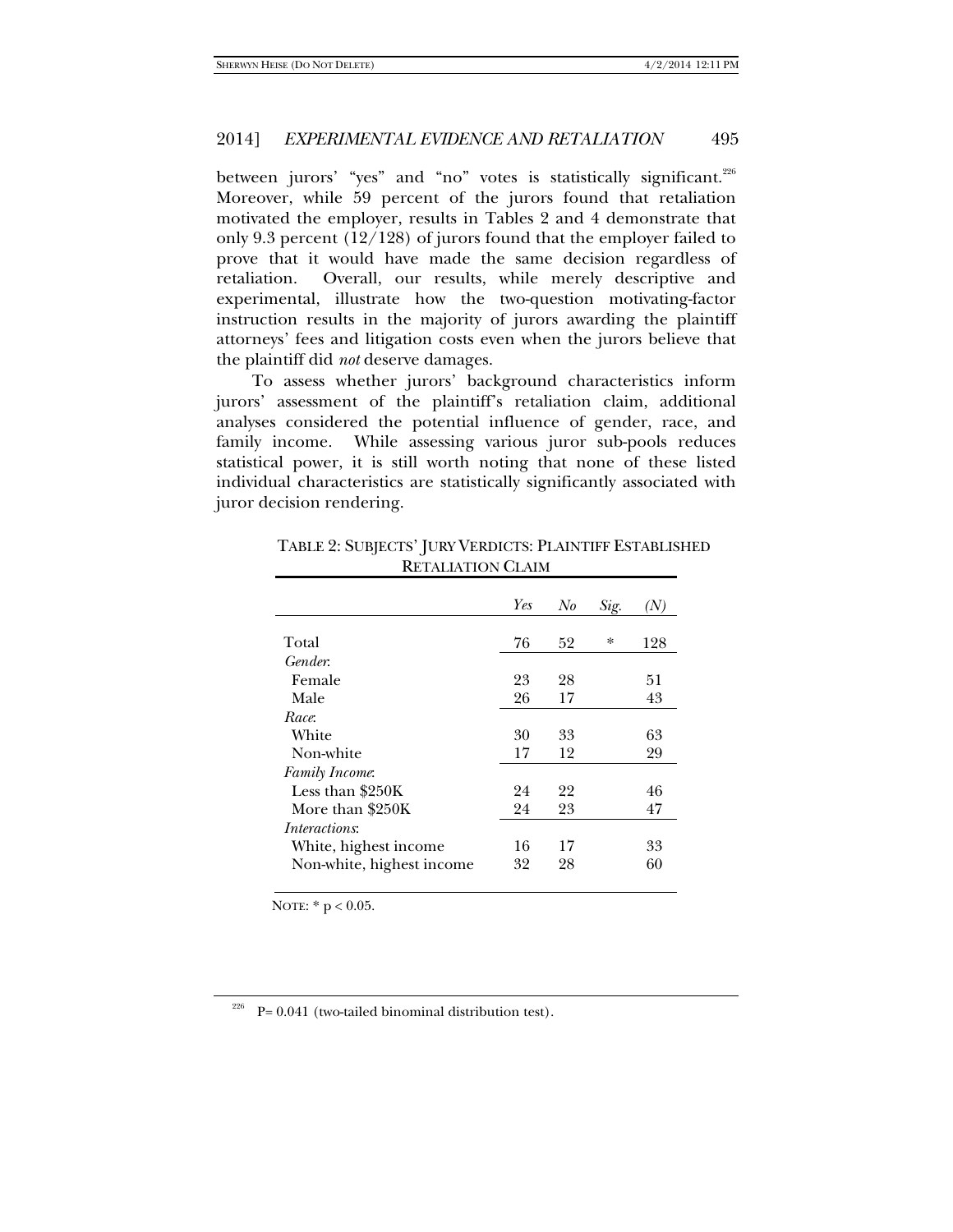To provide additional context, we compare our main result in Table 2 with results from prior research on a similar—though distinct—issue. Over a two-year period in the early 2000's we ran a similar experiment drawing from the same pool of subjects (undergraduate students attending Cornell University) that focused on an employee's claim that national origin discrimination was the reason that his employer failed to promote the plaintiff.<sup>227</sup> In that study, jurors were provided with either: (1) the full motivating-factor jury instruction and special jury verdict sheet; (2) the motivatingfactor instruction without the second question (i.e. the employer's affirmative defense that it would have made the same decision regardless of national origin); or (3) the so-called "but-for" jury instruction and special verdict jury sheet. The purpose of that study was to determine whether the different instructions affected outcomes. We found that there was no statistically significant difference between the full motivating-factor instruction and the "but-for" instruction when it came to the ultimate question of whether the employee was entitled to damages. We did find, however, that there was a significant difference between the first question in the motivating-factor special jury verdict sheet and the one and only "but for" question. Because answering the first question in the motivating-factor scheme results in costs and fees, the difference was not only statistically different, but it also carried important practical legal consequences.

In our current study, we explored whether simply changing the employment discrimination claim from national origin to retaliation would influence juror results. By replicating the general nature of the factual case and, insofar as our experimental juror population remained essentially constant, we sought to control the influence of salient background variables. On the ultimate question of whether the employee was entitled to damages, we did not expect a major change in how jurors ruled. Results on the employee damages question generally comported with our expectations. While the percentage of jurors awarding full damages to the complaining employee increased (from 6.3 percent to 9.3 percent), such an increase strikes us as *de minimus* (though suggestive). Insofar as we feel the underlying nature of employee retaliation claims fundamentally differs from that of national origin claims in the employment discrimination litigation context, we expected to find different juror outcomes. Results from our two studies comport with

<sup>227</sup> *See* Sherwyn & Heise, *supra* note 11.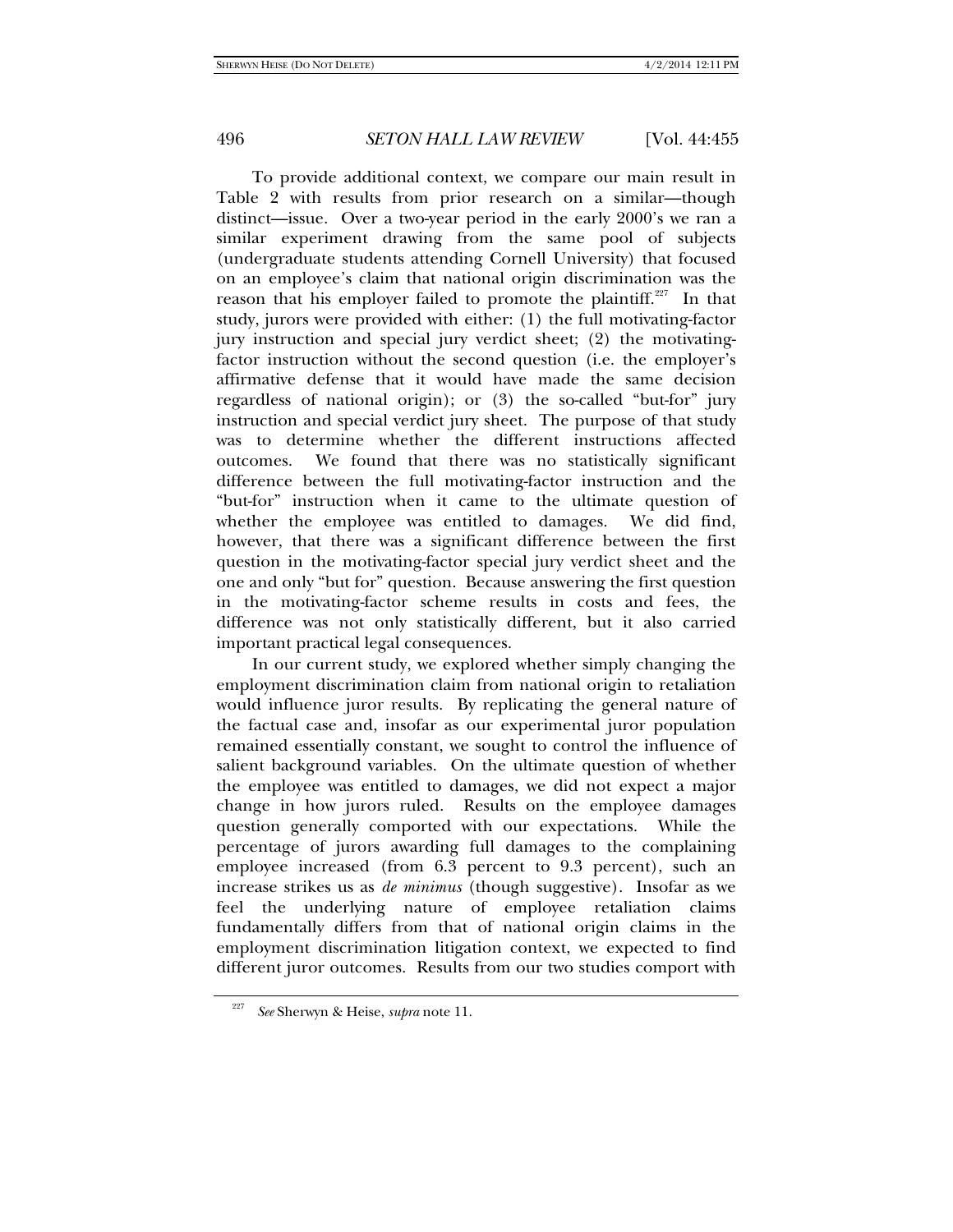these expectations.

Table 3 presents core results from the two separate studies and illustrates the important difference regarding how the mock jurors answered the motivating-factor question. In 2010, just over 40 percent of the mock jurors concluded that the employee successfully established that discrimination based on national origin motivated the employer. In 2013, however, almost 60 percent of the mock jurors concluded that the employee established that retaliation motivated the employer. While it is true that a few years separate these two experiments, there is little, if any, reason to expect that students drawn from the same underlying population would behave differently in the two experiments. We are unaware of any material changes in terms of the composition of Cornell University undergraduates over these years. Rather, differences in the *nature* of the employment discrimination claims (national origin versus retaliation) more likely account for the increase (from 40.1 percent to 59.4 percent) in jurors concluding that the complaining employee successfully established its legal claim.

|     | (1)             | (2)         |
|-----|-----------------|-------------|
|     | National Origin | Retaliation |
|     | (2010)          | (2013)      |
| Yes | 40.1%           | 59.4%       |
| No  | 59.9%           | 40.6%       |
| (N) | 142             | 128         |

TABLE 3: SUBJECTS' JURY VERDICTS: PLAINTIFF ESTABLISHED **EMPLOYMENT DISCRIMINATION CLAIM** 

NOTES: Values in column 1 derive from our 2010 study of jury instructions' influence in a national origin employment discrimination claim. Values in column 2 come from row 1 in Table 2, *supra*.

SOURCE: Sherwyn & Heise, *supra* note 11 (column 1).

For the fifty-two mock jurors who concluded that the plaintiff failed to establish that retaliation was a motivating factor, their work as a juror ended. The remaining seventy-six mock jurors, who concluded that the plaintiff successfully established that retaliation motivated the employer, proceeded on to question 2 on the juror special verdict form. Question 2 asks whether the defendant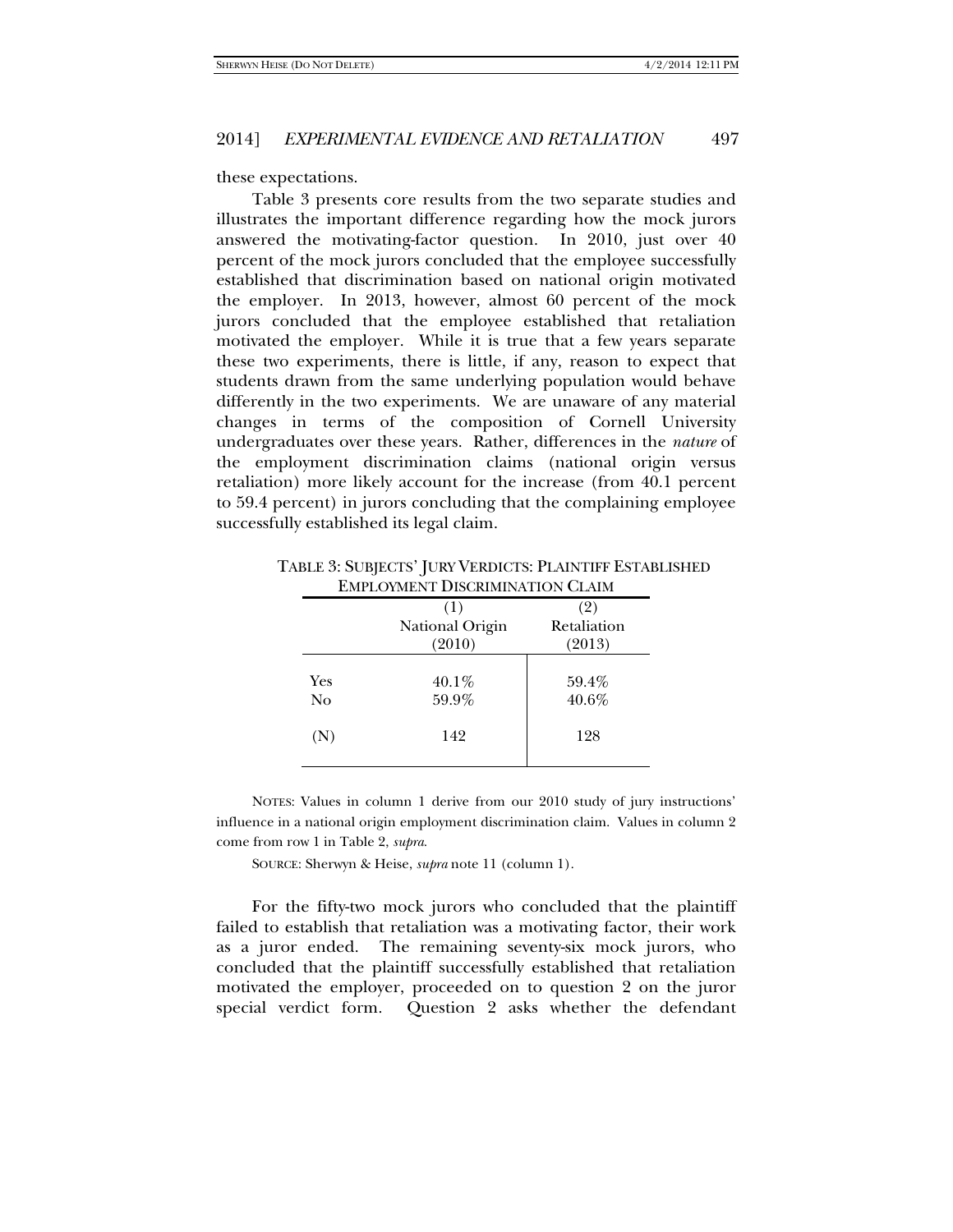(employer) successfully established that its decision not to promote the employee was made independently of the employee's sexual and racial workplace harassment claims. As the results in Table 4 make clear, over 84 percent of the jurors agreed with the employer's (defendant's) claim that the employer would have made the same decision regardless of retaliation. Similar to the results in question 1, the difference between jurors' "yes" and "no" votes in question 2 is statistically significant.<sup>228</sup> Also, similar to the results in question 1, none of the results involving demographic characteristics are statistically significantly associated with juror decision making.

| TABLE 4: SUBJECTS' JURY VERDICTS (PART 2): DEFENDANT |
|------------------------------------------------------|
| ESTABLISHED NO PLAINTIFF PROMOTION DESPITE PLAINTIFF |
| DISCRIMINATION CLAIM                                 |
|                                                      |

|                           | Yes | No | Sig. |    |
|---------------------------|-----|----|------|----|
| Total                     | 64  | 12 | $**$ | 76 |
| Gender:                   |     |    |      |    |
| Female                    | 17  | 6  |      | 23 |
| Male                      | 24  | 2  |      | 26 |
| Race:                     |     |    |      |    |
| White                     | 27  | 3  |      | 30 |
| Non-white                 | 12  | 5  |      | 17 |
| Family Income.            |     |    |      |    |
| Less than \$250K          | 19  | 5  |      | 24 |
| More than \$250K          | 21  | 3  |      | 24 |
| <i>Interactions:</i>      |     |    |      |    |
| White, highest income     | 15  | 1  |      | 16 |
| Non-white, highest income | 25  | 7  |      | 32 |

NOTE: \*\*  $p < 0.01$ .

Insofar as all but one of our respondents already benefit from employment experience and all are enrolled in a management preparation program, our sample drawn from a population of undergraduate students might represent a more traditional management perspective. Moreover, while the experienced New York City employment lawyers who drafted the factual scenario used in both of our studies attempted to make the case a very close call legally, they had represented the employer in the actual case and thus

 $2^{28}$  P < 0.001 (two-tailed binominal distribution test).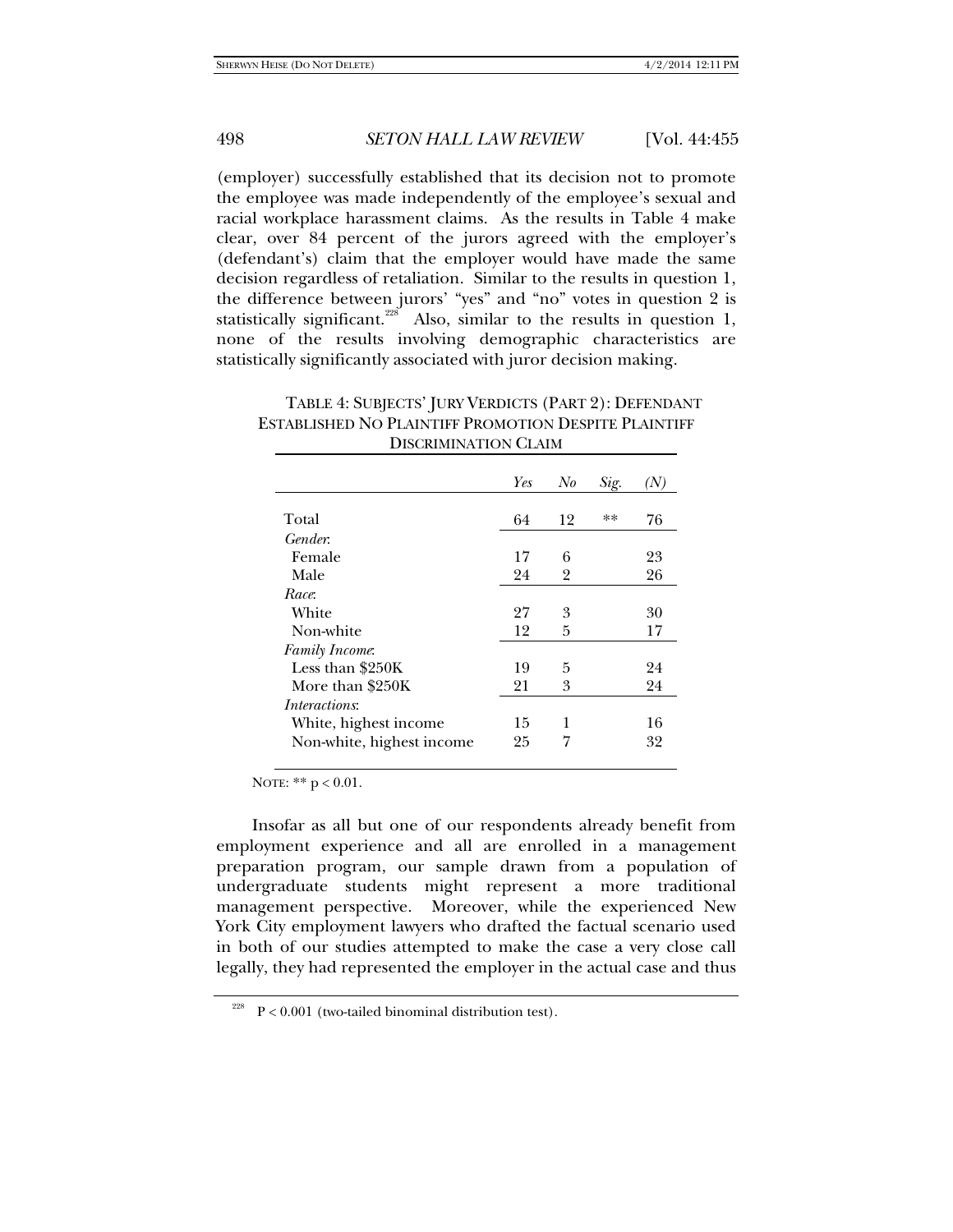had developed and lived with the employer's strategies and theories of the case. Thus, it is likely that both the sample of mock jurors and the source of the factual scenario are predisposed to side with management. Despite a likely net bias favoring the employer, however, almost 60 percent of our jurors awarded either full damages or costs and fees to the *employee*.

These results greatly affect the three concerns articulated above. First, employers are penalized for their thoughts, not their actions. An employer who would not have promoted the hypothetical plaintiff regardless of his complaints is still found liable for costs and fees. Congress determined that even being motivated by race, sex, color, religion, or national origin is unlawful and worthy of declaratory judgment as well as costs and fees. It seems that Congress wants to create a world in which these protected characteristics do not even cross an employer's mind. This is a laudable goal and we agree that the world would be a better place if this lack of prejudice became standard behavior. We contend this is not the case in retaliation. As noted above, retaliation is a biologically engrained human response to negative stimuli.<sup>229</sup> Is it reasonable to suggest that humans have evolved to the point where a plaintiff's good faith and reasonable, but false, accusation of reprehensible behavior (like sexual harassment or racial discrimination) will not factor into a decision maker's motives? Is this a goal that we should pursue so that those who do not let such actions be a but for cause, but do let it play a role in a decision, are guilty of discrimination and need to suffer financial and social consequences?

Second, the jury does not know that checking the box for motivating factor results in costs and fees. In fact, several students remarked that "yes / yes = no." In terms of damages, it does. In discrimination cases, however, costs and fees can greatly exceed back pay. Thus, this kind of special jury verdict sheet can functionally mislead jurors. This is particularly problematic given the likely way in which jurors endogenously consider damage awards with their determination of the merits of a case. For instance, Hans and Reyna posit that jurors first make a categorical "gist judgment" that money damages are warranted and then make an ordinal gist judgment ranking the damages deserved as low, medium, or high.<sup>230</sup> If this is

<sup>229</sup>

*See supra* Part III.C. 230 Valerie P. Hans & Valerie F. Reyna, *To Dollars from Sense: Qualitative to Quantitative Translation in Jury Damage Awards*, 8 J. EMPIRICAL LEGAL STUD. 120, 120 (2011).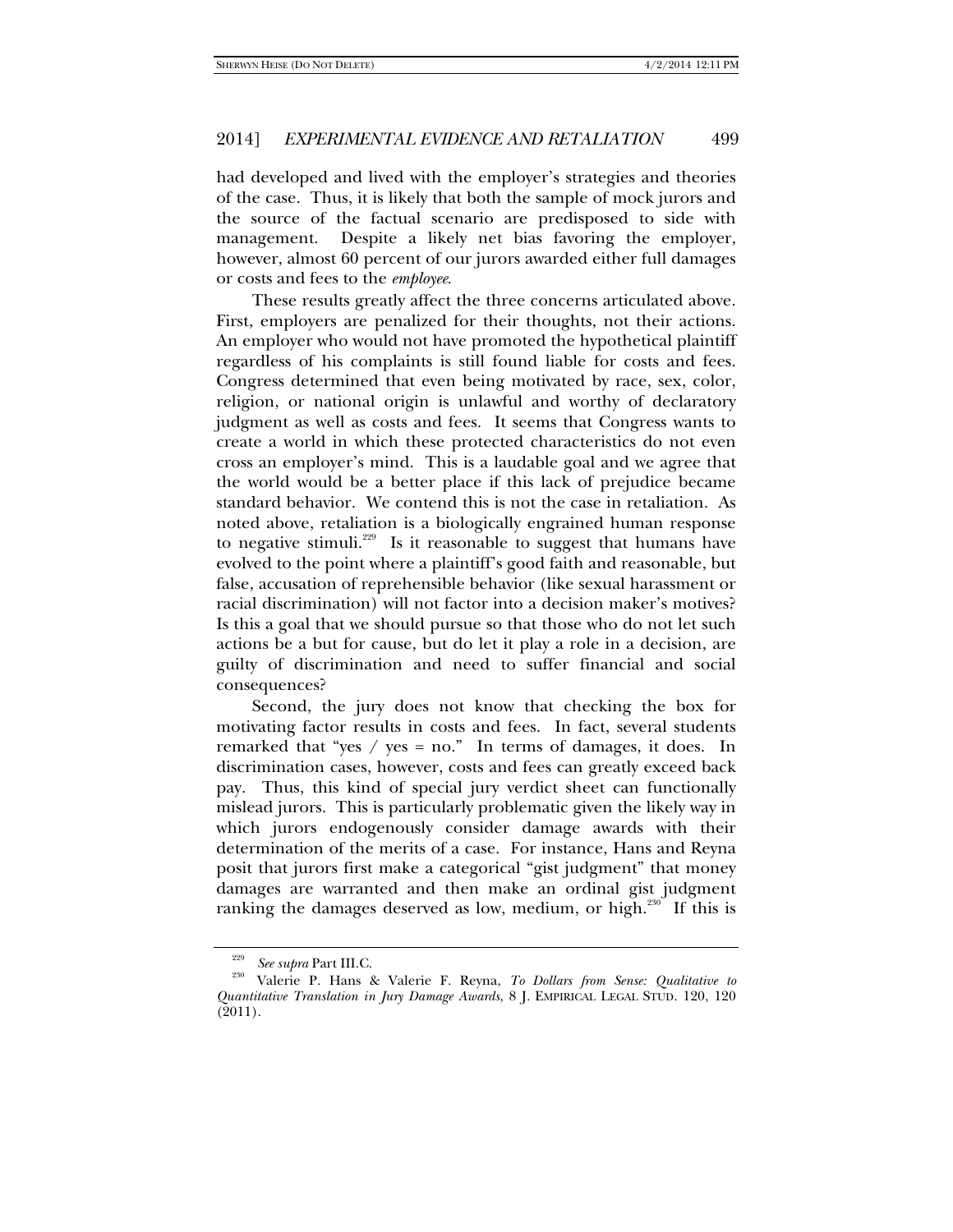the case, the findings in this study are even more problematic.<sup>231</sup>

This issue is not limited to retaliation, but our third concern shows that retaliation exacerbates the problem. In the 2010 study, 40 percent of the mock jurors found that national origin motivated the employer.<sup>232</sup> With an almost identical fact pattern, 60 percent of the mock jurors in the instant study found retaliation motivated the employer. In addition, fifty percent of the mock jurors found that retaliation motivated the employer, but it would have made the same decision regardless. In our 2010 study, only 34 percent of the jurors ruled the same way.<sup>233</sup> The stark contrast in these numbers supports our contention that retaliation differs in important ways from other protected employee classes. The fact that our sample of mock jurors likely skews in a direction that favors employers only deepens the concerns. If POWADA passes, it seems highly likely that the vast majority of retaliation plaintiffs will successfully obtain *at the very least*  cost and fees. If so, this should stimulate employee retaliation claims, particularly from employees uneasy with their job security. By pushing retaliation claims, strategic employees can exploit employers' aversion to increased legal uncertainty and exposure. Moreover, this might also prompt judges to look more favorably on employers' summary judgment motions owing to fears—real or perceived about cost and fees awards. Judges may also increasingly deny costs and fees despite jury findings. In reality, employers faced with retaliation claims will settle a greater percentage of cases and for higher amounts. These settlements will, in turn, fuel further litigation. To dampen the likely tide of retaliation claims, employers could reduce avenues to complain of discrimination as such complaints will be too costly or seek to create a more homogeneous workforce in which complaints will carry less weight. Fewer complaints and an incentive to avoid diversity will perpetuate discrimination. This is an admittedly pessimistic and unfortunate vicious cycle.

Another recent article suggests that this result is problematic because it belies the extent to which fact-finders try to establish "the truth, rather than a statistical surrogate of the truth, while securing the appropriate allocation of the risk of error." Ronald J. Allen & Alex Stein, *Evidence, Probability, and the Burden of Proof*, 55 ARIZ. L.

REV. 557, 557–602 (2013). 232 Sherwyn & Heise, *supra* note 13, at 934 Table 1. 233 Sherwyn & Heise, *supra* note 13, at 934 & Tables 1 & 2.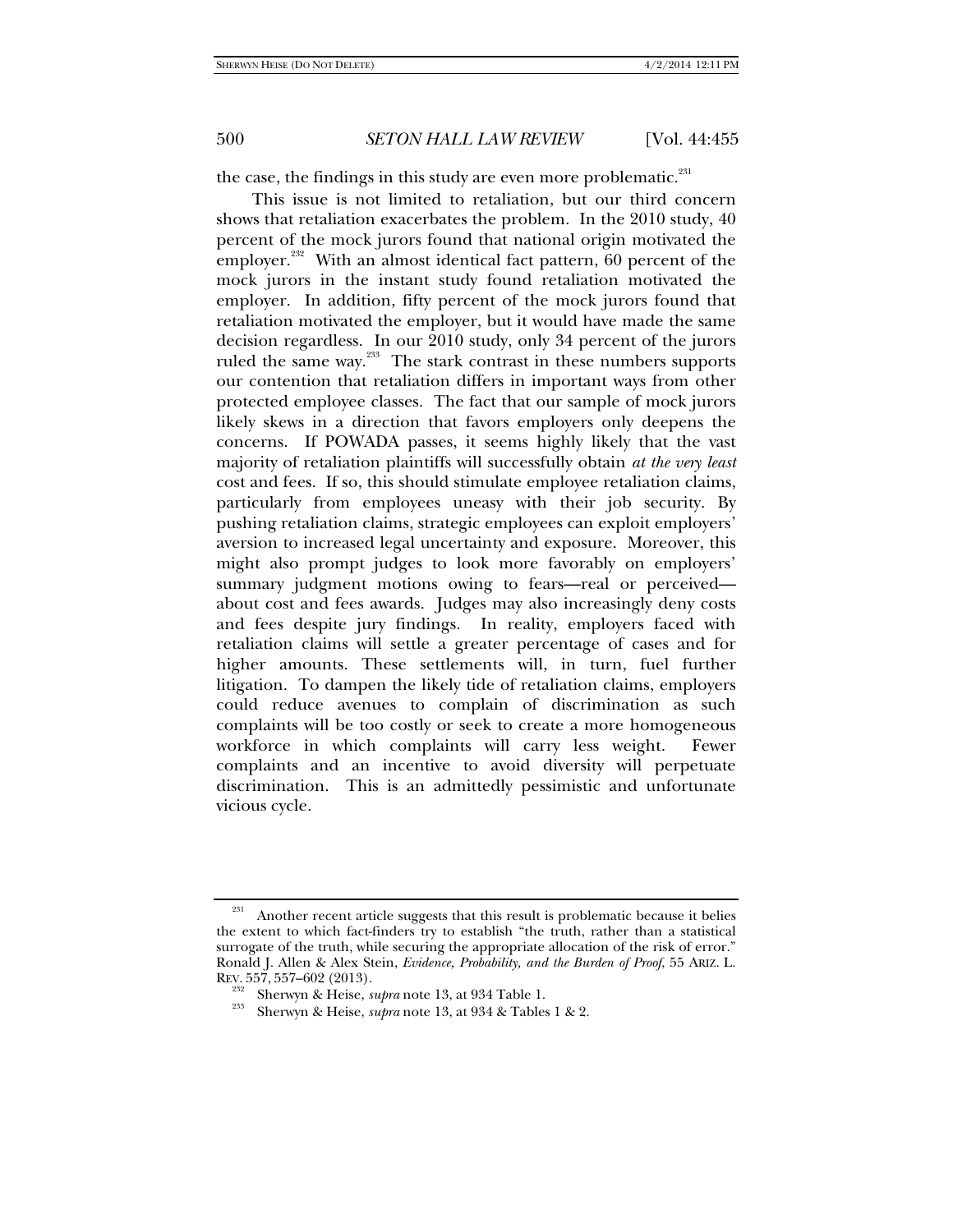## V. CONCLUSION: START MAKING SENSE

We suggest three fixes to the challenges outlined above flowing from POWADA's proposal to extend the mixed-motive jury instruction in employer retaliation discrimination cases. First, Congress could return to the *Price Waterhouse* holding and not award costs and fees for motivations that do not pass the "but for" causation test. This is a value judgment of whether motivations that do not really impact employers' decisions should be unlawful. If so, should the plaintiffs' lawyers be compensated for bringing cases in which protected categories form non-determinative motivations in adverse employment actions? Second, juries should be informed that checking the motivating factor box will lead to awarding plaintiffs costs and fees. At least then juror will be aware of the consequences of their decisions. There is an important policy concern associated with this response. Should decision makers be aware of the monetary consequences of fact finding, or is it better to let them blindly assess facts and leave to judges the consequences of those findings? The third option is to simply accept that retaliation is equal, but that some kinds of employment claims are less equal than others and to exclude it from POWADA.

While we contend that either of the first two steps would resolve problems, neither is necessary. Smoking gun evidence supporting discrimination claims is less common now. It is difficult to prove discrimination, and thus, the motivating factor scheme provides plaintiffs a reasonable chance to prevail. This is not the case with retaliation, however. The motivating-factor scheme will unduly increase the prospects for costs and fees awarded employees. Even now, employment lawyers warn employers not to try to "save" a struggling employee.<sup>234</sup> Once the employee receives a performance improvement plan, the employee knows it is time to file a claim and buy six to eight months of fear-based employment.<sup>235</sup> Fear-based employment occurs when the employer fears the costs of termination more than the costs of an unproductive or disruptive employee. From a social standpoint, this not a positive development—people often need coaching to perform in a job. POWADA would further discourage employers to help poor performing employees. The potential negatives outweigh the benefit of penalizing employers for retaliatory impulses.

Gregg A. Gilman, Partner, Davis & Gilbert LLP, Remarks at 6<sup>th</sup> Annual HR in Hospitality Conference, Las Vegas, Nevada (Mar. 2013). 235 *Id.*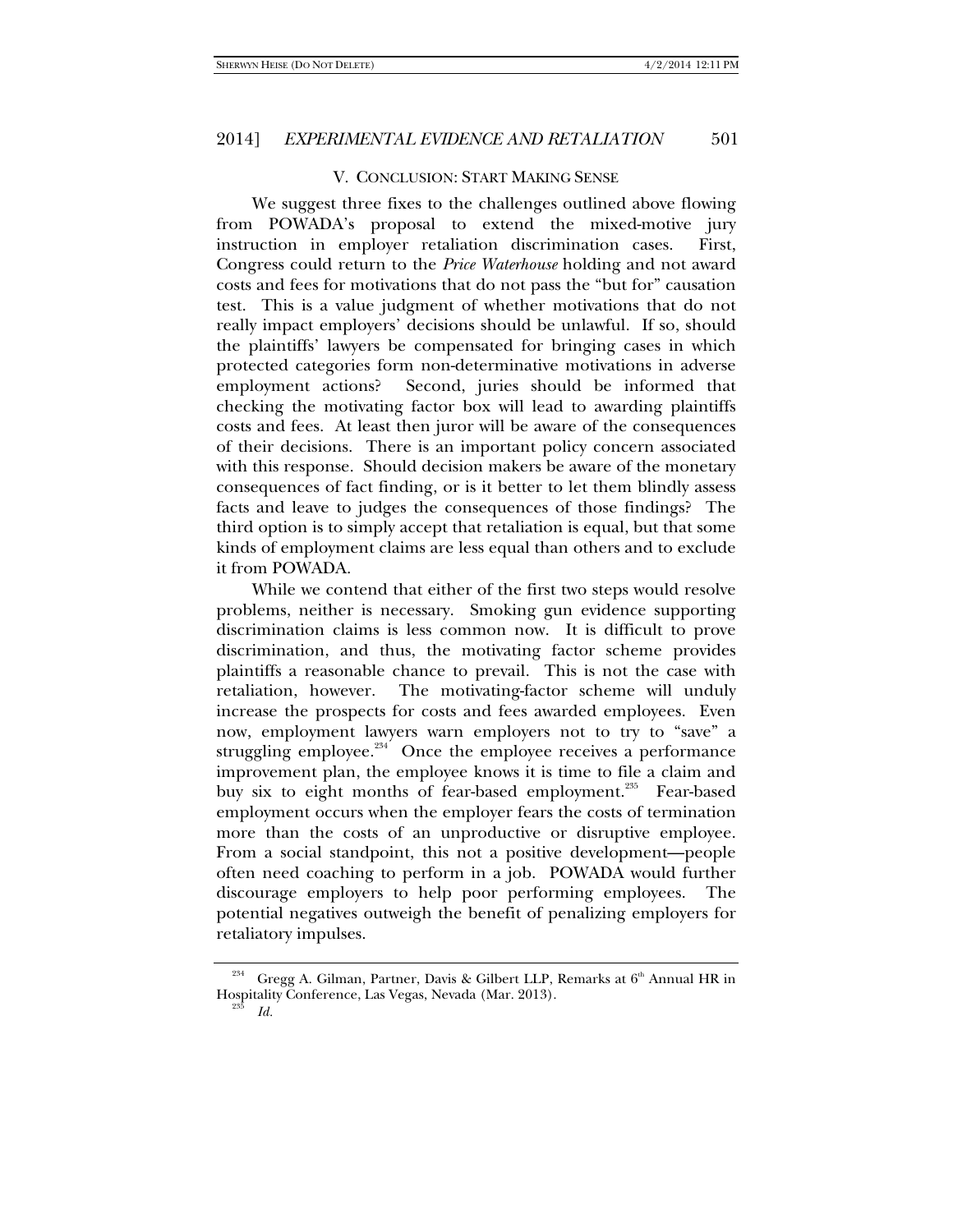We propose that the categories of age and disability be treated like all other protected classes. There is neither a statutory nor logical basis to distinguish age and disability from other traditionally protected employee classes. In contrast, employer retaliation is different and, as such, should be treated differently by employment discrimination doctrine.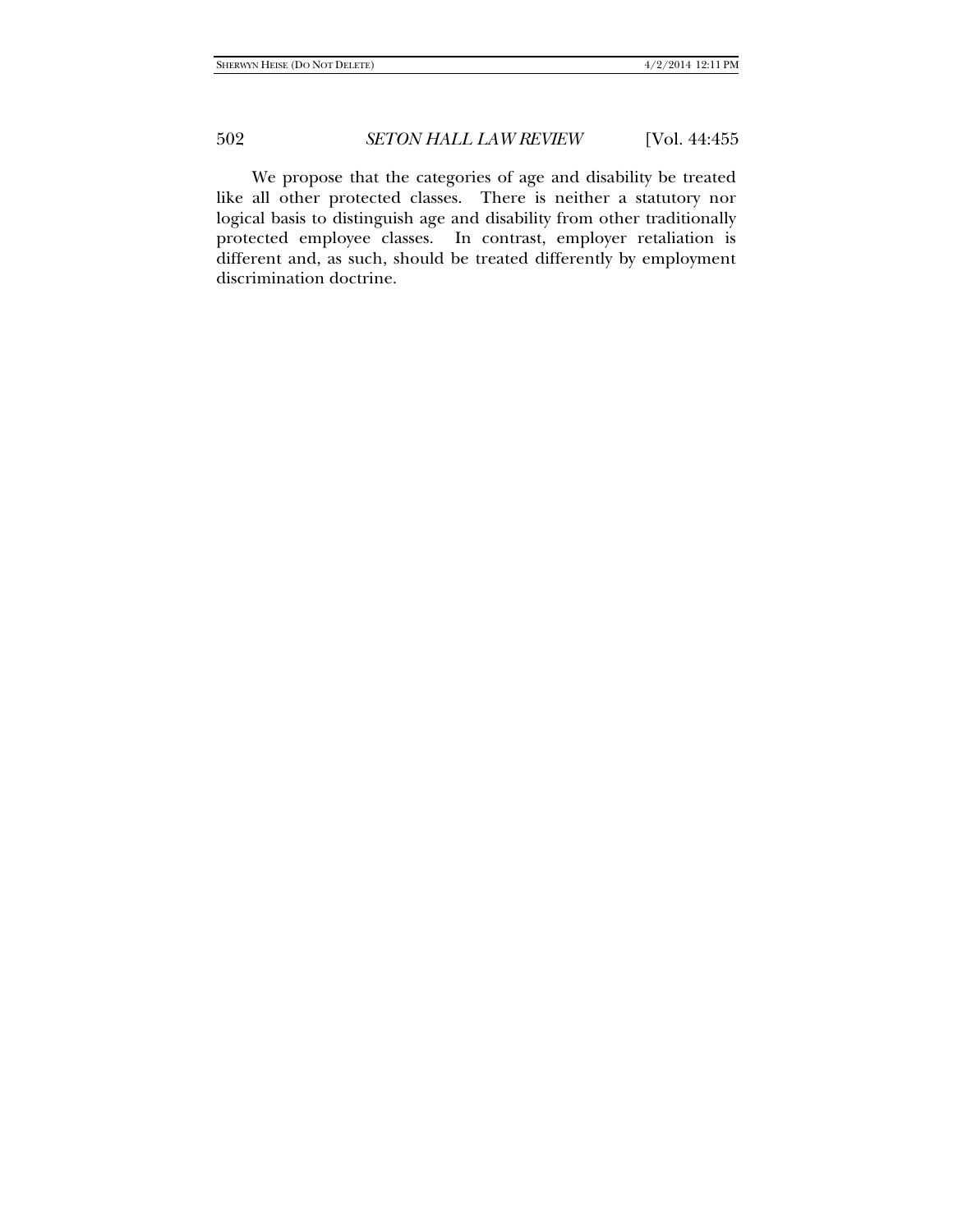## **Appendix A**

**Special Verdict Sheet:**

Dennis Ferguson,

Plaintiff,

– against –

#### **SPECIAL VERDICT FORM**

ROCHESTER CHRONICLE, INC.,

\_\_\_\_\_\_\_\_\_\_\_\_\_\_\_\_\_\_\_\_\_\_\_\_\_\_\_\_\_\_\_\_X

Defendant.

## \_\_\_\_\_\_\_\_\_\_\_\_\_\_\_\_\_\_\_\_\_\_\_\_\_\_\_\_\_\_\_\_\_X

1. Did plaintiff Dennis Ferguson establish by a preponderance of the evidence that retaliation for his complaints of sexual harassment and racial discrimination was a motivating factor in the decision by defendant, Rochester Chronicle, Inc., not to offer him a promotion in December 2009?

 $Yes \_\_No \_\_$ 

You should answer the next question only if you answered "yes" to Question 1. If you answered Question 1 "no," you should not answer any further questions but sign this special verdict form on the last page and return the form to the clerk.

2. Did defendant establish by a preponderance of the evidence that the defendant would have treated plaintiff the same way even if retaliation for plaintiff's complaints of sexual harassment and racial discrimination had not played any role in the employment decision?

 $Yes \_\_No \_\_$ 

If you answered "yes" to Question 2, sign the special verdict form on the last page. If you answered "no" to Question 2, plaintiff is entitled to recover back pay damages. The parties have stipulated that the total amount of back pay to be awarded to plaintiff is \$75,000. Check the box below to signify that the plaintiff is entitled to damages of \$75,000 and then sign the special verdict form.